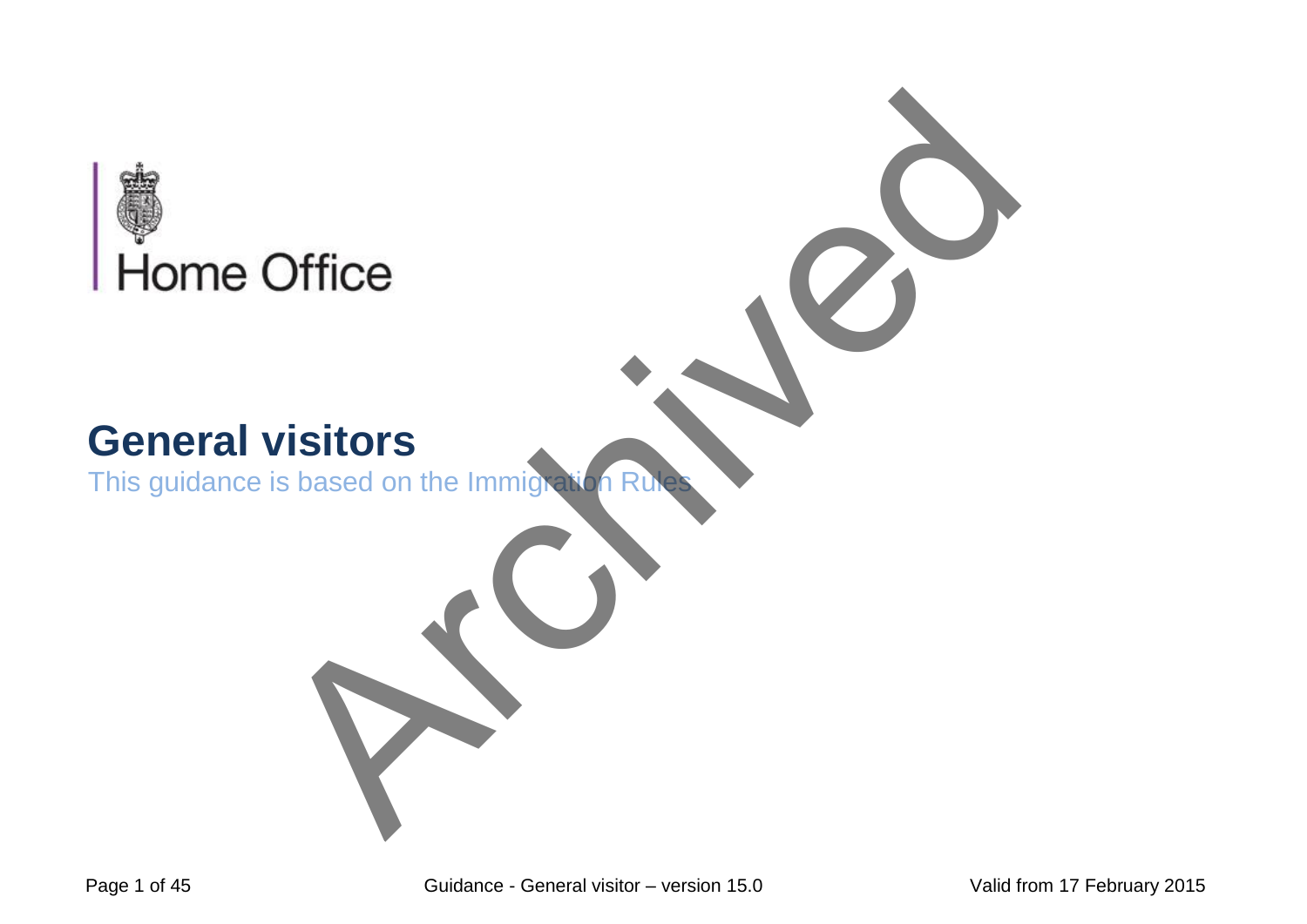#### <span id="page-1-0"></span>**About this guidance**

| <b>General visitors</b>                   |                                                                                                                                                                                                                                                 |                                                         |
|-------------------------------------------|-------------------------------------------------------------------------------------------------------------------------------------------------------------------------------------------------------------------------------------------------|---------------------------------------------------------|
| <b>About this guidance</b>                |                                                                                                                                                                                                                                                 |                                                         |
| About this guidance                       | This guidance tells you how to consider applications for leave in the general visitor category<br>under paragraphs 41-46 of the Immigration Rules.                                                                                              | In this section                                         |
| <b>Key facts</b>                          | General visitors are those who are coming to the UK :                                                                                                                                                                                           | <b>Changes to this</b><br>guidance                      |
| <b>Entry or extension</b><br>requirements | for tourism                                                                                                                                                                                                                                     | <b>Contacts</b>                                         |
| <b>Other categories</b>                   | for a holiday<br>to visit family                                                                                                                                                                                                                | Information owner                                       |
| covered by general<br><b>visitors</b>     | to take part in an archaeological excavation, or                                                                                                                                                                                                | <b>External links</b>                                   |
|                                           | to donate an organ or to be assessed as a suitable organ donor.                                                                                                                                                                                 |                                                         |
| <b>Granting or refusing</b>               | Organ donors<br>Applicants coming to act as an organ donor or to be assessed as a suitable organ donor are                                                                                                                                      | <b>Immigration Rules - Part</b><br>2: paragraphs 40-56Z |
| <b>Dependants</b>                         | considered under the general visitor rules regardless of whether the intended recipient is<br>being treated on the National Health Service (NHS) or privately.                                                                                  |                                                         |
|                                           | There are no provisions within the Immigration Rules to grant:                                                                                                                                                                                  |                                                         |
|                                           | • Indefinite leave to remain (settlement) in any of the visitor categories.<br>• Someone entry to the UK as a dependant of a visitor. A dependant or family member<br>will need to qualify in their own right in one of the visitor categories. |                                                         |
|                                           | For more information on the Immigration Rules, see related link: Immigration Rules -<br>paragraph 40-56Z.                                                                                                                                       |                                                         |
|                                           | Changes to this guidance - This page tells you what has changed since the previous version<br>of this guidance.                                                                                                                                 |                                                         |
|                                           | Contact – This page tells you who to contact for help if your senior caseworker or line<br>manager can't answer your question.                                                                                                                  |                                                         |
|                                           |                                                                                                                                                                                                                                                 |                                                         |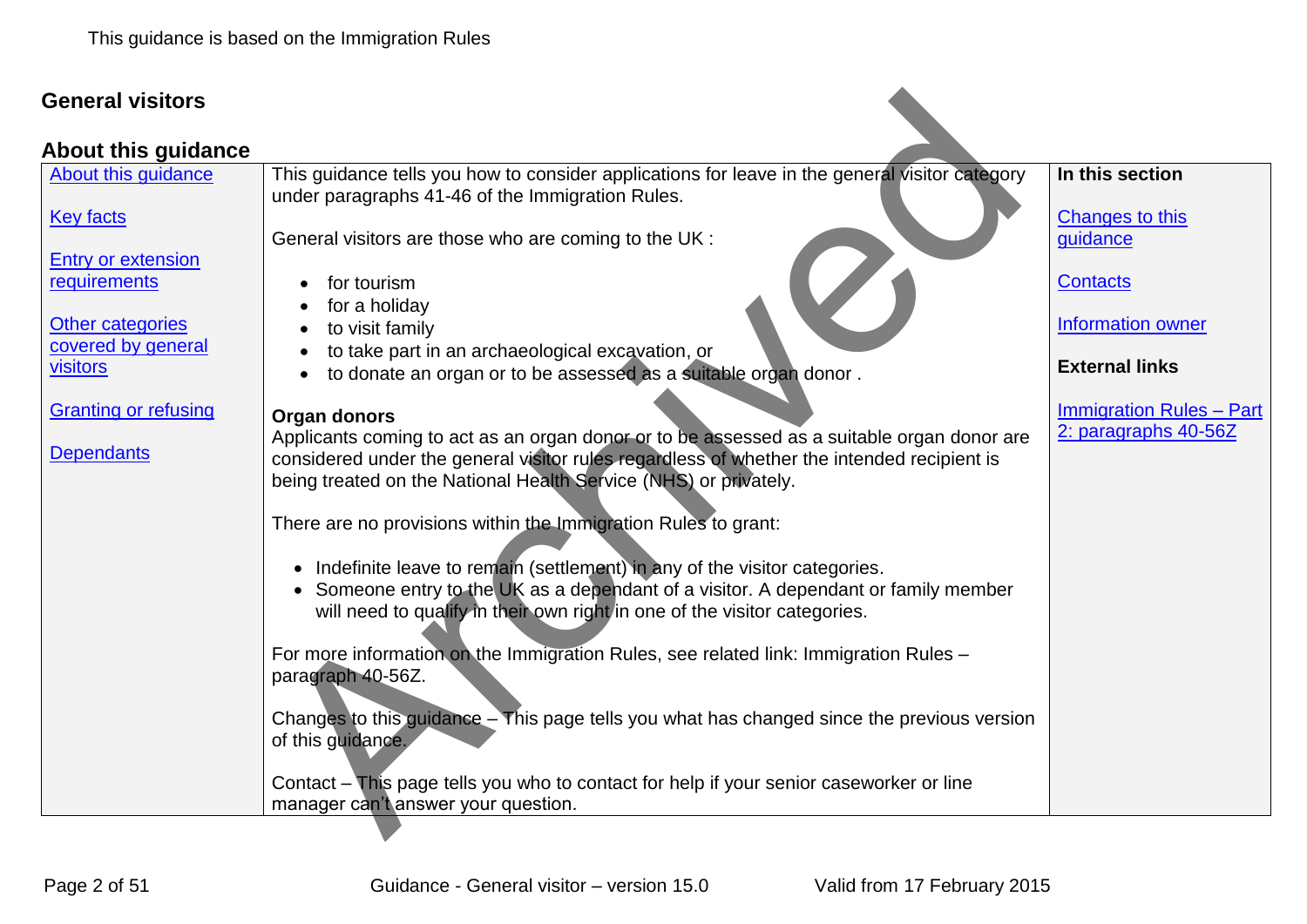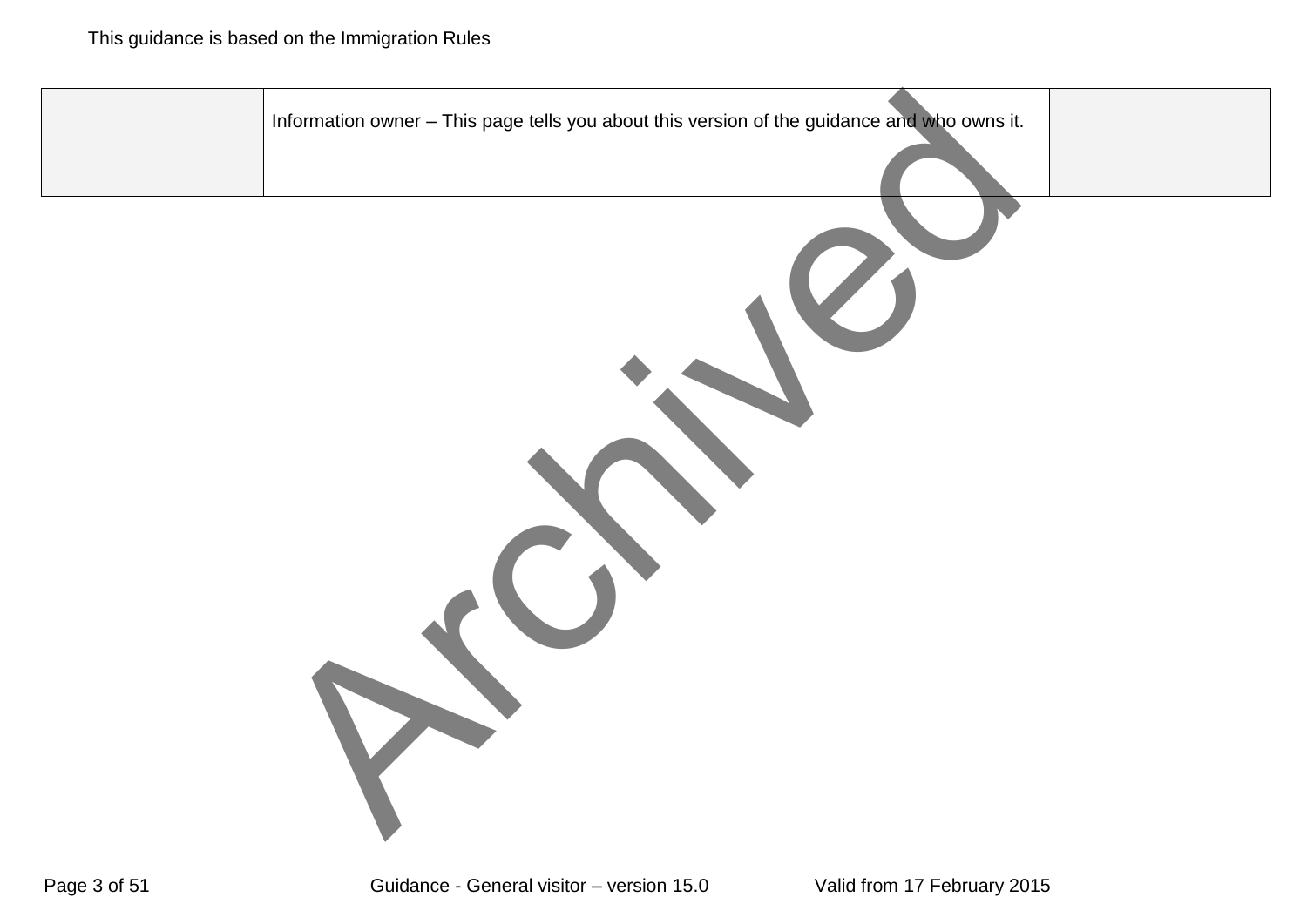#### <span id="page-3-0"></span>**Changes to this guidance**

| <b>Changes to this guidance</b><br><b>About this guidance</b> |                  | This page lists the changes to the 'General visitor' guidance, with the most recent at the top.                                              | <b>Related links</b><br><b>Multi-entry visas</b> |
|---------------------------------------------------------------|------------------|----------------------------------------------------------------------------------------------------------------------------------------------|--------------------------------------------------|
| <b>Key facts</b>                                              | Date of change   | Details of change                                                                                                                            |                                                  |
|                                                               | 17 February 2015 | Change request:                                                                                                                              | See also                                         |
| <b>Entry or extension</b><br>requirements                     |                  | Credibility and intentions<br>o Page rewritten.                                                                                              | <b>Contacts</b>                                  |
| <b>General visitor</b><br>requirements                        | 06 November 2014 | Change request:                                                                                                                              | Information owner                                |
| <b>Other categories</b><br>covered by general                 |                  | Change made throughout the guidance to reflect the rules<br>change of 6 November 2014.                                                       | Links to staff intranet<br>removed               |
| <b>visitors</b>                                               | 14 July 2014     | Change request                                                                                                                               |                                                  |
| <b>Granting or refusing</b>                                   |                  | • Organ donors:<br>o New page added                                                                                                          |                                                  |
| <b>Dependants</b>                                             |                  | Minor housekeeping changes.                                                                                                                  |                                                  |
|                                                               |                  | For previous changes to this guidance you will find all earlier<br>versions in the archive. See related link: General visitors -<br>Archive. |                                                  |
|                                                               |                  |                                                                                                                                              |                                                  |

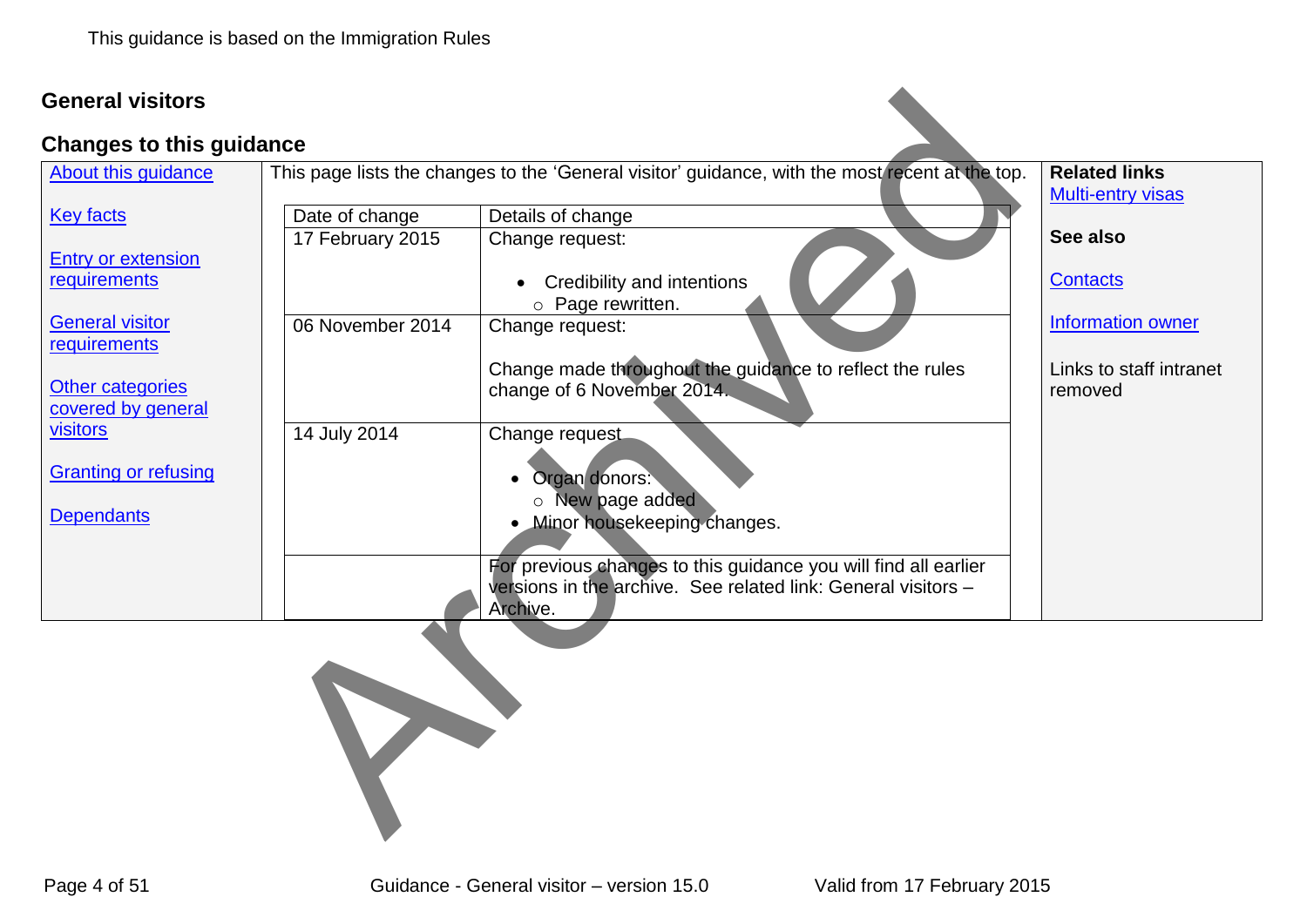# <span id="page-4-0"></span>**Key facts**

This page lists key facts on general visitors.

| Category: General visitors      |                                                                                                                                                                                                                                                                                                                                                                                                                                                                                                                                                                                                                                                                                                                                                                                                                                                                                                                                                                                                                                                                                                                                                                                                                                                                                                                                                                                                                                                                                                                                                                                                                                                                      |  |  |
|---------------------------------|----------------------------------------------------------------------------------------------------------------------------------------------------------------------------------------------------------------------------------------------------------------------------------------------------------------------------------------------------------------------------------------------------------------------------------------------------------------------------------------------------------------------------------------------------------------------------------------------------------------------------------------------------------------------------------------------------------------------------------------------------------------------------------------------------------------------------------------------------------------------------------------------------------------------------------------------------------------------------------------------------------------------------------------------------------------------------------------------------------------------------------------------------------------------------------------------------------------------------------------------------------------------------------------------------------------------------------------------------------------------------------------------------------------------------------------------------------------------------------------------------------------------------------------------------------------------------------------------------------------------------------------------------------------------|--|--|
| <b>Eligibility requirements</b> | The applicant must:<br>• Genuinely be seeking entry as a general visitor for a<br>period not exceeding six months, or 12 months for a<br>visitor accompanying an academic visitor (who is a child,<br>spouse or partner).<br>Leave the UK at the end of the period of the visit<br>maintain and accommodate themselves and any<br>dependants without using public funds.<br>Meet the cost of the return or onward journey<br>If taking part in an archaeological excavation, provide a<br>letter from the director or organiser with details of this.<br>If coming either to act as an organ donor or to be<br>assessed as a suitable organ donor:<br>o Genuinely intend to donate or be assessed as a<br>suitable organ donor to an identified recipient in the<br>UK.<br>o Show a genetic or pre-existing emotional relationship<br>with the recipient, have been confirmed as a donor<br>match, or be coming for further medical tests to<br>establish whether he is a suitable donor to the<br>intended recipient in the UK<br>provide a letter, dated up to three months before their<br>intended date of arrival in the UK from either the lead<br>nurse or coordinator of the UK's NHS trust's living<br>donor kidney transplant team or a UK registered<br>medical practitioner who holds an NHS consultant<br>post or who appears in the Specialist Register of the<br>General Medical Council, confirming the above and<br>details of when and where the proposed transplant<br>will take place<br>Demonstrate, if required, that the identified recipient is<br>$\circ$<br>present in the UK legally or will be at the time of the<br>planned transplant. |  |  |
|                                 | The applicant must not:                                                                                                                                                                                                                                                                                                                                                                                                                                                                                                                                                                                                                                                                                                                                                                                                                                                                                                                                                                                                                                                                                                                                                                                                                                                                                                                                                                                                                                                                                                                                                                                                                                              |  |  |
|                                 | intend to live in the UK for extended periods through<br>frequent or successive visits<br>intend to take employment in the UK<br>intend to produce goods or provide services within the<br>UK<br>intend to take a course of study, except as set out in                                                                                                                                                                                                                                                                                                                                                                                                                                                                                                                                                                                                                                                                                                                                                                                                                                                                                                                                                                                                                                                                                                                                                                                                                                                                                                                                                                                                              |  |  |

Page 5 of 51 Guidance - General visitor – version 15.0 Valid from 17 February 2015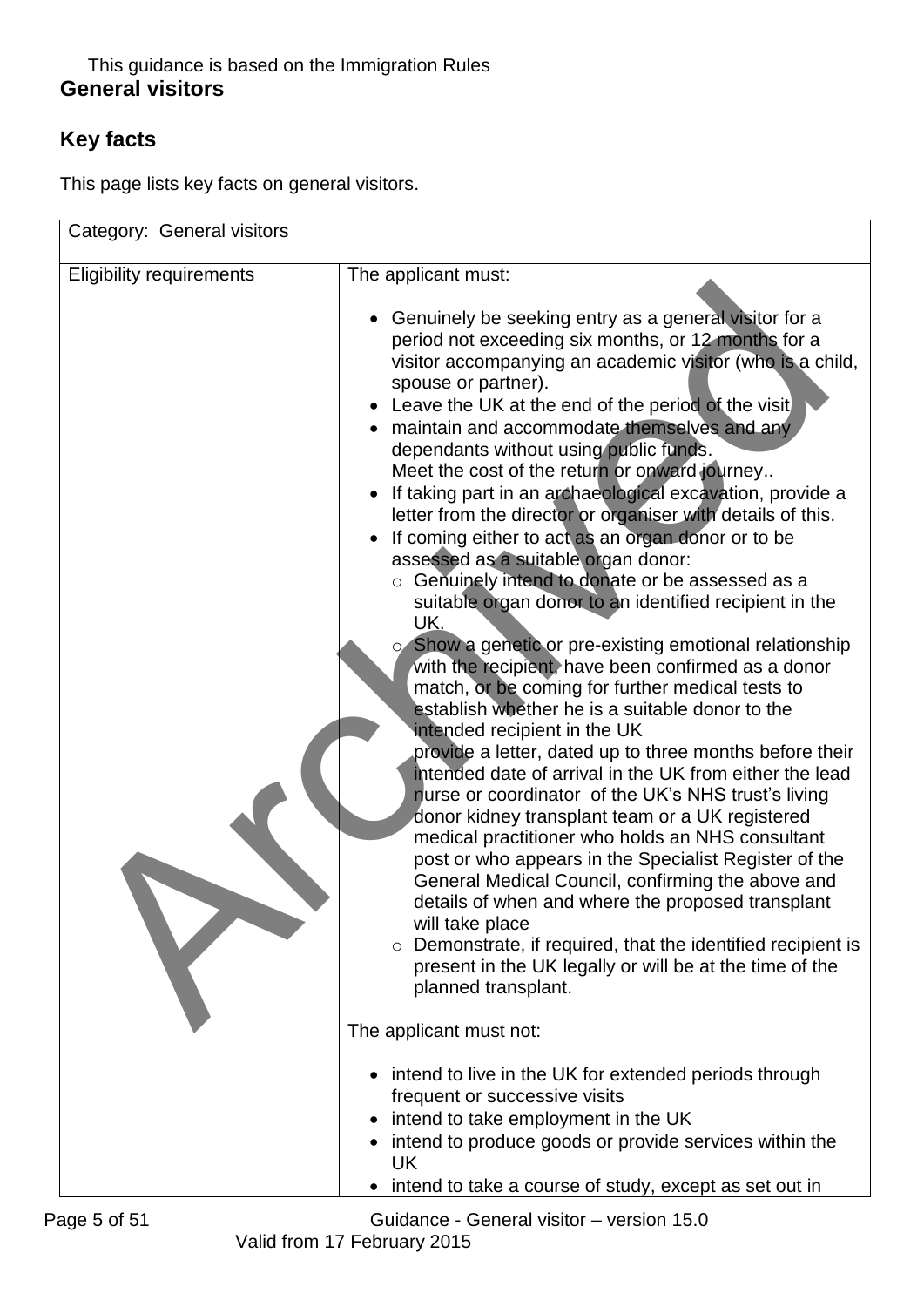|                                 | paragraph 43a                                                                                                                    |
|---------------------------------|----------------------------------------------------------------------------------------------------------------------------------|
|                                 | be a child under the age of 18                                                                                                   |
|                                 | intend to marry or form a civil partnership                                                                                      |
|                                 | • intend to give notice of marriage or civil partnership                                                                         |
|                                 | intend to carry out any of the activities provided for as a                                                                      |
|                                 | business, sports or entertainer visitor                                                                                          |
|                                 | intend to receive private medical treatment                                                                                      |
|                                 | be in transit to a country outside the common travel area.                                                                       |
| Application forms               | Applications made outside the UK - online applications                                                                           |
|                                 | (VAF1A for general visitors and VAF1B for family visitors                                                                        |
|                                 | where online applications not available)                                                                                         |
|                                 |                                                                                                                                  |
|                                 | Extension of stay in the $UK - FLR(O)$                                                                                           |
| Cost of application:            | <b>UK Visas and Immigration fees</b>                                                                                             |
| Entry clearance mandatory?      | Only for visa nationals                                                                                                          |
| Is biometric information        | Yes for visa applicants only                                                                                                     |
| required for applications made  |                                                                                                                                  |
| in the UK?                      |                                                                                                                                  |
| Code of leave to remain         | Code 3                                                                                                                           |
| granted                         |                                                                                                                                  |
| Entry clearance endorsements    | Visa nationals                                                                                                                   |
|                                 |                                                                                                                                  |
|                                 | C:VISIT: 6 MONTHS:CODE 3                                                                                                         |
|                                 |                                                                                                                                  |
|                                 | C: FAMILY VISIT: 6 MONTHS: CODE 3.                                                                                               |
|                                 |                                                                                                                                  |
|                                 | Non-visa nationals                                                                                                               |
|                                 |                                                                                                                                  |
|                                 | D:VISIT: 6 MONTHS:CODE 3                                                                                                         |
|                                 |                                                                                                                                  |
|                                 | D: FAMILY VISIT: 6 MONTHS: CODE 3                                                                                                |
|                                 |                                                                                                                                  |
|                                 | Where the visitor is coming to act as an organ donor it will<br>usually be appropriate to issue a single entry visa, unless they |
|                                 | provide a specific reason why a multi entry visa will be                                                                         |
|                                 | needed.                                                                                                                          |
| Conditions of leave to enter    | No work allowed. No recourse to public funds.                                                                                    |
|                                 | Maximum 30 days incidental study                                                                                                 |
| How long is leave to enter-     | Six months                                                                                                                       |
| normally granted for?           | 12 months for visitors accompanying an academic visitor                                                                          |
| Are dependants allowed?         | No - dependants must qualify as a visitor in their own right.                                                                    |
| Work and study allowed?         | No work, maximum 30 days incidental study.                                                                                       |
| Is switching into this category | <b>No</b>                                                                                                                        |
| allowed?                        |                                                                                                                                  |
|                                 |                                                                                                                                  |
| Does this category lead to      | <b>No</b>                                                                                                                        |
| settlement (indefinite leave to |                                                                                                                                  |
| remain)?                        |                                                                                                                                  |
| Is knowledge of language and    | <b>No</b>                                                                                                                        |
| life required?                  |                                                                                                                                  |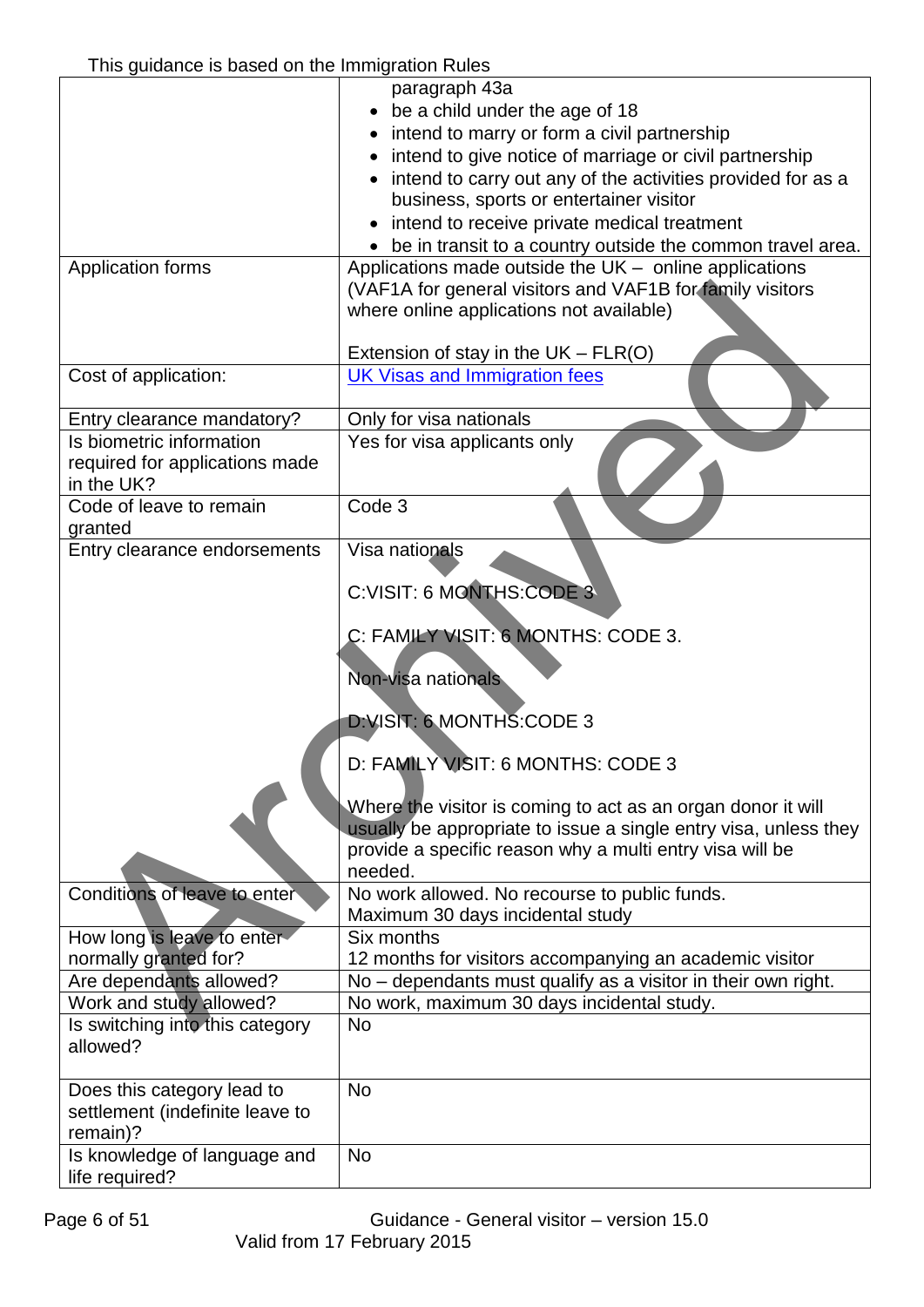This guidance is based on the Immigration Rules

| <b>THIS GUIDDING IS DUOUG OF THE INTIING AND LIVES</b> |                                                                     |  |  |  |
|--------------------------------------------------------|---------------------------------------------------------------------|--|--|--|
| CID case type                                          | Visitor (general) $-EC$<br>$\bullet$                                |  |  |  |
|                                                        | In country case types:                                              |  |  |  |
|                                                        | • Visitors (general) - LTR<br>Visitors (Special) - LTR<br>$\bullet$ |  |  |  |
| Immigration Rules paragraphs                           | <u><b>Immigration Rules – Part 2: paragraphs 40-46</b></u>          |  |  |  |

Archived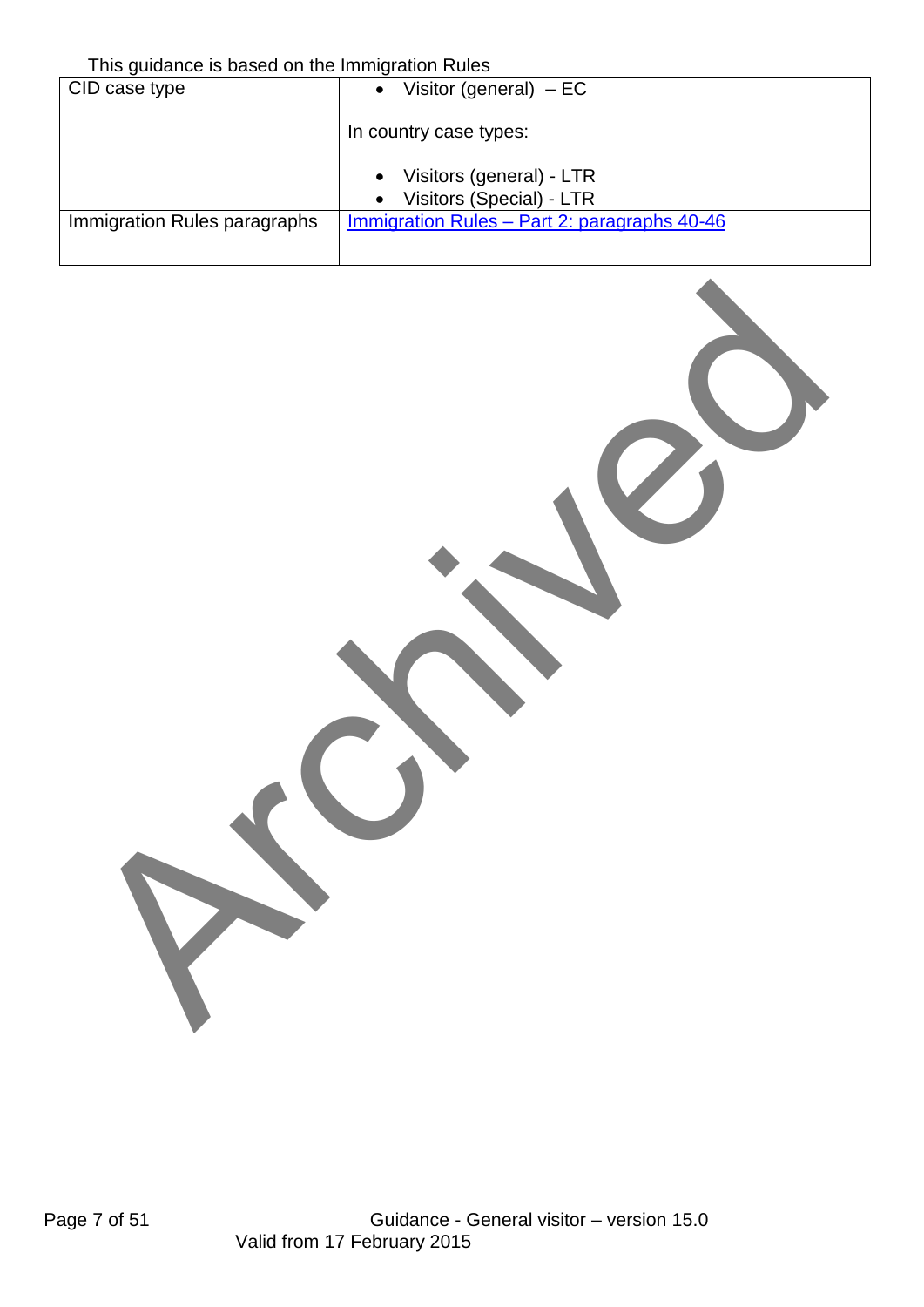<span id="page-7-0"></span>

| <b>General visitors</b>                |                                                                                                                                                                                                |                                                 |
|----------------------------------------|------------------------------------------------------------------------------------------------------------------------------------------------------------------------------------------------|-------------------------------------------------|
| <b>Entry or extension requirements</b> |                                                                                                                                                                                                |                                                 |
| About this guidance                    | This page explains the requirements a person wishing to come to the UK as a general visitor<br>must meet to receive either entry clearance, leave to enter at a port of entry, or extension of | <b>Related links</b><br>Links to staff intranet |
| <b>Key facts</b>                       | stay in the UK.                                                                                                                                                                                | removed                                         |
| <b>Entry or extension</b>              | Visa nationals and anyone applying to come to the UK for more than six months will require                                                                                                     | <b>Downloads</b>                                |
| requirements                           | entry clearance.                                                                                                                                                                               |                                                 |
| <b>General visitor</b>                 | When you consider an application you must check:                                                                                                                                               | <b>External links</b>                           |
| requirements                           | • the application is valid                                                                                                                                                                     | <b>Immigration Rules - Part</b>                 |
| Other categories covered               | • the applicant's passport or travel document is genuine                                                                                                                                       | 2: paragraphs 40-56Z                            |
| by general visitors                    | • the applicant meets the substantive requirements of the category                                                                                                                             |                                                 |
| <b>Granting or refusing</b>            | • there are no general grounds for refusal.                                                                                                                                                    |                                                 |
| <b>Dependants</b>                      | For more information, see related links:                                                                                                                                                       |                                                 |
|                                        | • Specified application forms and procedures                                                                                                                                                   |                                                 |
|                                        | • Passports and travel documents                                                                                                                                                               |                                                 |
|                                        | • General grounds for refusal.                                                                                                                                                                 |                                                 |
|                                        | Requirements for a grant of leave                                                                                                                                                              |                                                 |
|                                        | The applicant must:                                                                                                                                                                            |                                                 |
|                                        |                                                                                                                                                                                                |                                                 |
|                                        | be genuinely seeking entry as:                                                                                                                                                                 |                                                 |
|                                        | o a general visitor for a period not exceeding six months, or<br>$\circ$ 12 months for a visitor accompanying an academic visitor                                                              |                                                 |
|                                        | leave the UK at the end of the period of the visit                                                                                                                                             |                                                 |
|                                        | maintain and accommodate themselves and any dependants without using public funds                                                                                                              |                                                 |
|                                        | • meet the cost of the return or onward journey.                                                                                                                                               |                                                 |
|                                        | • provide, if coming to take part in an archaeological excavation, a letter from the director                                                                                                  |                                                 |
|                                        |                                                                                                                                                                                                |                                                 |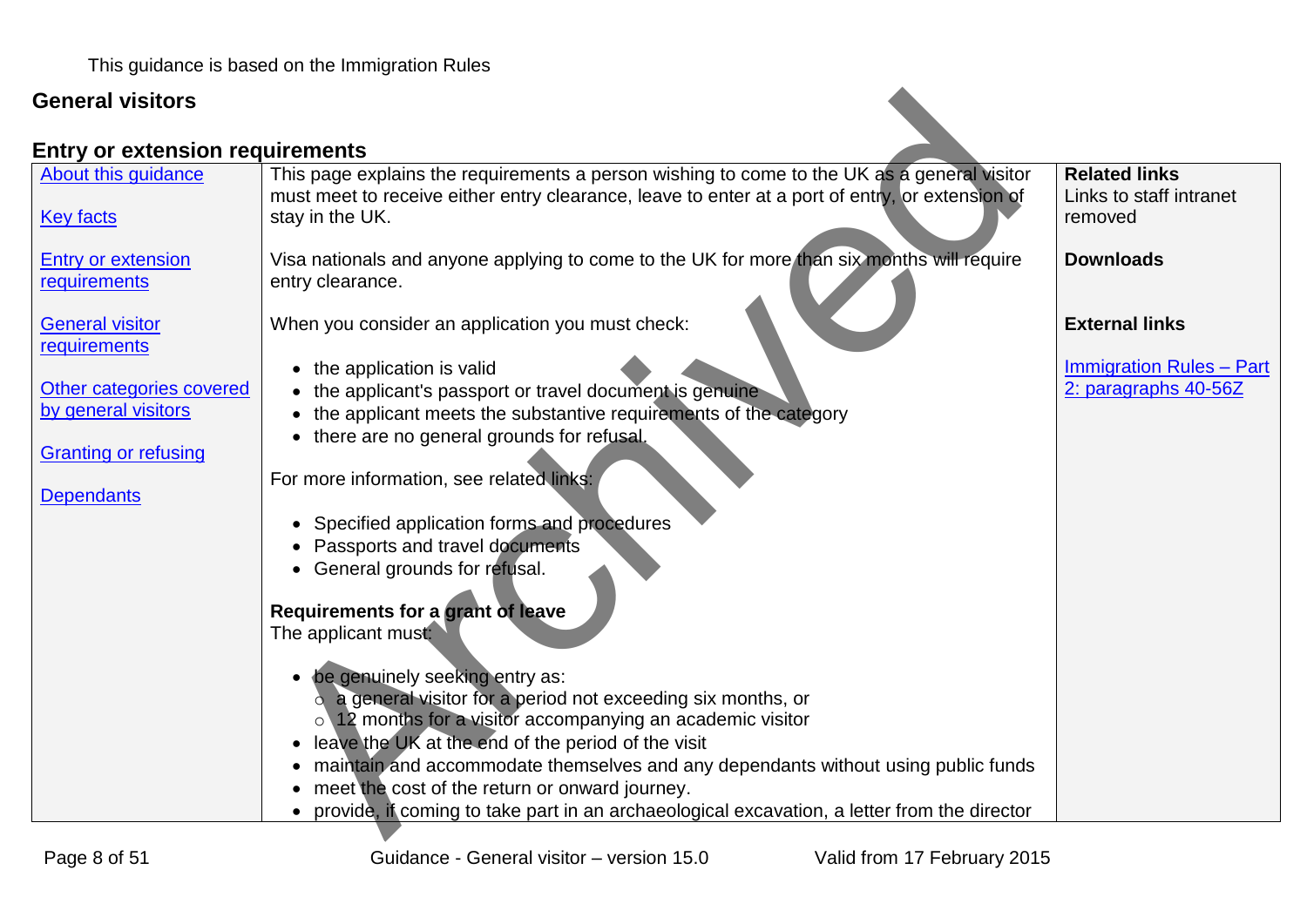| or organiser of the excavation stating the length of their visit and, if appropriate, the                |  |
|----------------------------------------------------------------------------------------------------------|--|
| arrangements made for their accommodation and maintenance.                                               |  |
| if coming to either act as an organ donor or be assessed for their suitability to act as an<br>$\bullet$ |  |
| organ donor:                                                                                             |  |
| o genuinely intend to donate an organ, or be assessed as a suitable organ donor to an                    |  |
| identified recipient in the UK with whom they have a genetic or pre-existing emotional                   |  |
| relationship                                                                                             |  |
| o be a confirmed donor match to the named recipient through initial medical tests or be                  |  |
| coming for further tests to establish whether they are a suitable donor to the intended                  |  |
| recipient;                                                                                               |  |
| o provide a letter, dated no more than three months before their intended date of arrival                |  |
| in the UK, from either the lead nurse or coordinator of the UK's NHS trust's living                      |  |
| donor kidney transplant team or a UK registered medical practitioner who holds an                        |  |
| NHS consultant post or who appears in the Specialist Register of the General Medical                     |  |
| Council,                                                                                                 |  |
| $\circ$ the letter must confirm the donor is undergoing further assessments to confirm their             |  |
| suitability to act as a donor to the named recipient in the UK or that the applicant is a                |  |
| confirmed donor match to the named recipient in the UK, and when and where the                           |  |
| planned transplant or medical tests will take place. The applicant (the donor) must be                   |  |
| able to demonstrate, if required to do so, that the identified recipient is present in the               |  |
| UK legally or will be at the time of the planned transplant.                                             |  |
|                                                                                                          |  |
| The applicant must not:                                                                                  |  |
|                                                                                                          |  |
| • intend to live in the UK for extended periods through frequent or successive visits                    |  |
| intend to take employment in the UK<br>$\bullet$                                                         |  |
| intend to produce goods or provide services within the UK                                                |  |
| intend to take a course of study, except as set out in paragraph 43a of the Immigration<br>$\bullet$     |  |
| <b>Rules</b>                                                                                             |  |
| • be a child under the age of 18:                                                                        |  |
| $\circ$ for more information on the visitor category for applicants under 18, see related link:          |  |
| <b>Child visitors</b>                                                                                    |  |
| • intend to marry or form a civil partnership                                                            |  |
| • intend to give notice of marriage or civil partnership                                                 |  |
|                                                                                                          |  |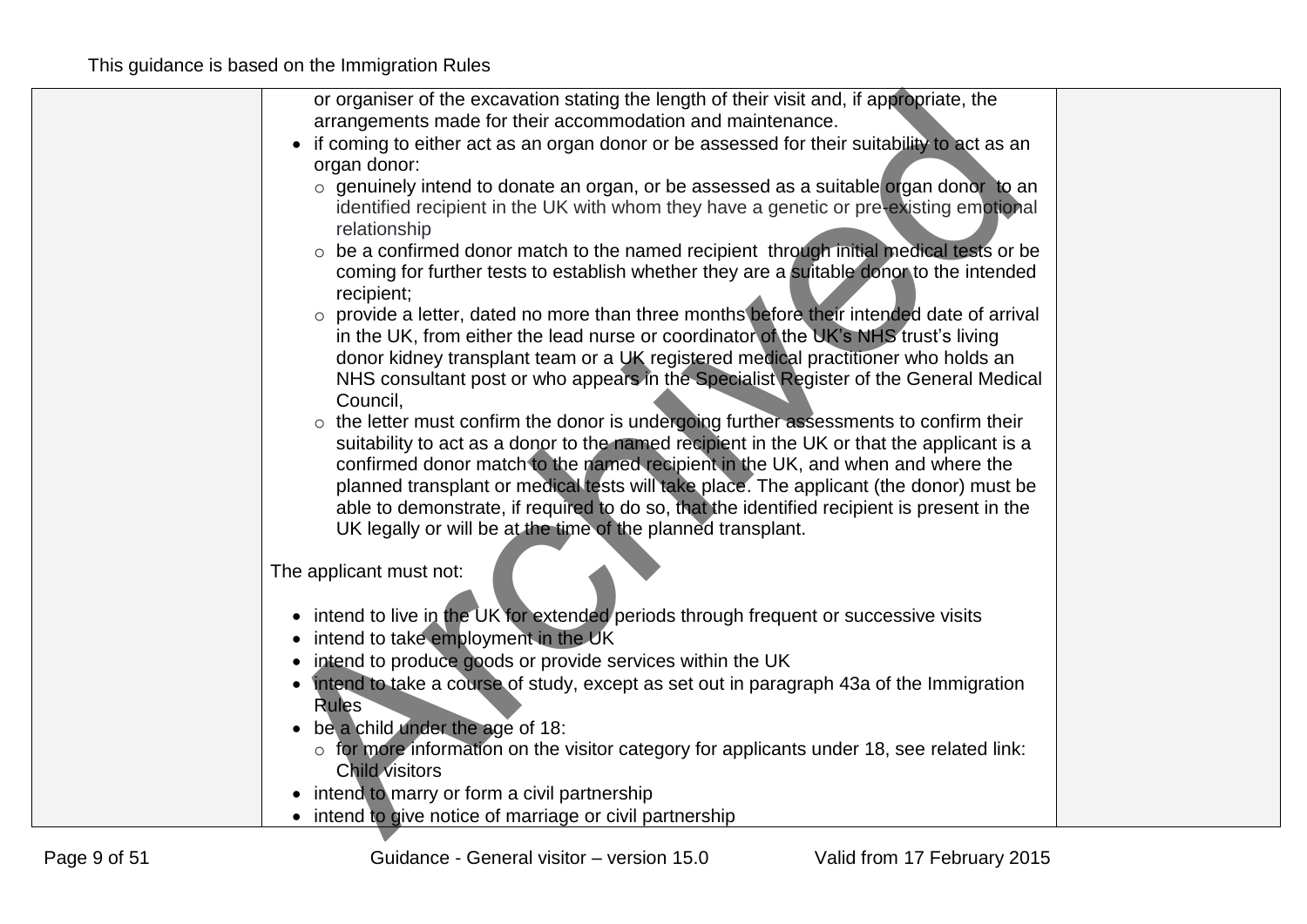| • intend to carry out the activities provided for by the business, sports and entertainer<br>visitor routes                                                                                                                                                                                                                                           |  |
|-------------------------------------------------------------------------------------------------------------------------------------------------------------------------------------------------------------------------------------------------------------------------------------------------------------------------------------------------------|--|
| • intend to receive private medical treatment                                                                                                                                                                                                                                                                                                         |  |
| • be in transit to a country outside the common travel area                                                                                                                                                                                                                                                                                           |  |
| <b>Requirements for extension of stay</b><br>The applicant must:                                                                                                                                                                                                                                                                                      |  |
| • still meet all the requirements as stated above<br>• not have exceeded or would as the result of an extension exceed six months, or 12<br>months if attending an archaeological excavation in the UK<br>have been last granted entry clearance, leave to enter or leave to remain as a general                                                      |  |
| visitor or as a child visitor<br>• not be in breach of immigration law, except for any period overstaying:<br>o for 28 days or less, which will be disregarded, or<br>o if the application was submitted before 9 July 2012                                                                                                                           |  |
| • have enough funds and must not be working to support themselves.                                                                                                                                                                                                                                                                                    |  |
| For more information, see related link: Applications from overstayers (non family routes).                                                                                                                                                                                                                                                            |  |
| A general visitor granted less than six months leave when they entered the UK can be granted<br>an extension of stay to bring their total stay up to six months. You must make further<br>enquiries to find out why less than six months was originally given before granting an<br>extension.                                                        |  |
| You must only grant leave to remain for a period beyond six months if one or more of the<br>following criteria are met:                                                                                                                                                                                                                               |  |
| • The visitor falls in a category allowed a total stay of up to 12 months. Or<br>There are compassionate and compelling grounds for the visitor to be in the UK beyond<br>six months, for example the illness of a relative. Such cases are considered on an<br>individual basis outside the rules. This does not include visitors who are seeking to |  |
| provide child care support. For more guidance, see related link: 02.0 - Carers.                                                                                                                                                                                                                                                                       |  |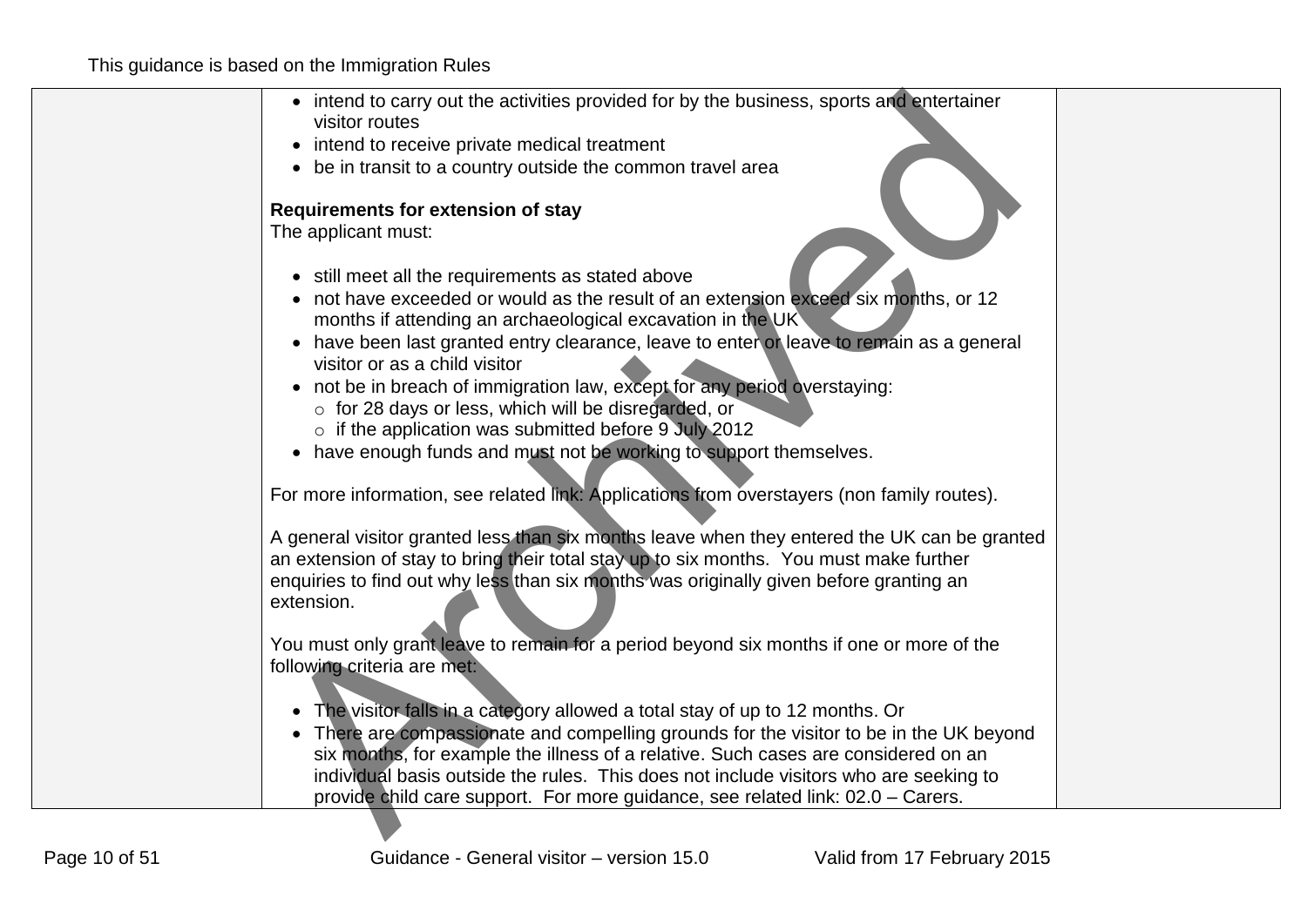#### <span id="page-10-0"></span>**General visitor requirements**

| <b>General visitors</b>                   |                                                                                                                               |                                                         |
|-------------------------------------------|-------------------------------------------------------------------------------------------------------------------------------|---------------------------------------------------------|
| <b>General visitor requirements</b>       |                                                                                                                               |                                                         |
| About this guidance                       | This section tells you how to establish if an application from a general visitor is genuine.                                  | In this section                                         |
| <b>Key facts</b>                          | Paragraph 41(i) of the Immigration Rules requires an applicant to be seeking entry to the UK<br>as a genuine general visitor. | Permissible study<br><b>Credibility and intentions</b>  |
| <b>Entry or extension</b><br>requirements |                                                                                                                               | <b>Undertakings and</b>                                 |
| <b>General visitor</b>                    |                                                                                                                               | guarantees                                              |
| requirements                              |                                                                                                                               | <b>Frequency and duration</b><br>of visits              |
| Other categories<br>covered by general    |                                                                                                                               | <b>Multi-entry visas</b>                                |
| visitors<br><b>Granting or refusing</b>   |                                                                                                                               | <b>Employment or study</b>                              |
| <b>Dependants</b>                         |                                                                                                                               | Maintenance and<br>accommodation                        |
|                                           |                                                                                                                               | <b>Related Links</b>                                    |
|                                           |                                                                                                                               | Links to staff intranet<br>removed                      |
|                                           |                                                                                                                               | <b>External links</b>                                   |
|                                           |                                                                                                                               | <b>Immigration Rules - Part</b><br>2: paragraphs 40-56Z |
|                                           |                                                                                                                               |                                                         |
|                                           |                                                                                                                               |                                                         |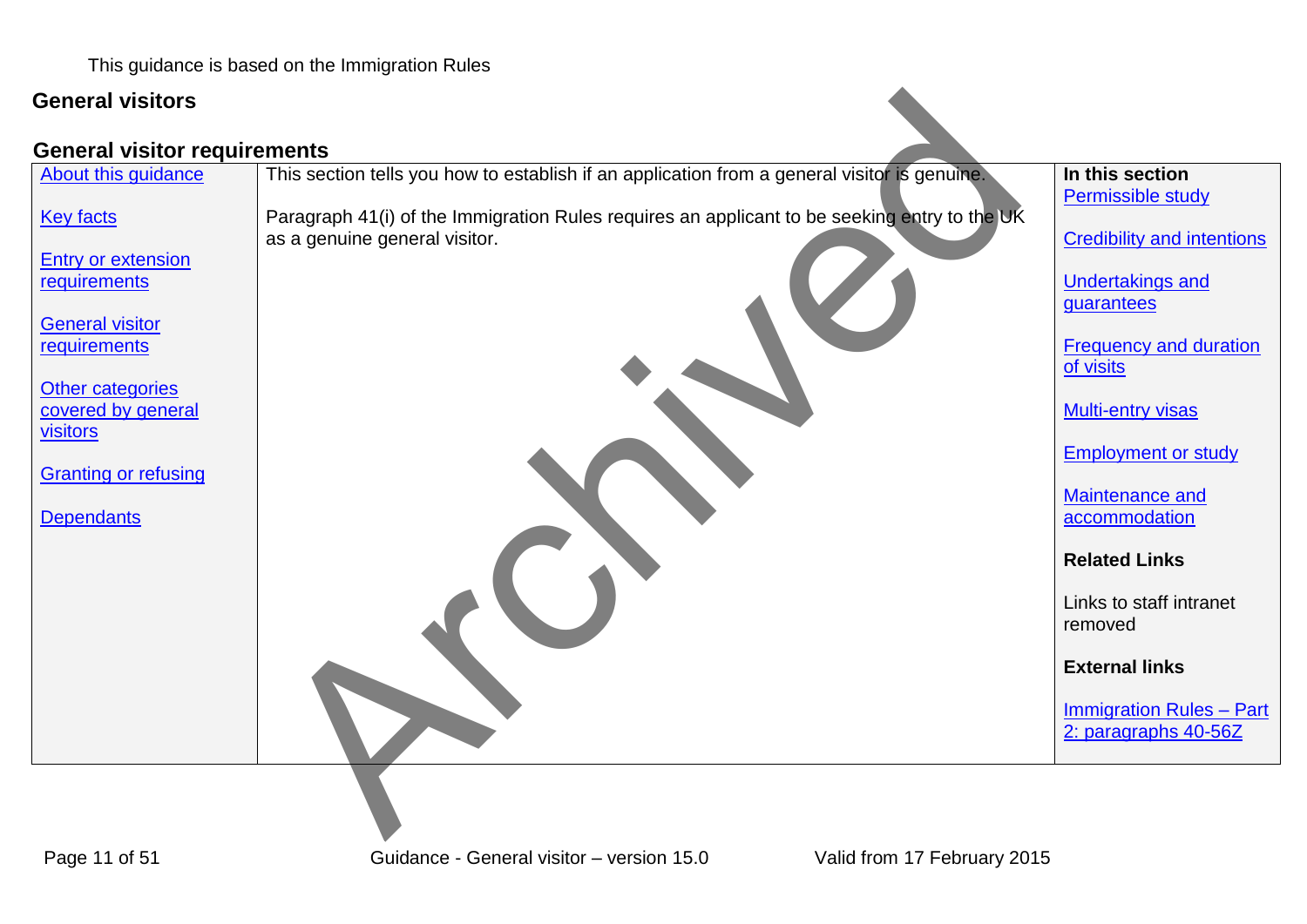<span id="page-11-0"></span>

| <b>General visitors</b>                |                                                                                                                                                                                                                          |                                             |
|----------------------------------------|--------------------------------------------------------------------------------------------------------------------------------------------------------------------------------------------------------------------------|---------------------------------------------|
| <b>Credibility and intentions</b>      |                                                                                                                                                                                                                          |                                             |
| About this guidance                    | This page tells you how to establish the credibility or intentions of a general visitor applicant.                                                                                                                       | In this section<br><b>Permissible study</b> |
| <b>Key facts</b>                       | Assessing an applicant's genuine intentions to visit<br>When deciding whether to grant entry clearance, leave to enter or leave to remain to a visitor,                                                                  | <b>Undertakings and</b>                     |
| <b>Entry or extension</b>              | you must be satisfied, on the balance of probabilities, that the applicant meets all the                                                                                                                                 | guarantees                                  |
| requirements                           | requirements of paragraph 41 of the Immigration Rules and are therefore considered to be a<br>genuine visitor. If you are not satisfied, you must refuse their application.                                              | <b>Frequency and duration</b>               |
| <b>General visitor</b><br>requirements | It is the applicant's responsibility to provide evidence to satisfy you that they are a genuine                                                                                                                          | of visits                                   |
| Other categories                       | visitor. An absence of evidence may be a cause to refuse an application. You must assess all<br>relevant information provided by the applicant, as well as any external information which may                            | <b>Multi-entry visas</b>                    |
| covered by general<br><b>visitors</b>  | help inform your decision.                                                                                                                                                                                               | <b>Employment or study</b>                  |
| <b>Granting or refusing</b>            | Assessing an applicant's personal circumstances.<br>In addition to meeting the requirements of the Immigration Rules, the following factors will help                                                                    | Maintenance and<br>accommodation            |
| <b>Dependants</b>                      | you assess if an applicant is a genuine visitor:                                                                                                                                                                         | <b>External links</b>                       |
|                                        | Their previous immigration history, including visits to the UK and other countries.<br>The duration of previous visits and whether this was significantly longer than they                                               | <b>Immigration Rules - Part</b>             |
|                                        | originally stated on their visa application. If this is the case, you should not automatically<br>presume that the visitor is non-compliant, but this may be a reason to question the<br>applicant's overall intentions. | 2: paragraphs 40-56Z                        |
|                                        | Their financial circumstances as well as their family, social and economic background.<br>Their personal and economic ties to their country of residence.                                                                |                                             |
|                                        | The cumulative period of time the applicant has visited the UK and their pattern of travel<br>over the last 12 month period, and assess whether this amounts to 'de-facto' residence<br>in the UK.                       |                                             |
|                                        | Whether, in your judgment, the information and the reasons for the visit provided by the<br>applicant are credible and correspond to their personal, family, social and economic<br>background.                          |                                             |
|                                        |                                                                                                                                                                                                                          |                                             |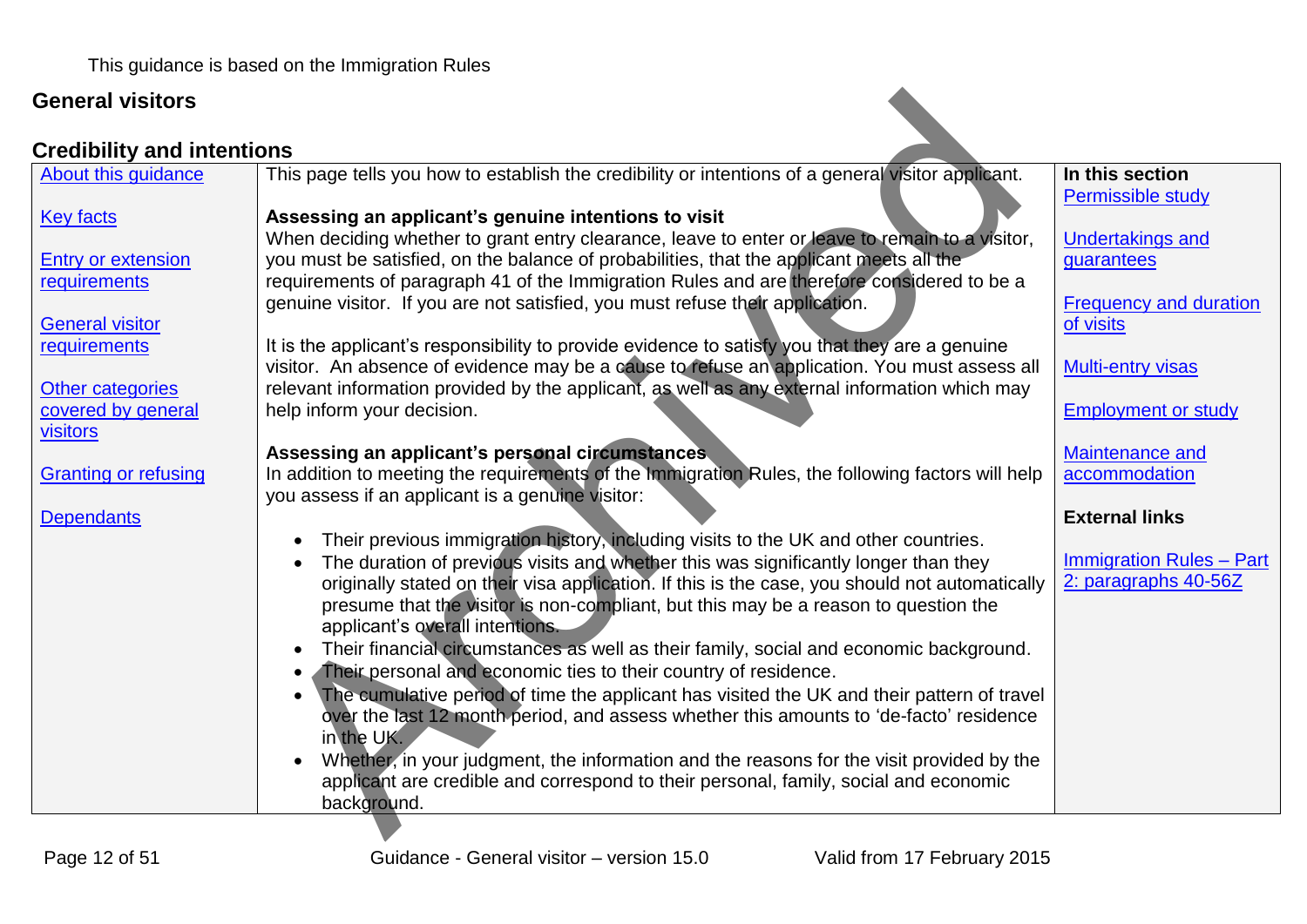| Other information that is relevant to assessing the applicant's intentions:                                                                                                                                                                                                                                                                                                                                                                                                                                                                                                                                                                                                                                                                                         |
|---------------------------------------------------------------------------------------------------------------------------------------------------------------------------------------------------------------------------------------------------------------------------------------------------------------------------------------------------------------------------------------------------------------------------------------------------------------------------------------------------------------------------------------------------------------------------------------------------------------------------------------------------------------------------------------------------------------------------------------------------------------------|
| The applicant's country of residence and/or country of nationality. This can include the<br>$\bullet$<br>political, economic and security situation. You may use any reputable publicly available<br>information to identify these factors for example, Home Office country information<br>reports, UN reports, EU reports, factual media reporting.<br>Information on immigration non-compliance by individuals who applied for a visit visa<br>$\bullet$<br>from the same geographical region as the applicant. This can include published<br>statistical information on immigration non-compliance and any other locally held<br>information. Home Office published statistical reports may help with your assessment,<br>see related link: Statistical reports. |
| Whilst this information cannot be used as grounds for refusal alone, it is relevant in<br>determining if the applicant is a genuine visitor.                                                                                                                                                                                                                                                                                                                                                                                                                                                                                                                                                                                                                        |
| Grounds for doubting the applicant's genuine intentions to visit the UK<br>This is not an exhaustive list but may help with your assessment:                                                                                                                                                                                                                                                                                                                                                                                                                                                                                                                                                                                                                        |
| the applicant has few or no family and economic ties to their country of residence,<br>$\bullet$<br>and has several family members in the UK                                                                                                                                                                                                                                                                                                                                                                                                                                                                                                                                                                                                                        |
| the political, economic and security situation in the applicant's country of residence,<br>including whether it is politically unstable, a conflict zone or at risk of becoming one,<br>which may lead to doubts about their intention to leave the UK at the end of their<br>visit                                                                                                                                                                                                                                                                                                                                                                                                                                                                                 |
| the applicant, their sponsor (if they are visiting a friend or relative) or other<br>immediate family member has, or has attempted to, deceive the Home Office in a<br>previous application for entry clearance, leave to enter or leave to remain                                                                                                                                                                                                                                                                                                                                                                                                                                                                                                                  |
| there are discrepancies between the statements made by the applicant and the<br>statements made by the sponsor, particularly on points where the sponsor could<br>reasonably be expected to know the facts but does not                                                                                                                                                                                                                                                                                                                                                                                                                                                                                                                                             |
| it has not been possible to verify information provided by the applicant despite<br>repeated attempts to do so<br>the information that has been provided or the reasons stated by the applicant are                                                                                                                                                                                                                                                                                                                                                                                                                                                                                                                                                                 |
| not credible.                                                                                                                                                                                                                                                                                                                                                                                                                                                                                                                                                                                                                                                                                                                                                       |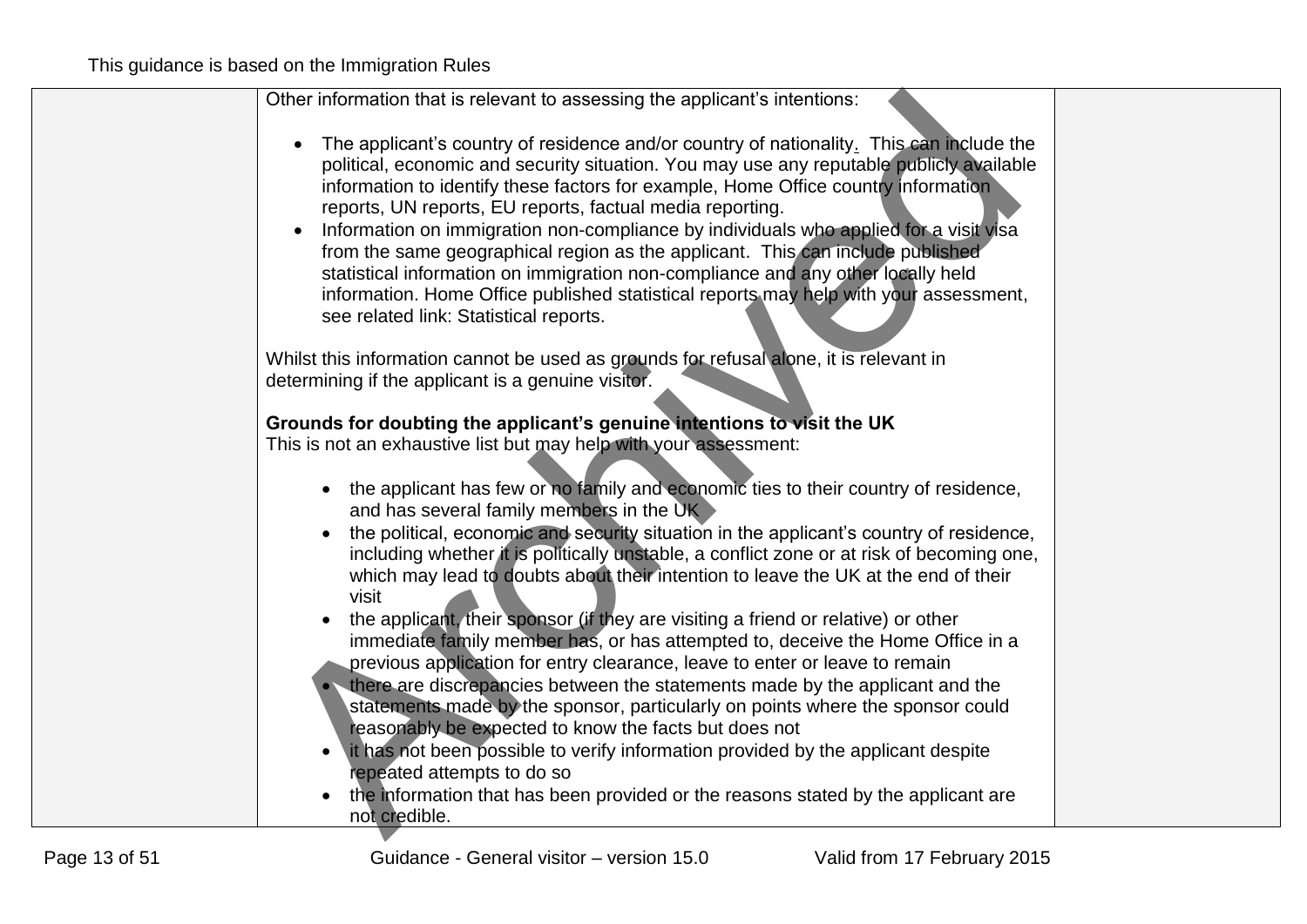#### **Keeping a record**

For visa applications, it may be appropriate to issue a shorter duration of visa and/or restrict it to single entry, but this should only be considered in exceptional circumstances , where there is genuinely insufficient evidence to refuse the application. In these cases, you must refer to your manager before making your decision. Keeping a record<br>
For visa applications, it may be appropriate to issue a shorter duration of visa analón restrictions<br>
tio single entry, but this should only be considered in exceptional circumstances, where then<br>
is genu

If your manager approves the decision to grant, you must record full details of your decision to grant as well as the individual's stated intentions. You must record these details either on:

- **•** Proviso
- the landing card
- CID, or
- a written account of the interview attached to the appropriate casework database.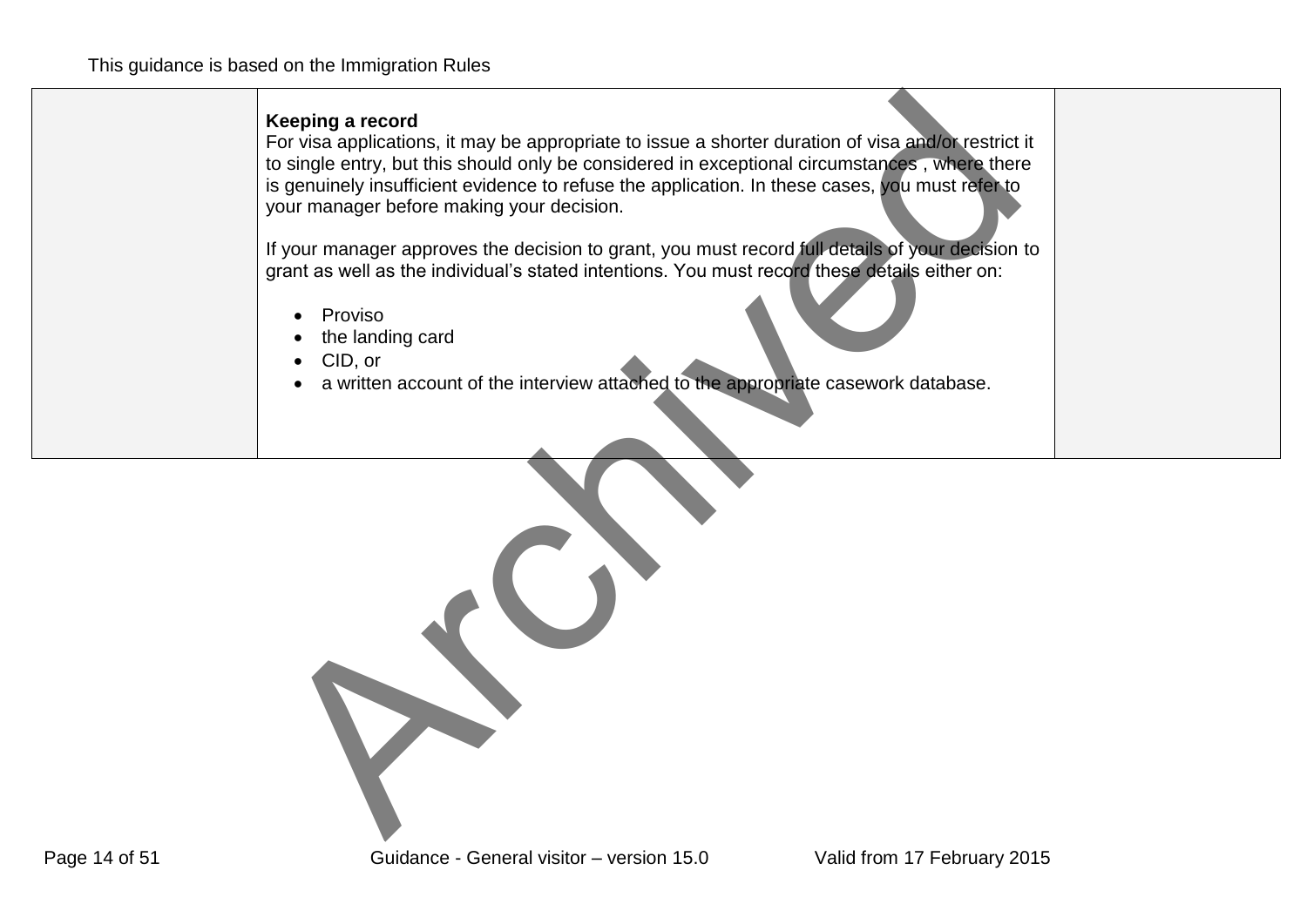<span id="page-14-0"></span>

| <b>General visitors</b>                   |                                                                                                                                                                                                                            |                                                         |
|-------------------------------------------|----------------------------------------------------------------------------------------------------------------------------------------------------------------------------------------------------------------------------|---------------------------------------------------------|
| <b>Undertakings and guarantees</b>        |                                                                                                                                                                                                                            |                                                         |
| About this quidance                       | This page tells you about undertakings and guarantees needed from general visitors about<br>their visit.                                                                                                                   | In this section<br><b>Permissible study</b>             |
| <b>Key facts</b>                          | A visitor must satisfy the Home Office they:                                                                                                                                                                               | <b>Credibility and intentions</b>                       |
| <b>Entry or extension</b><br>requirements | genuinely intend to stay temporarily in the UK for a specific period and will leave at the<br>end of it, and                                                                                                               | <b>Frequency and duration</b><br>of visits              |
| <b>General visitor</b><br>requirements    | do not intend to live in the UK for extensive periods because of frequent, successive<br>visits.                                                                                                                           | <b>Multi-entry visas</b>                                |
| Other categories<br>covered by general    | You must refuse an application for leave to remain if an applicant has failed to honour any<br>undertakings as to the duration and purpose of their stay.                                                                  | <b>Employment or study</b>                              |
| <b>visitors</b>                           | Where a visitor's intentions are in doubt but there is insufficient evidence to refuse leave to                                                                                                                            | <b>Maintenance and</b><br>accommodation                 |
| <b>Granting or refusing</b>               | enter, full details of the passenger's stated intentions, including any undertakings given orally,<br>must be recorded on the landing card or any other written account of the interview.                                  | <b>Related links</b>                                    |
| <b>Dependants</b>                         | <b>Undertakings from sponsors</b><br>Applications for leave to enter are sometimes supported by undertakings or guarantees from<br>sponsors, for example, Members of Parliament, community leaders or other third parties. | Links to staff intranet<br>removed                      |
|                                           | It may be appropriate and acceptable to take into account promises of maintenance and/or                                                                                                                                   | <b>External links</b>                                   |
|                                           | accommodation made by a sponsor. Paragraph 35 of the Immigration Rules allows you to ask<br>a sponsor to give an undertaking in writing that they will be responsible for the applicant's                                  | <b>Immigration Rules - Part</b><br>2: paragraphs 40-56Z |
|                                           | maintenance and accommodation for the duration of their stay.                                                                                                                                                              | <b>Undertakings</b>                                     |
|                                           | Paragraph 320(14) allows a person to be refused entry on the grounds that their sponsor has<br>refused to give such an undertaking when requested to do so.                                                                |                                                         |
|                                           | For more information on sponsors (family or relative) providing maintenance and<br>accommodation, see related link: Maintenance undertakings.                                                                              |                                                         |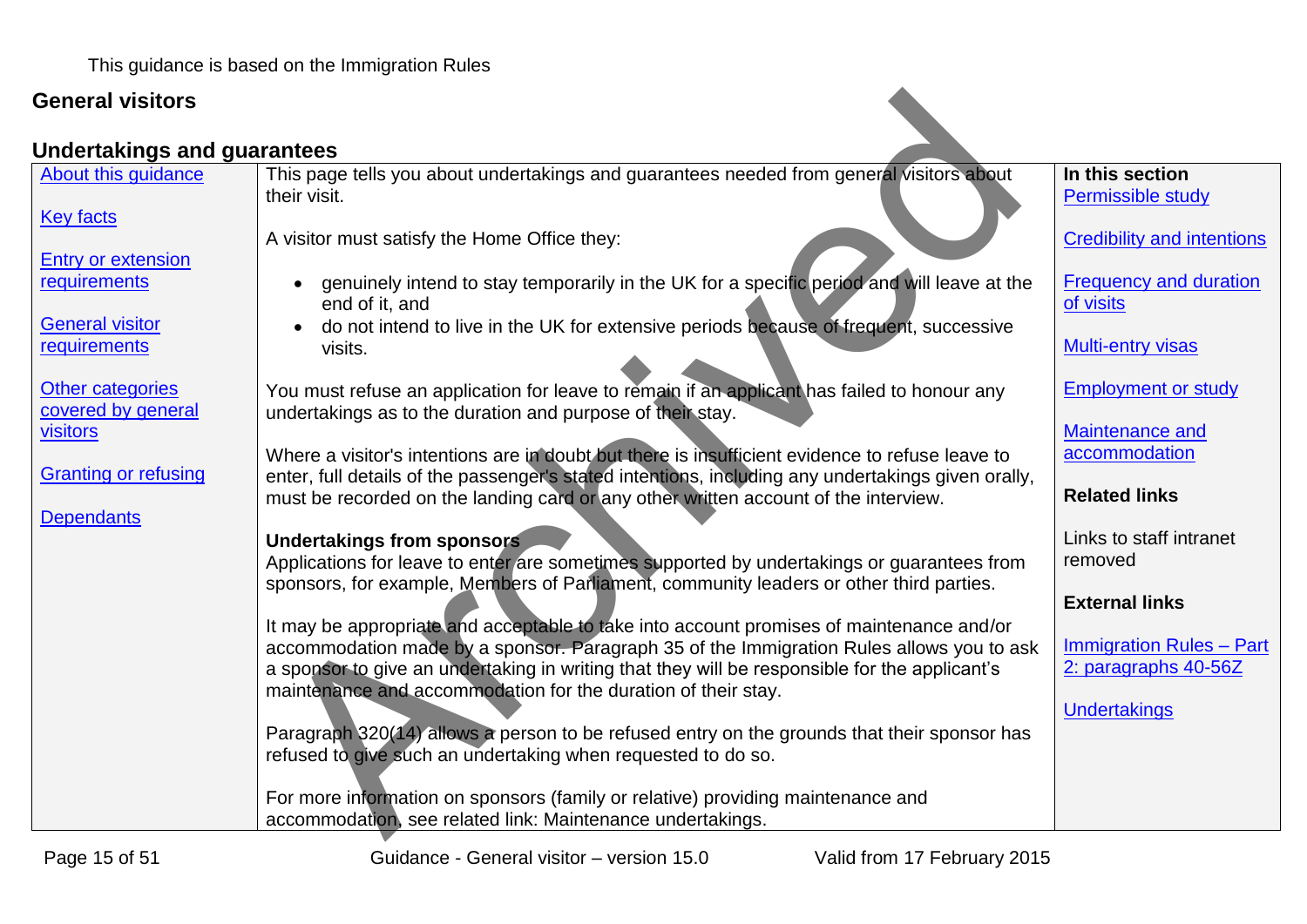#### **Length of stay**

You must not seek or accept a written guarantee or undertaking concerning length of stay. It is not currently possible to enforce guarantees by third parties that a visitor will comply with their conditions of stay, or to leave the UK at the end of a specific period. Length of stay<br>You must not seek or accept a written guarantee or undertaking concerning length of stay.<br>It is not currently possible to enforce guarantees by third parties that a visito millions of stay, or to leave the U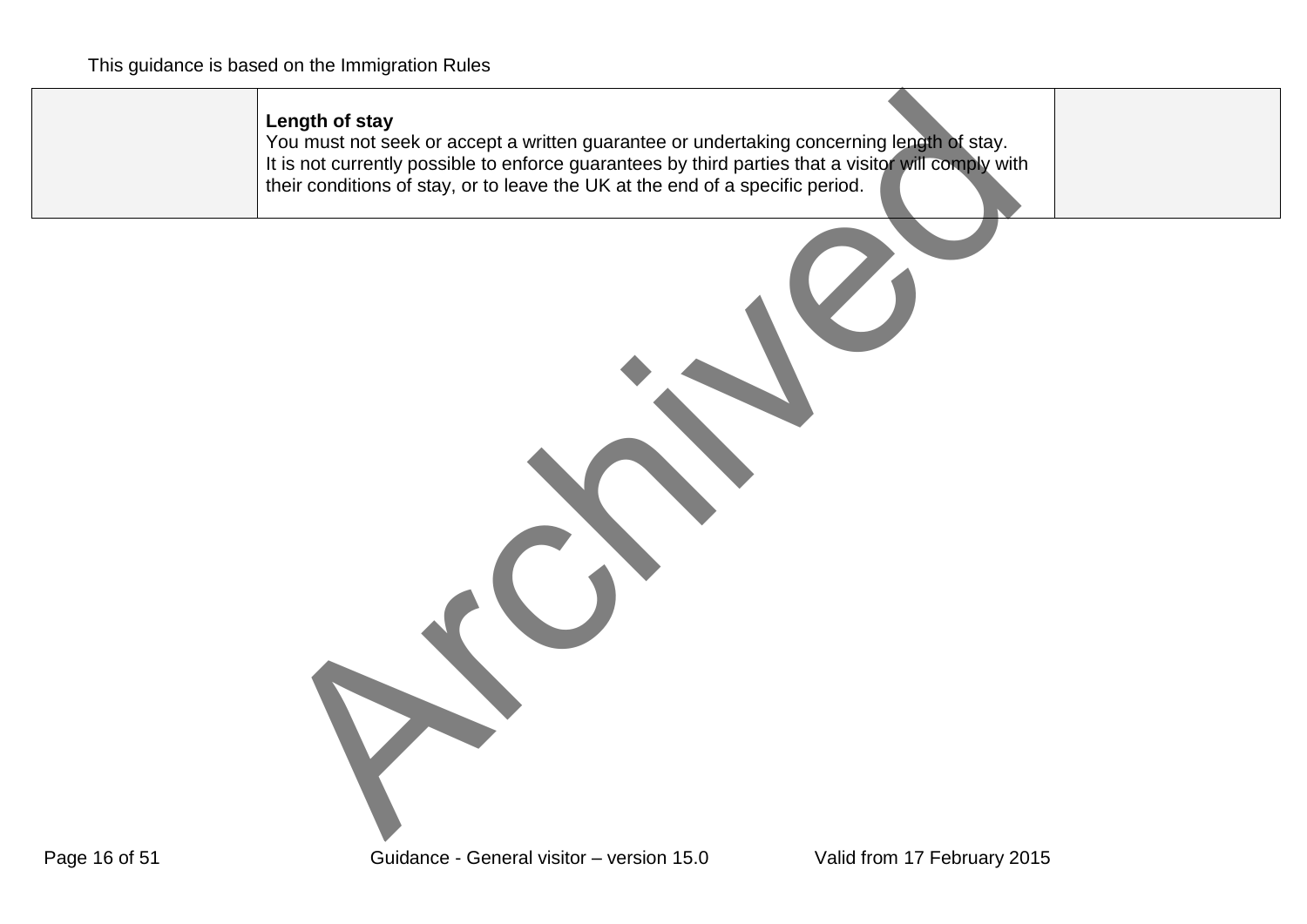<span id="page-16-0"></span>

| <b>General visitors</b>                 |                                                                                                                                                                                          |                                         |
|-----------------------------------------|------------------------------------------------------------------------------------------------------------------------------------------------------------------------------------------|-----------------------------------------|
| <b>Frequency and duration of visits</b> |                                                                                                                                                                                          |                                         |
| About this guidance                     | This page gives guidance on the frequency and duration of visits when deciding general visitor<br>applications.                                                                          | In this section<br>Permissible study    |
| <b>Key facts</b>                        | <b>Frequency and duration of visits</b>                                                                                                                                                  | <b>Credibility and intentions</b>       |
| <b>Entry or extension</b>               | Visitors cannot live in the UK on a continuous basis, even if they leave the UK for short periods                                                                                        |                                         |
| requirements                            | to avoid overstaying.                                                                                                                                                                    | <b>Undertakings and</b><br>guarantees   |
| <b>General visitor</b>                  | There is no specific limit on the number of visits an individual can make to the UK, such as a                                                                                           |                                         |
| requirements                            | definitive rule which states a visitor can only remain in the UK for '6 months in a 12 month<br>period'. Visitors, however, must not be living in the UK for extended periods because of | <b>Multi-entry visas</b>                |
| Other categories<br>covered by general  | frequent, successive visits. For example, where an individual:                                                                                                                           | <b>Employment or study</b>              |
| <b>visitors</b>                         | spends five or six months in the UK during a visit and returns after a short break in their<br>home country for a further five or six months, or                                         | <b>Maintenance and</b><br>accommodation |
| <b>Granting or refusing</b>             | is living in the UK for successive short periods and breaking this by leaving for a couple                                                                                               |                                         |
| <b>Dependants</b>                       | of days, for example, someone living in the UK during the week and breaking this by<br>leaving the UK at the weekends.                                                                   | <b>External links</b>                   |
|                                         |                                                                                                                                                                                          | <b>Immigration Rules - Part</b>         |
|                                         | This could amount to genuine residence. However this is not a hard and fast rule and you<br>must consider the circumstances of each case on an individual basis.                         | 2: paragraphs 40-56Z                    |
|                                         | Assessing residence through successive visits                                                                                                                                            |                                         |
|                                         | You must consider the following factors to assess whether the visitor is residing in the UK                                                                                              |                                         |
|                                         | because of frequent, successive visits:                                                                                                                                                  |                                         |
|                                         | The purpose of the visit and intended length of stay stated on the visitor's visa<br>$\bullet$<br>application form or to the Border Force officer.                                       |                                         |
|                                         | The number of visits made over the past year (rolling 12 month period), including:<br>$\bullet$                                                                                          |                                         |
|                                         | $\circ$ the length of stay on each occasion                                                                                                                                              |                                         |
|                                         | o the time elapsed since the last visit, and                                                                                                                                             |                                         |
|                                         | $\circ$ whether this amounts to the individual spending more time in the UK than in their                                                                                                |                                         |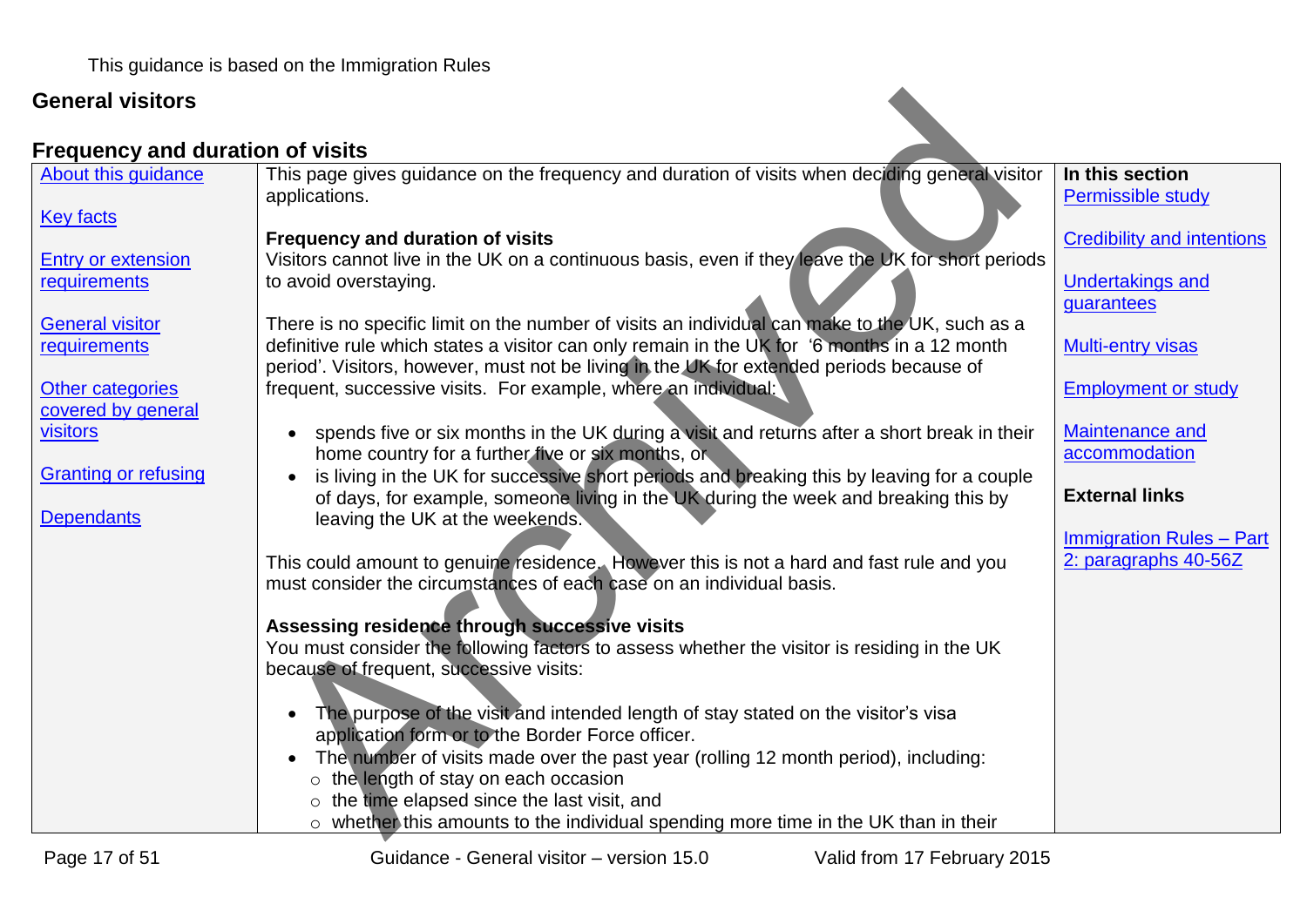| home country.                                                                                                          |  |
|------------------------------------------------------------------------------------------------------------------------|--|
| The purpose of return trips to the visitor's home country and whether this is used only to<br>be readmitted to the UK. |  |
|                                                                                                                        |  |
| The links they have with their home country such as:<br>$\circ$ main residence                                         |  |
| $\circ$ employment                                                                                                     |  |
| $\circ$ family or other long term commitments                                                                          |  |
| $\circ$ where they are registered for tax purposes.                                                                    |  |
| Evidence the UK is their main place of residence such as:                                                              |  |
| $\circ$ Have they registered with a general practitioner (GP)?                                                         |  |
| o Are their children in UK schools?                                                                                    |  |
| Previous applications made:                                                                                            |  |
| $\circ$ Are they using the visitor route to avoid the rules in place for family migrants joining                       |  |
| British or settled persons in the UK?                                                                                  |  |
| o For example, if the visitor has previously been refused under the family rules and                                   |  |
| subsequently wants to enter as a visitor.                                                                              |  |
|                                                                                                                        |  |
| If a general visitor is in the UK to take part in an archaeological excavation you can grant an                        |  |
| extension of stay beyond six months as a concession outside the rules providing:                                       |  |
| they produce evidence an extension of stay is necessary, and<br>$\bullet$                                              |  |
| the total period of their stay in the UK does not exceed 12 months.                                                    |  |
|                                                                                                                        |  |
|                                                                                                                        |  |
|                                                                                                                        |  |
|                                                                                                                        |  |
|                                                                                                                        |  |
|                                                                                                                        |  |
|                                                                                                                        |  |
|                                                                                                                        |  |
|                                                                                                                        |  |
|                                                                                                                        |  |
|                                                                                                                        |  |
|                                                                                                                        |  |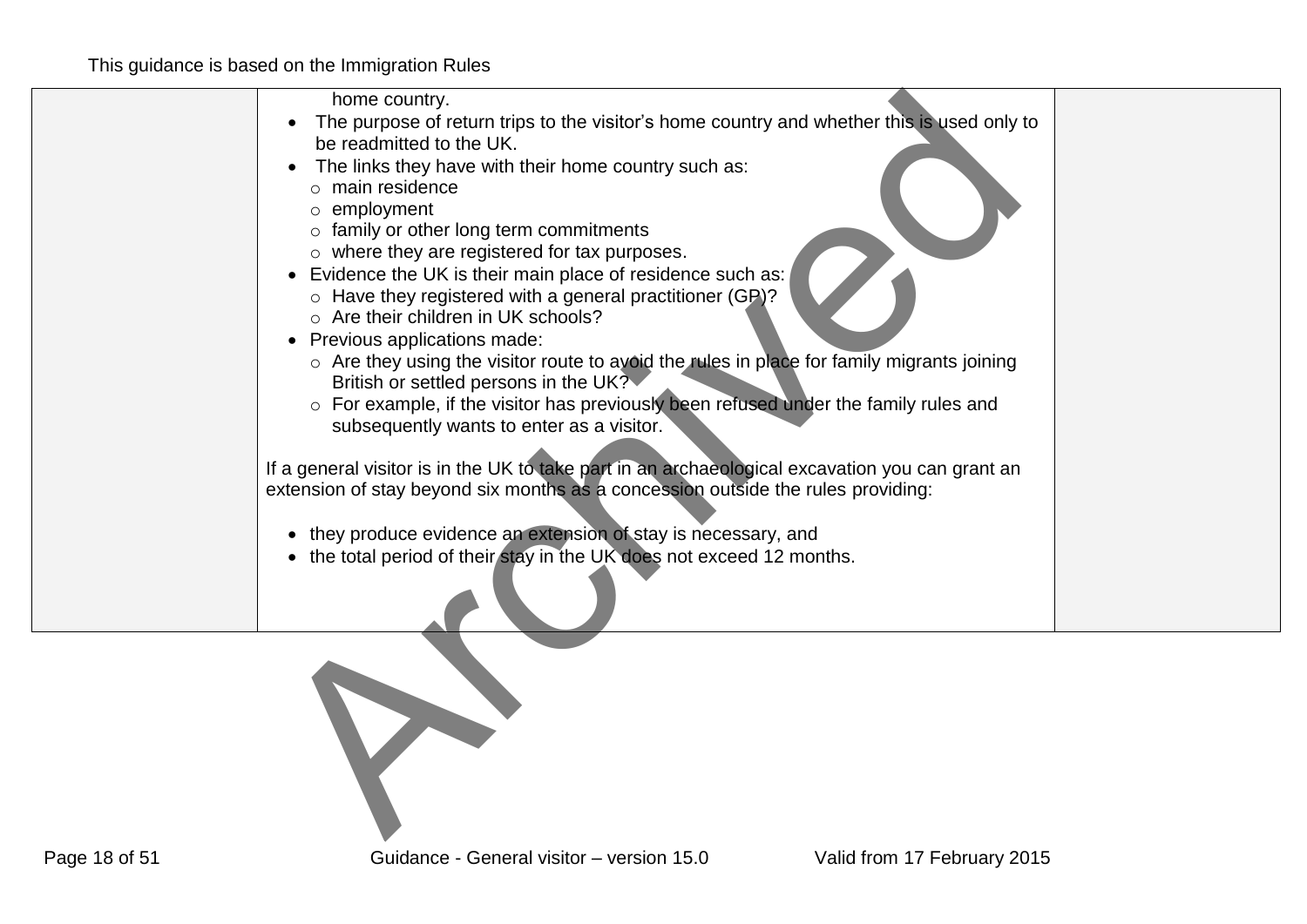#### <span id="page-18-0"></span>**Multi-entry visas**

| <b>General visitors</b>                   |                                                                                                                                                                                                       |                                            |
|-------------------------------------------|-------------------------------------------------------------------------------------------------------------------------------------------------------------------------------------------------------|--------------------------------------------|
| <b>Multi-entry visas</b>                  |                                                                                                                                                                                                       |                                            |
| About this guidance                       | This page tells you about multi-entry visas for general visitor applications.                                                                                                                         | In this section                            |
| <b>Key facts</b>                          | Multi-entry visit visas are normally valid for either:                                                                                                                                                | <b>Permissible study</b>                   |
|                                           |                                                                                                                                                                                                       | <b>Credibility and intentions</b>          |
| <b>Entry or extension</b><br>requirements | $\bullet$ six months<br>12 months                                                                                                                                                                     | <b>Undertakings and</b>                    |
|                                           | two years                                                                                                                                                                                             | guarantees                                 |
| <b>General visitor</b>                    | five years, or                                                                                                                                                                                        |                                            |
| requirements                              | 10 years.<br>$\bullet$                                                                                                                                                                                | <b>Frequency and duration</b><br>of visits |
| Other categories                          | Visas are valid for an unlimited number of journeys within the validity period of the visa.                                                                                                           |                                            |
| covered by general<br>visitors            |                                                                                                                                                                                                       | <b>Employment or study</b>                 |
|                                           | People holding visit visas can only remain in the UK for a maximum of six months on any one<br>visit, or until the visa expires if less than six months. This restriction is indicated on the visa by | <b>Maintenance and</b>                     |
| <b>Granting or refusing</b>               | the entry '180' days after the 'Duration of stay' section.                                                                                                                                            | accommodation                              |
| <b>Dependants</b>                         | Holders of long-term visit visas must still meet the requirements of the Immigration Rules each                                                                                                       | <b>External links</b>                      |
|                                           | time they enter the UK. They must not be using the route to live in the UK for extended                                                                                                               | <b>Immigration Rules - Part</b>            |
|                                           | periods. If this is the case, Border Force officers must refuse entry to the UK.                                                                                                                      | 2: paragraphs 40-56Z                       |
|                                           | Unless granted permission by the Home Office, the holder cannot remain in the UK beyond the                                                                                                           |                                            |
|                                           | 'valid until' date shown on the visit visa, even when this means their stay in UK will be less                                                                                                        |                                            |
|                                           | than six months.                                                                                                                                                                                      |                                            |
|                                           | Border Force officers at port of entry                                                                                                                                                                |                                            |
|                                           | You must check the endorsement 'Number of Entries' on the visa:                                                                                                                                       |                                            |
|                                           | • multi-entry visas must carry the endorsement 'MULT'                                                                                                                                                 |                                            |
|                                           | single entry visas must be endorsed '1'.                                                                                                                                                              |                                            |
|                                           |                                                                                                                                                                                                       |                                            |
|                                           |                                                                                                                                                                                                       |                                            |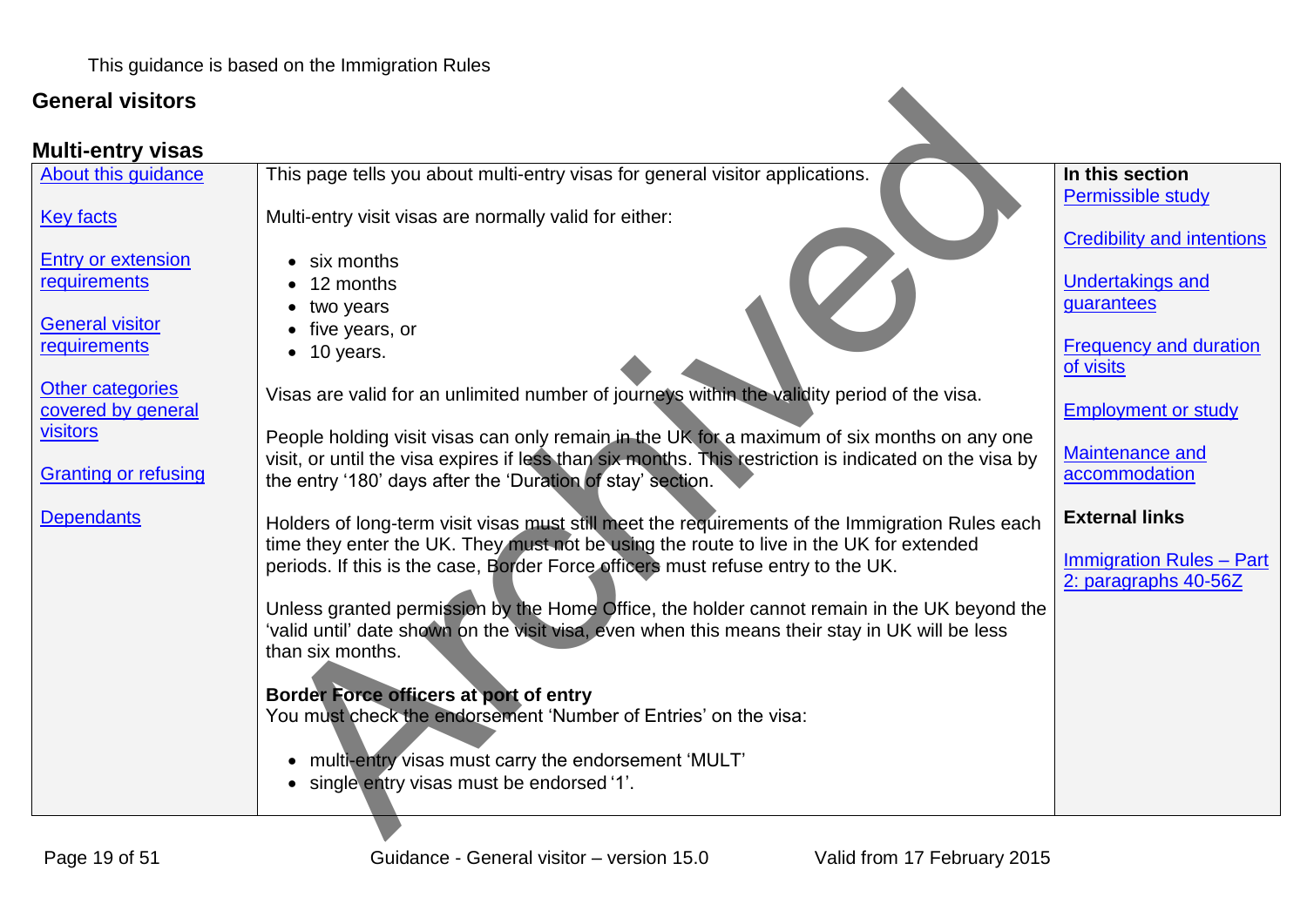<span id="page-19-0"></span>

| <b>General visitors</b>                        |                                                                                                                                                                                                                                |                                                         |
|------------------------------------------------|--------------------------------------------------------------------------------------------------------------------------------------------------------------------------------------------------------------------------------|---------------------------------------------------------|
| <b>Employment or study</b>                     |                                                                                                                                                                                                                                |                                                         |
| About this guidance                            | This page tells you how to establish the employment or studying intentions for a general<br>visitor.                                                                                                                           | In this section<br>Permissible study                    |
| <b>Key facts</b>                               | You must be satisfied the applicant has demonstrated they do not intend to:                                                                                                                                                    | <b>Credibility and intentions</b>                       |
| <b>Entry or extension</b><br>requirements      | • take employment                                                                                                                                                                                                              | <b>Undertakings and</b>                                 |
| <b>General visitor</b>                         | produce goods<br>provide a service while in the UK                                                                                                                                                                             | guarantees                                              |
| requirements                                   | do any of the activities provided for under the business, sports or entertainer visitor<br>routes, or                                                                                                                          | <b>Frequency and duration</b><br>of visits              |
| Other categories<br>covered by general         | • study in the UK, except where this falls within permissible study, see related link.                                                                                                                                         | <b>Multi entry visas</b>                                |
| <b>visitors</b><br><b>Granting or refusing</b> | The exception to this is visitors taking part in archaeological excavations. For more<br>information, see related link.                                                                                                        | Maintenance and<br>accommodation                        |
| <b>Dependants</b>                              | If a Border Force officer has doubts about the intentions of an applicant, they can examine<br>them further under schedule 2, paragraph 2A of the 1971 Immigration Act, see related link:<br>1971 Immigration Act: schedule 2. | <b>Related links</b><br>Archaeological<br>excavations   |
|                                                | Paragraph 4 of schedule 2 of the 1971 Immigration Act also allows a Border Force officer to<br>search an applicant and their baggage. This may reveal items which demonstrate a person<br>intends to work in the UK.           | <b>External links</b>                                   |
|                                                | A visitor who wishes to take a course of study must do so in the correct visitor category, such<br>as student visitor, if the course does not meet the criteria for permissible study. The course                              | <b>Immigration Rules - Part</b><br>2: paragraphs 40-56Z |
|                                                | will not meet the criteria it.                                                                                                                                                                                                 | 1971 Immigration Act:<br>schedule 2                     |
|                                                | • it is unrelated to the main purpose of the visit, or<br>study will be for more than 30 days in total.                                                                                                                        |                                                         |
|                                                |                                                                                                                                                                                                                                |                                                         |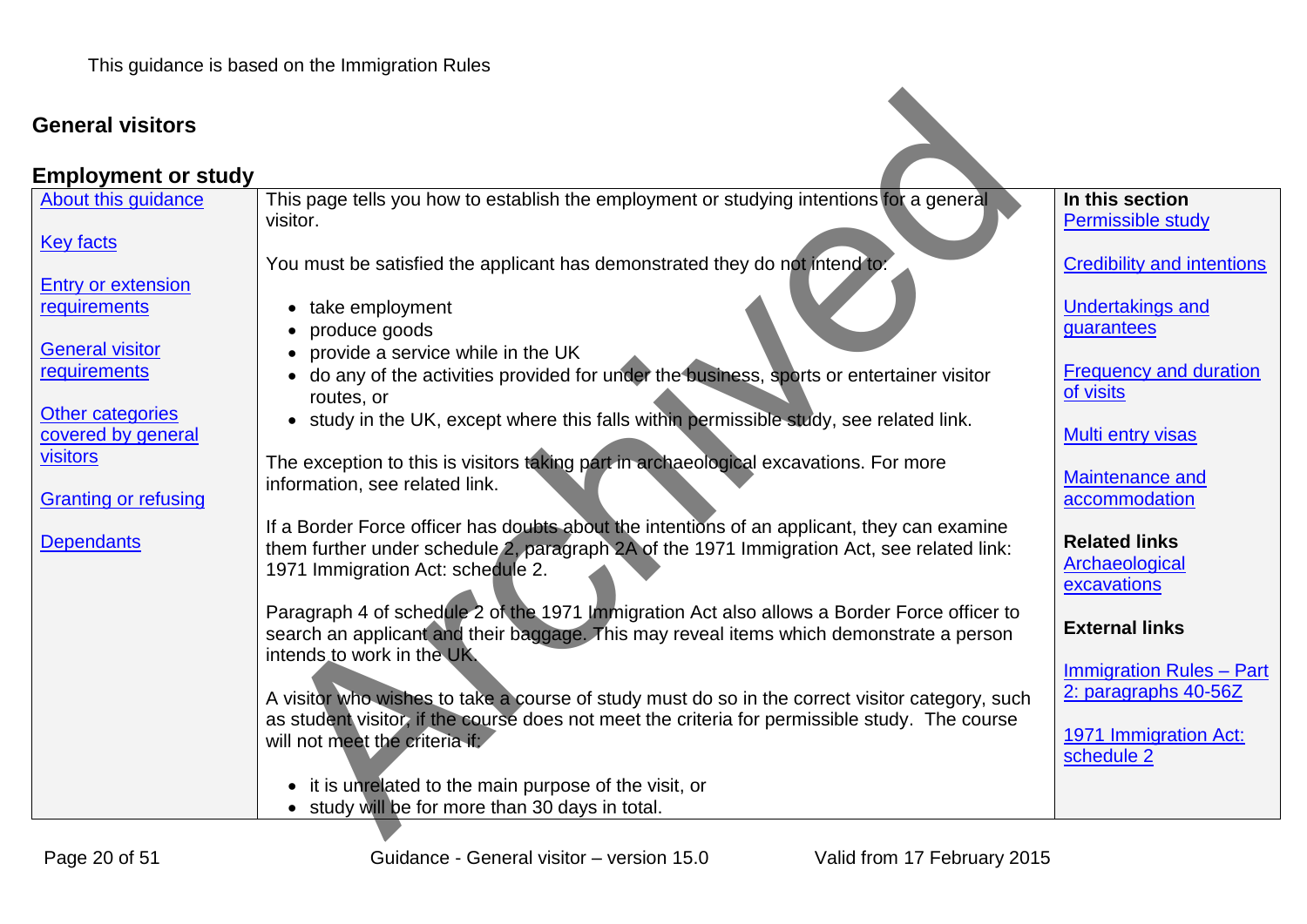| A search may reveal items that show a person intends to study while in the UK. For example, |  |
|---------------------------------------------------------------------------------------------|--|
| an enrolment letter.                                                                        |  |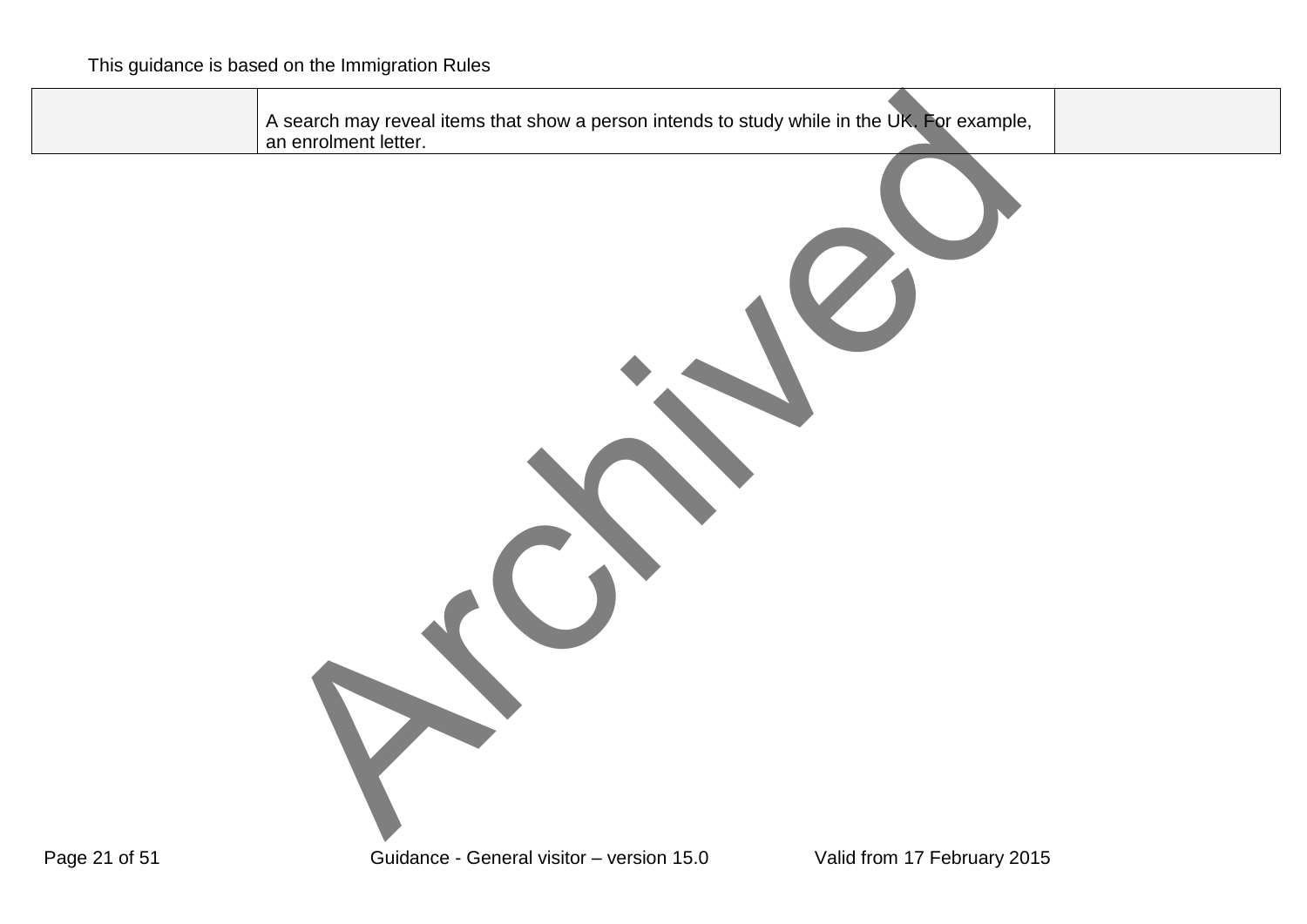<span id="page-21-0"></span>

| <b>General visitors</b>                       |                                                                                                                                                                                                                       |                                                         |
|-----------------------------------------------|-----------------------------------------------------------------------------------------------------------------------------------------------------------------------------------------------------------------------|---------------------------------------------------------|
| <b>Permissible study</b>                      |                                                                                                                                                                                                                       |                                                         |
| About this guidance                           | This page tells you how to consider if proposed study is allowed under the study criteria for a<br>general visitor.                                                                                                   | In this section                                         |
| <b>Key facts</b>                              | The key thing to consider is whether the study is incidental to the main purpose of the visit, be                                                                                                                     | <b>Credibility and intentions</b>                       |
| <b>Entry or extension</b><br>requirements     | that tourism or visiting family.                                                                                                                                                                                      | <b>Undertakings and</b><br>guarantees                   |
|                                               | 30 days study                                                                                                                                                                                                         |                                                         |
| <b>General visitor</b><br>requirements        | The Immigration Rules limit general visitors to a maximum period of 30 days study. This can<br>either be in one period or multiple periods totalling no more than 30 days, for example, study<br>on 30 separate days. | <b>Frequency and duration</b><br>of visits              |
| <b>Other categories</b><br>covered by general | <b>Recreational courses</b>                                                                                                                                                                                           | <b>Multi entry visas</b>                                |
| visitors                                      | Where the applicant is taking a recreational course (a course purely for leisure purposes), they<br>can attend any type of institution. This does not include English language courses. Examples                      | <b>Maintenance and</b><br>accommodation                 |
| <b>Granting or refusing</b>                   | of recreational courses are:                                                                                                                                                                                          | <b>External links</b>                                   |
| <b>Dependants</b>                             | activity courses, such as a day's horse riding, archery, or a week's orienteering                                                                                                                                     |                                                         |
|                                               | arts and craft courses, such as a day's pottery, a week's painting, a month's<br>woodworking                                                                                                                          | <b>Immigration Rules - Part</b><br>2: paragraphs 40-56Z |
|                                               | • cultural courses, such as a day's theatre workshop, a week's music appreciation.                                                                                                                                    | <b>Accreditation UK</b>                                 |
|                                               | Courses that lead to formal qualifications are not normally considered recreational.<br>Qualifications for this purpose do not include attendance certificates.                                                       | <b>BAC</b>                                              |
|                                               | <b>Other courses</b>                                                                                                                                                                                                  | <b>ASIC</b>                                             |
|                                               | Any other course, including all English language courses, must be provided by an institution<br>which is:                                                                                                             | <b>ABLS</b>                                             |
|                                               | the holder of a sponsor licence for Tier 4 of the points-based system<br>$\bullet$<br>the holder of valid accreditation from:                                                                                         | QAA                                                     |
|                                               | ○ Accreditation UK                                                                                                                                                                                                    | <b>Ofsted</b>                                           |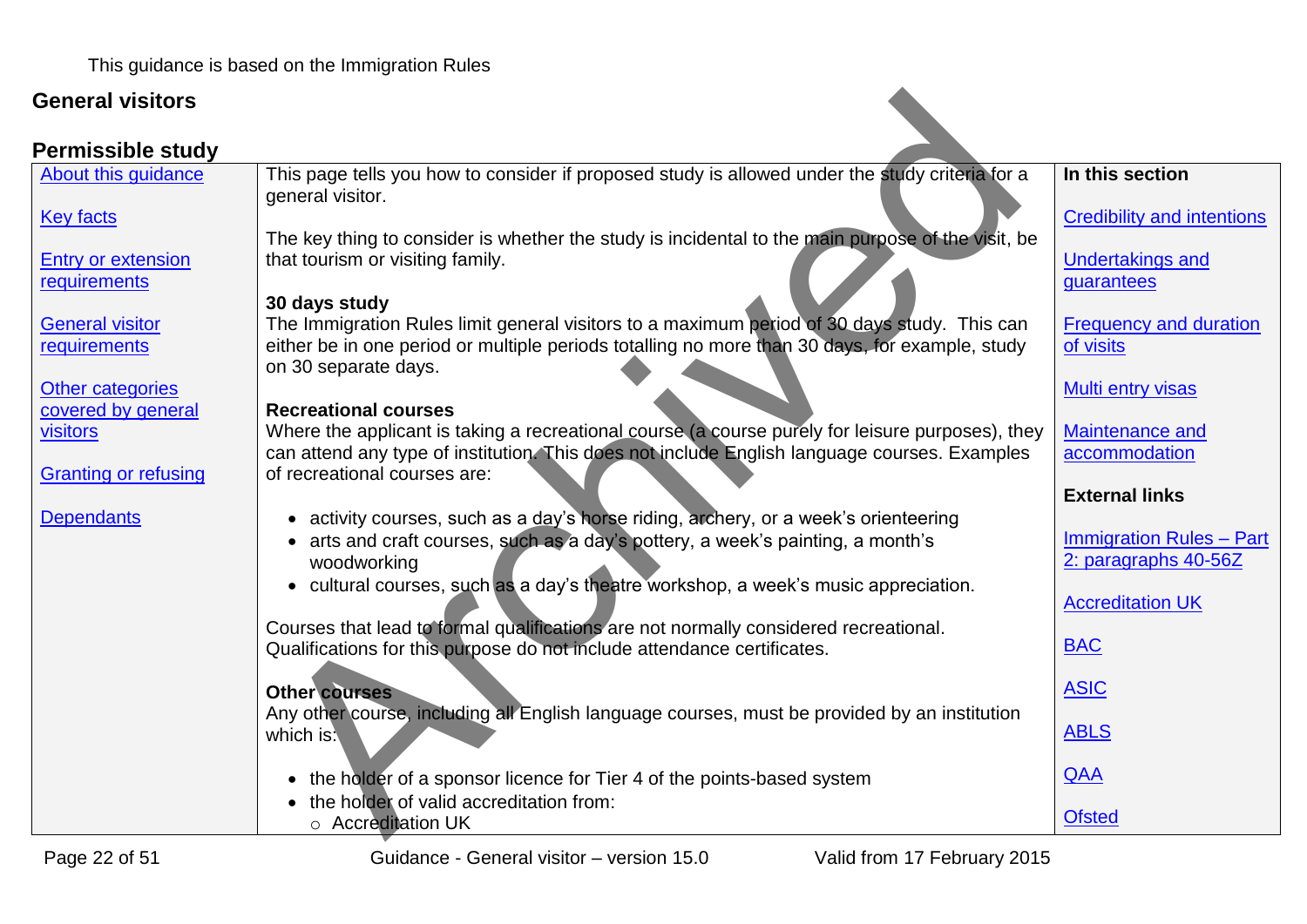| o the Accreditation Body for Language Services (ABLS)                                             |                                |
|---------------------------------------------------------------------------------------------------|--------------------------------|
| o the British Accreditation Council (BAC), or                                                     | <u>ISI</u>                     |
| o the Accreditation Service for International Colleges (ASIC)                                     |                                |
| • the holder of a valid and satisfactory full institutional inspection, review or audit by one of | <b>Education Scotland</b>      |
| the following bodies:                                                                             |                                |
| o Bridge Schools Inspectorate                                                                     | <b>Estyn (Wales)</b>           |
| $\circ$ Estyn                                                                                     |                                |
| o Education Scotland                                                                              | <b>ETINI</b>                   |
| o the Independent Schools Inspectorate (ISI)                                                      |                                |
| o Office for Standards in Education (Ofsted)                                                      | <b>UK NARIC</b>                |
| o the Quality Assurance Agency for Higher Education (QAA)                                         |                                |
| o the Schools Inspection Service (SIS)                                                            | <b>Bridge Schools</b>          |
| o the Education and Training Inspectorate Northern Ireland (ETINI), or                            | Inspectorate                   |
| • an overseas Higher Education Institution:                                                       |                                |
| $\circ$ offering only part of their programmes in the UK                                          | <b>SIS</b>                     |
| o holding its own national accreditation, and                                                     |                                |
| o offering programmes that are an equivalent level to a UK degree.                                | 1971 Immigration Act:          |
|                                                                                                   | schedule 2                     |
| Where a visitor holds a long term visa (any visa valid for longer than one year) as a general     |                                |
| visitor, they can enter solely to take a course or period of study for not more than 30 days.     | <b>Levels of Qualification</b> |
| However, general visits must continue to be the primary reason for holding the general visit      |                                |
| visa. If the person no longer intends to come to the UK for general visits, they must switch to   |                                |
| the student visitor category.                                                                     |                                |
|                                                                                                   |                                |
| Where a general visitor is pursuing a course of study overseas, or a distance learning course     |                                |
| and needs to come to the UK as part of this, they can do so on the same basis as outlined in      |                                |
| the paragraph above.                                                                              |                                |
|                                                                                                   |                                |
| Where a visitor intends studying either:                                                          |                                |
|                                                                                                   |                                |
| • at an institution which does not meet the above requirements, or                                |                                |
| • for a period more than 30 days                                                                  |                                |
| you must refuse under:                                                                            |                                |
|                                                                                                   |                                |
|                                                                                                   |                                |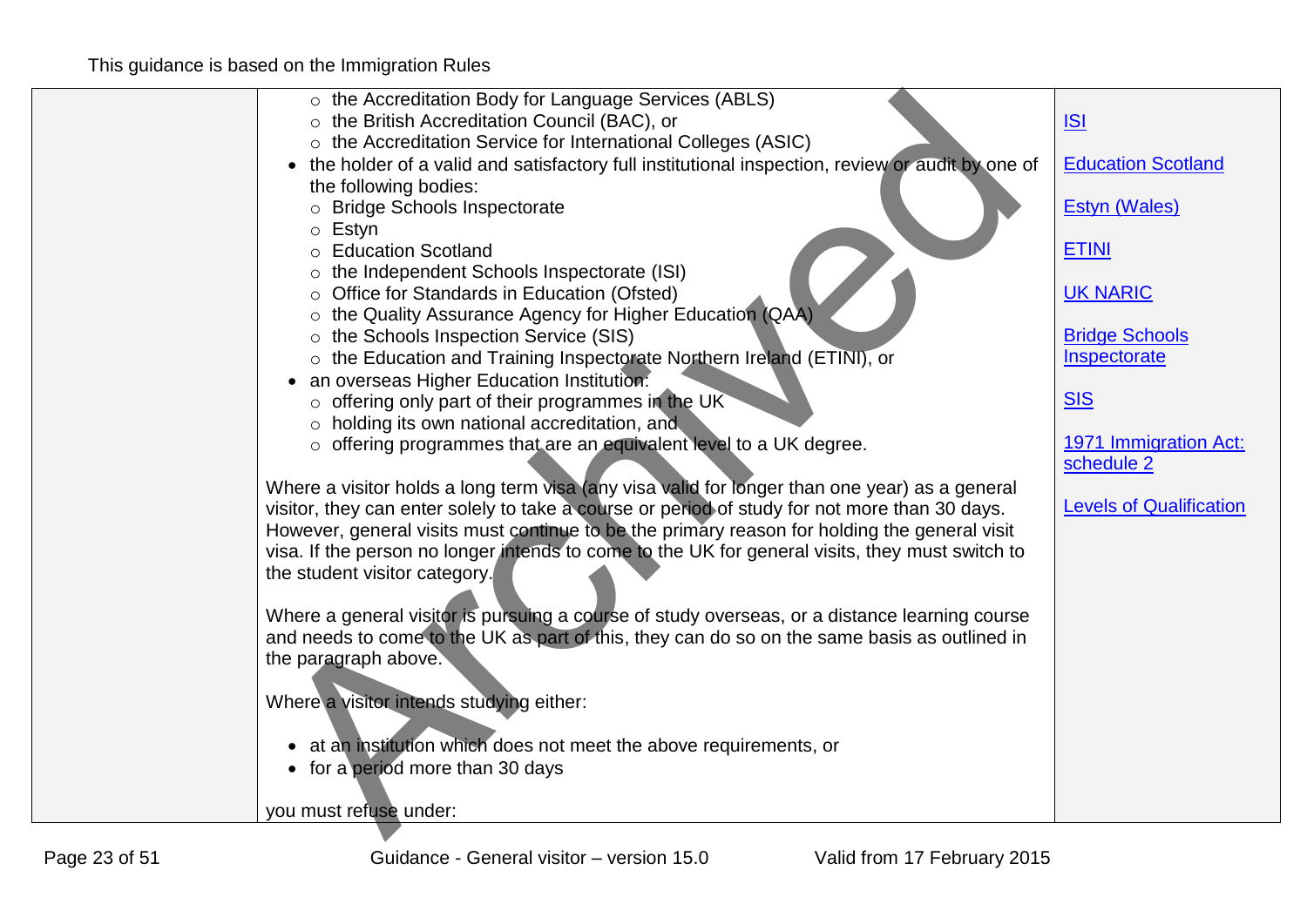| • paragraph 43 with reference to $41(v)$ for leave to enter applications, or<br>• paragraph 46 with reference to $44(i)$ and $41(v)$ for leave to remain applications. |
|------------------------------------------------------------------------------------------------------------------------------------------------------------------------|
|                                                                                                                                                                        |
|                                                                                                                                                                        |
|                                                                                                                                                                        |
|                                                                                                                                                                        |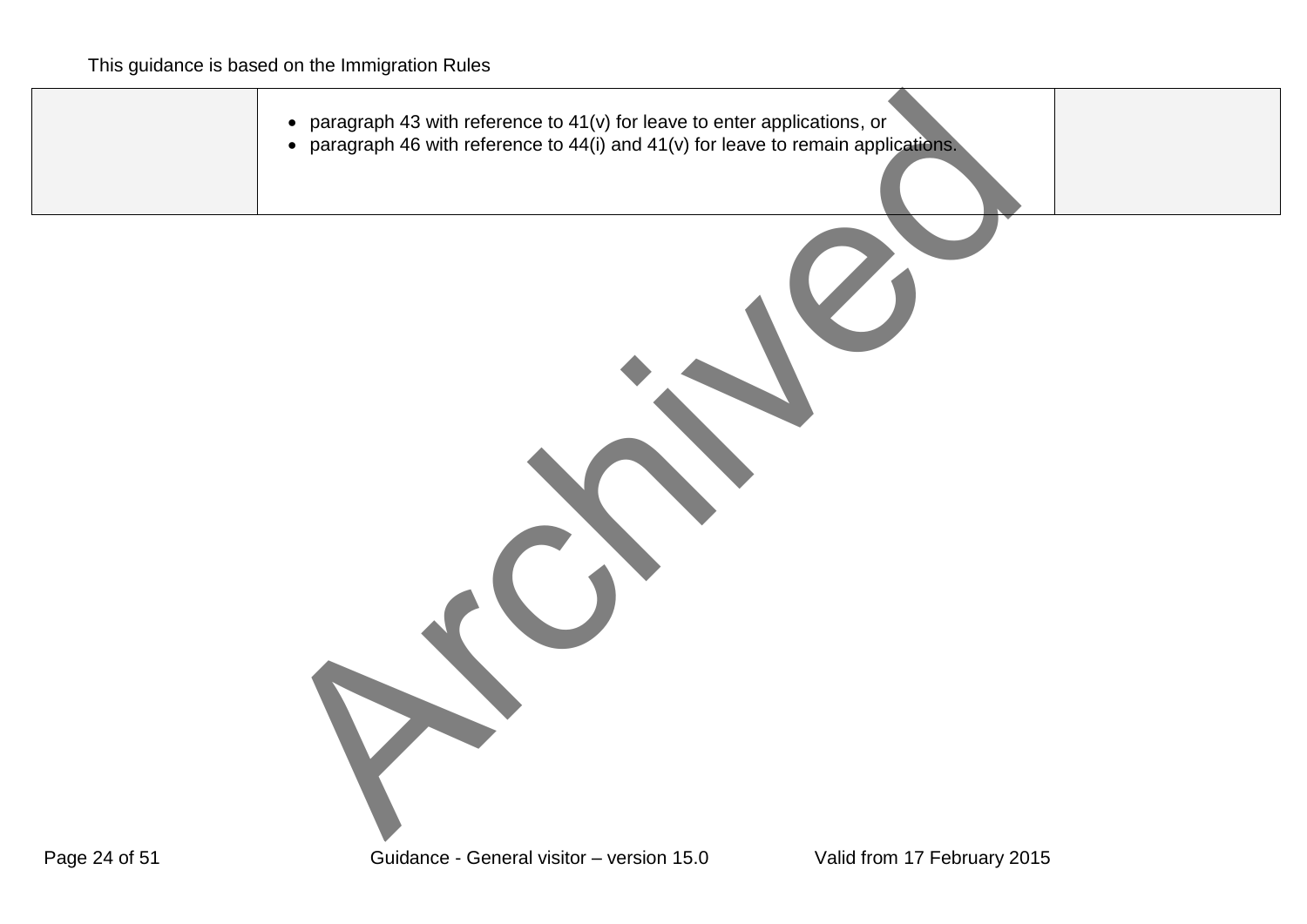#### **Maintenance and accommodation**

<span id="page-24-0"></span>

| <b>General visitors</b>                               |                                                                                                                                                                                                                                                           |                                                               |
|-------------------------------------------------------|-----------------------------------------------------------------------------------------------------------------------------------------------------------------------------------------------------------------------------------------------------------|---------------------------------------------------------------|
| <b>Maintenance and accommodation</b>                  |                                                                                                                                                                                                                                                           |                                                               |
| <b>About this guidance</b>                            | This page tells you how to consider the maintenance and accommodation for a general visitor.                                                                                                                                                              | In this section                                               |
| <b>Key facts</b>                                      | Visitors coming to the UK must show they have enough funds to maintain and accommodate<br>themselves and any family members with them during their stay in the UK.                                                                                        | <b>Permissible study</b><br><b>Credibility and intentions</b> |
| <b>Entry or extension</b>                             |                                                                                                                                                                                                                                                           |                                                               |
| requirements<br>In considering this you must look at: |                                                                                                                                                                                                                                                           | <b>Undertakings and</b><br>guarantees                         |
| <b>General visitor</b><br>requirements                | the level of funds available to them and anyone with them and if this is enough to cover<br>their expenses for the duration of the visit<br>what their plans are in the UK and the duration of their stay                                                 | <b>Frequency and duration</b><br>of visits                    |
| Other categories<br>$\bullet$<br>covered by general   | what arrangements have already been made for their accommodation.                                                                                                                                                                                         | Multi entry visas                                             |
| visitors<br><b>Granting or refusing</b>               | Maintenance and accommodation provided by a sponsor (family or friend)<br>If a visitor is dependant on a sponsor (family or friend) to provide accommodation or financial<br>support during their visit, you must be satisfied the sponsor is:            | <b>External links</b>                                         |
|                                                       |                                                                                                                                                                                                                                                           | <b>Immigration Rules - Part</b>                               |
| <b>Dependants</b><br>themselves).                     | Legally present in the UK, or legally present at the time of their visit (if they are a visitor                                                                                                                                                           | 2: paragraphs 40-56Z                                          |
| particular you must consider:                         | Able and intending to provide this support for the duration of the visitor's stay. In<br>$\circ$ if the sponsor and visitor have a genuine relationship                                                                                                   | 1971 Immigration Act:<br>schedule 2                           |
| o where they met                                      |                                                                                                                                                                                                                                                           |                                                               |
| <b>Accommodation</b>                                  | o how they maintain communication and how often they communicate, and<br>the sponsor's previous history of sponsoring visitors. Previous failure to support<br>visitors may call into question their intention and ability to do so for this application. |                                                               |
|                                                       | If the sponsor is providing accommodation to the visitor you must consider if there is enough                                                                                                                                                             |                                                               |
| application may fall for refusal.                     | room to adequately house the visitor(s) and any existing residents. If this is not the case, the                                                                                                                                                          |                                                               |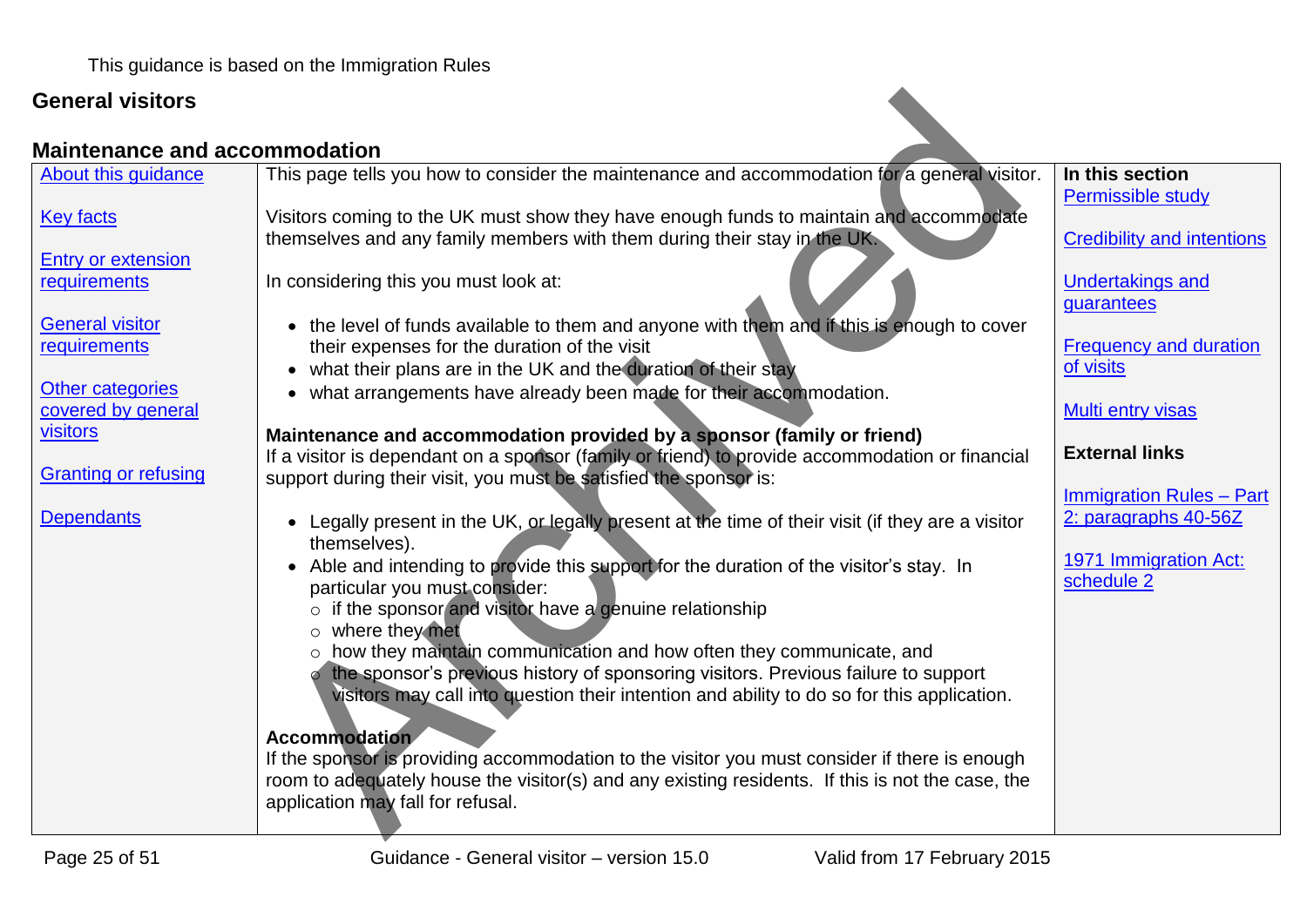#### **Financial support**

If the sponsor is providing financial support for the visitor, the sponsor must show they have enough funds available to adequately support themselves and anyone normally dependent on them, as well as the visitor. In assessing this you must take into account the level of regular outgoings and make sure there are enough surplus funds. Financial support for the visitor, the sponsor must show they have the sponsor is providing financial support for the visitor, the sponsor must show they have enough funds available to adequately support them selves and an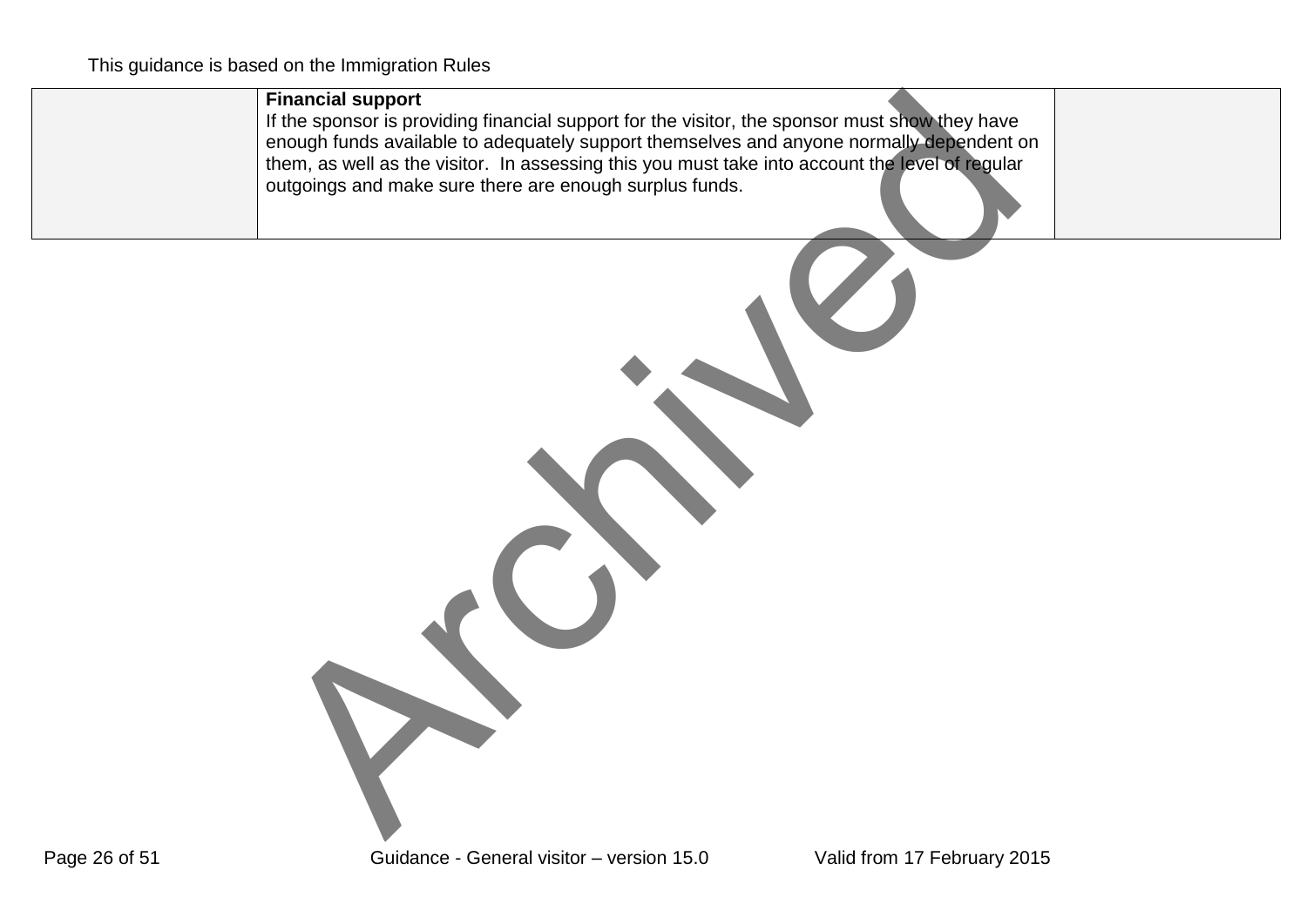This guidance is based on the Immigration Rules

#### **General visitors**

#### <span id="page-26-0"></span>**Other categories covered by general visitors**

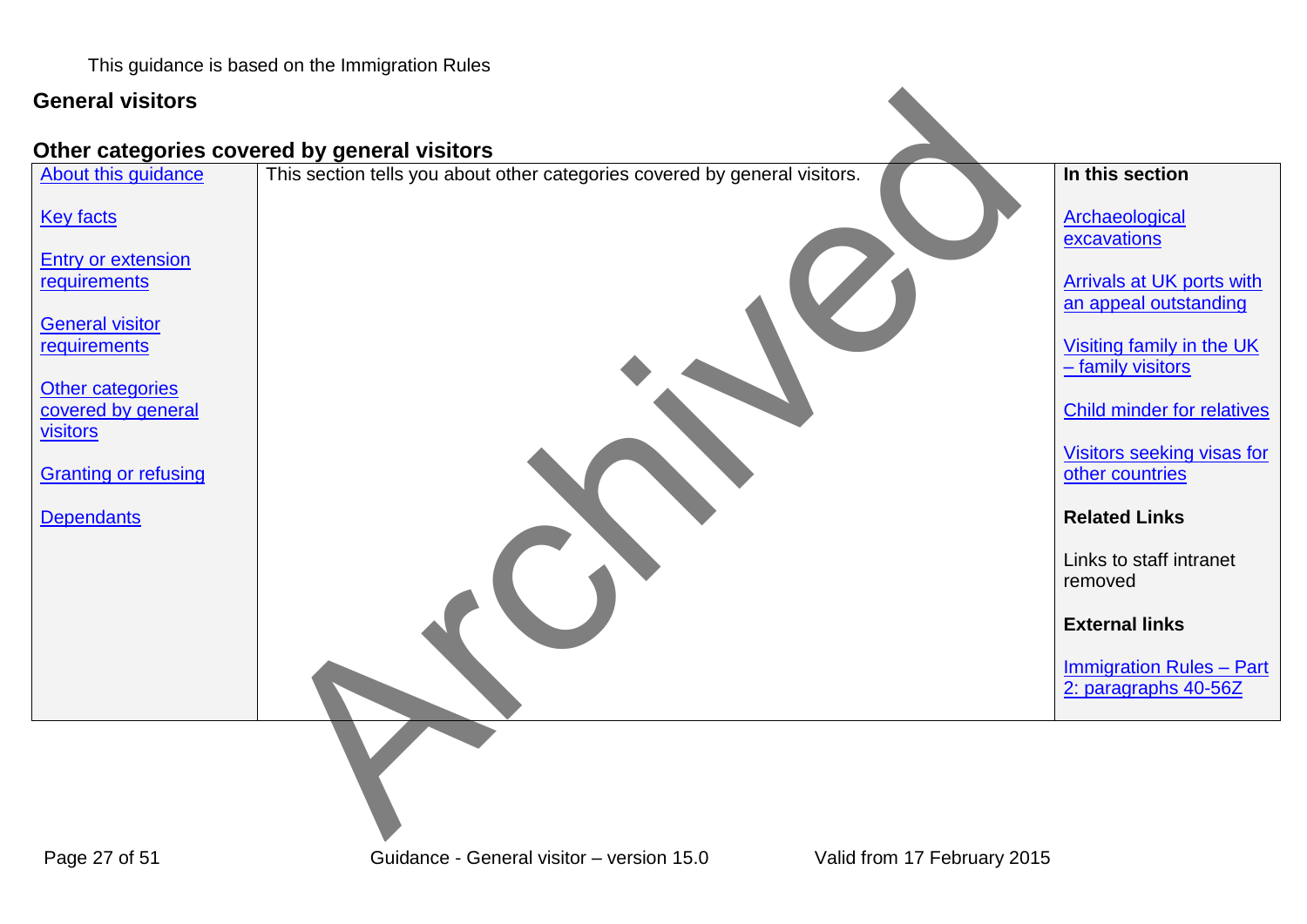<span id="page-27-0"></span>

| <b>General visitors</b>                       |                                                                                                                                                                       |                                                           |
|-----------------------------------------------|-----------------------------------------------------------------------------------------------------------------------------------------------------------------------|-----------------------------------------------------------|
| <b>Archaeological excavations</b>             |                                                                                                                                                                       |                                                           |
| About this guidance                           | This page tells you about general visitors who come to the UK to take part in archaeological<br>excavations.                                                          | In this section                                           |
| <b>Key facts</b>                              | Applicants seeking entry as visitors may take part in archaeological excavations if they:                                                                             | <b>Arrivals at UK ports with</b><br>an appeal outstanding |
| <b>Entry or extension</b><br>requirements     | are working as volunteers, and<br>• receive no payment apart from subsistence and travelling expenses.                                                                | Visiting family in the UK<br>- family visitors            |
| <b>General visitor</b><br>requirements        | Applicants must produce a letter from the director or organiser of the excavation stating the                                                                         | <b>Child minder for relatives</b>                         |
| <b>Other categories</b><br>covered by general | length of their visit. They must also state, when appropriate, what arrangements have been<br>made for their accommodation and maintenance.                           | Visitors seeking visas for<br>other countries             |
| visitors                                      | The maximum length of stay permitted under the Immigration Rules is six months.                                                                                       | <b>Related links</b>                                      |
| <b>Granting or refusing</b>                   | Visa nationals require entry clearance. If entry clearance is issued it must be endorsed 'VISIT'.                                                                     | Links to staff intranet<br>removed                        |
| <b>Dependants</b>                             | <b>Police registration</b><br>A visitor must register with the police if they are coming to the UK for longer than six months,<br>and are either a:                   | <b>External links</b>                                     |
|                                               | national or citizen of a country or territory listed in Appendix 2 of the Immigration Rules<br>stateless person, or<br>person holding a non-national travel document. | <b>Immigration Rules - Part</b><br>2: paragraphs 40-56Z   |
|                                               | For more information about police registration and who is required to register, see related link:<br>Police registration.                                             |                                                           |
|                                               |                                                                                                                                                                       |                                                           |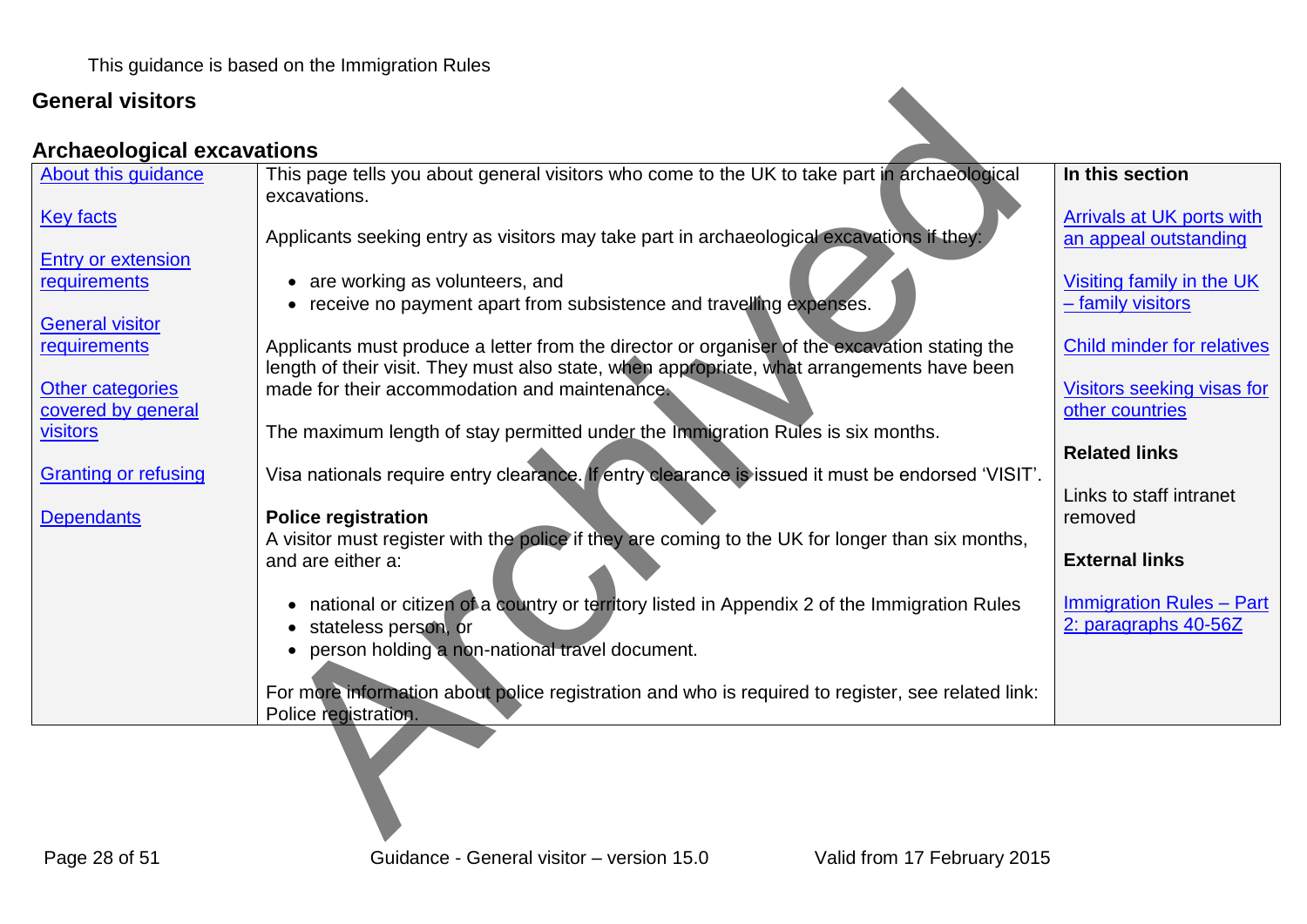# <span id="page-28-0"></span>**Arrivals at UK ports with an appeal outstanding**

| <b>General visitors</b>                   |                                                                                                                                                                       |                                               |
|-------------------------------------------|-----------------------------------------------------------------------------------------------------------------------------------------------------------------------|-----------------------------------------------|
|                                           | Arrivals at UK ports with an appeal outstanding                                                                                                                       |                                               |
| About this guidance                       | This page tells you when to grant or refuse entry at a UK port to a person seeking entry with<br>an outstanding appeal.                                               | In this section                               |
| <b>Key facts</b>                          | You must not grant leave to enter at a UK port for the sole purpose of attending a hearing if                                                                         | Archaeological<br>excavations                 |
| <b>Entry or extension</b><br>requirements | the person is appealing:                                                                                                                                              | Visiting family in the UK                     |
|                                           | • against refusal of entry clearance, or                                                                                                                              | - family visitors                             |
| <b>General visitor</b><br>requirements    | from abroad against a previous refusal of leave to enter at a UK port.                                                                                                | <b>Child minder for relatives</b>             |
| Other categories<br>covered by general    | A person arriving at a UK port, who is seeking leave to enter, as a visitor with an outstanding<br>appeal must satisfy you they:                                      | Visitors seeking visas for<br>other countries |
| visitors                                  | • will limit their length of stay in line with the requirements for visitors<br>will leave the UK regardless of the outcome of their appeal<br>$\bullet$              | <b>Related links</b>                          |
| <b>Granting or refusing</b>               | • meet all the requirements of the rules for entry as a visitor.                                                                                                      | <b>Credibility and intentions</b>             |
| <b>Dependants</b>                         | A person arriving at a UK port with an outstanding appeal still has the right to seek entry as a<br>visitor.                                                          | <b>Undertakings and</b><br>guarantees         |
|                                           | You must consider the following when deciding if an applicant is genuinely seeking entry as a<br>visitor:                                                             | <b>Frequency and duration</b><br>of visits    |
|                                           | • Does the person still wish for their appeal to go ahead? This may explain the true<br>purpose for their visit.                                                      | See also                                      |
|                                           | Does the person intend to leave the UK?<br>$\bullet$<br>Is the person credible and what are their intentions?<br>Has the person given any undertakings or guarantees? | Links to staff intranet<br>removed            |
|                                           | Is the duration of their stay in line with the visitor requirements?<br>$\bullet$                                                                                     | <b>External links</b>                         |
|                                           | For more information, see related links:                                                                                                                              | <b>Immigration Rules - Part</b>               |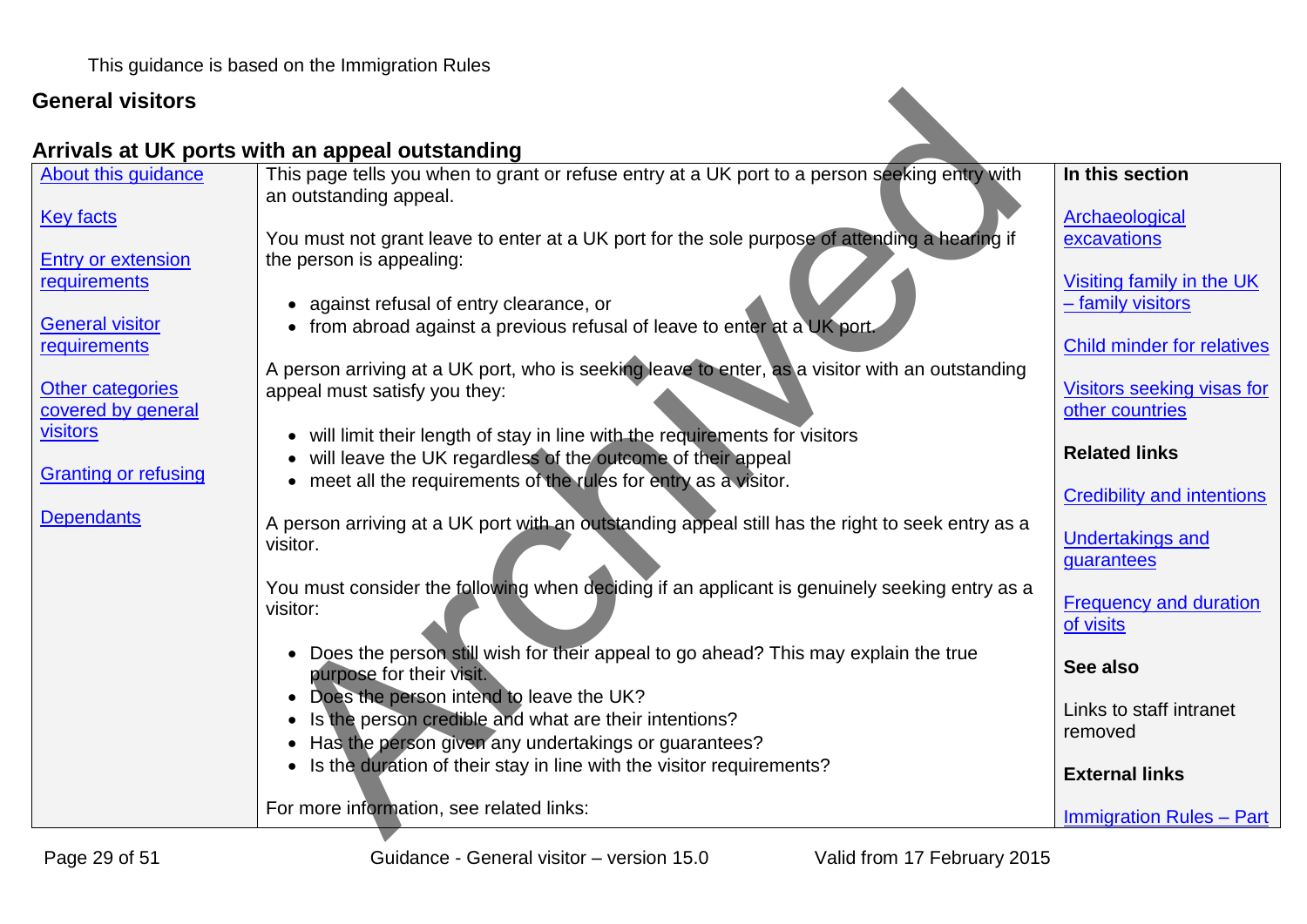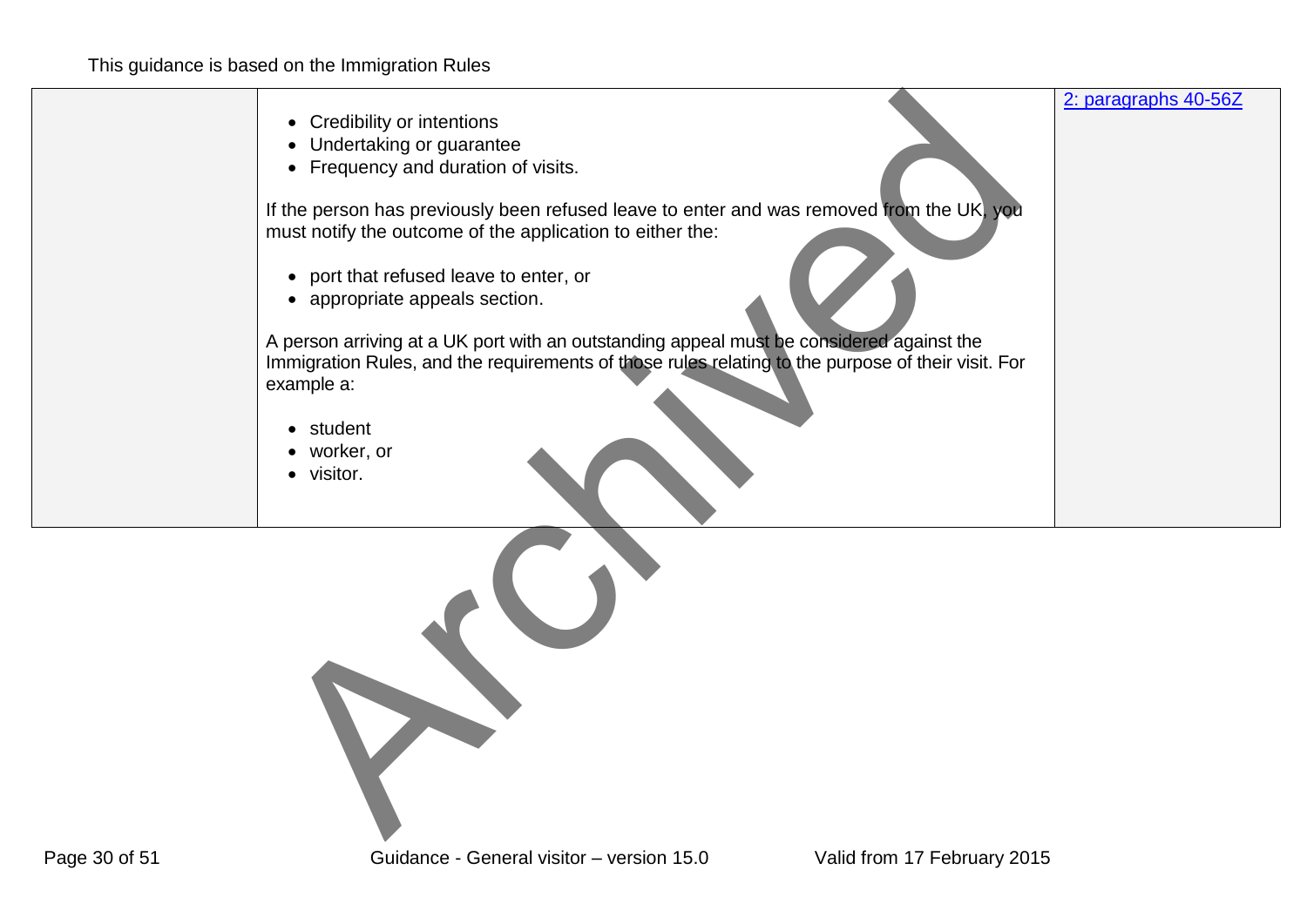# <span id="page-30-0"></span>**Visiting family in the UK: family visitors**

| <b>General visitors</b>                                   |                                                                                                                                                                                                 |                                                           |
|-----------------------------------------------------------|-------------------------------------------------------------------------------------------------------------------------------------------------------------------------------------------------|-----------------------------------------------------------|
| Visiting family in the UK: family visitors                |                                                                                                                                                                                                 |                                                           |
| About this guidance                                       | This page tells you about applicants who wish to visit family in the UK.                                                                                                                        | In this section                                           |
| <b>Key facts</b>                                          | The Immigration Rules do not include specific reference to visitors coming to the UK to visit<br>family members. A person applying to come to the UK in order to visit family is regarded as a: | Archaeological<br>excavations                             |
| <b>Entry or extension</b><br><u>requirements</u>          | • general visitor, if they are aged 18 or over, or<br>child visitor, if they are aged under 18.                                                                                                 | <b>Arrivals at UK ports with</b><br>an appeal outstanding |
| <b>General visitor</b><br>requirements                    | For more information on child visitors, see related link.                                                                                                                                       | <b>Child minder for relatives</b>                         |
| <b>Other categories</b><br>covered by general<br>visitors | Before 25 June 2013, applications for a family visit visa that were refused attracted a full right<br>of appeal, providing that the UK family member that they wish to visit is their:          | Visitors seeking visas for<br>other countries             |
| <b>Granting or refusing</b>                               | spouse, civil partner, father, mother, son, daughter, brother or sister<br>$\bullet$<br>grandfather, grandmother, grandson or granddaughter                                                     | <b>Related links</b>                                      |
| <b>Dependants</b>                                         | spouse or civil partner's father, mother, brother or sister<br>son or daughter's spouse or civil partner                                                                                        | Links to staff intranet<br>removed                        |
|                                                           | stepfather, stepmother, stepson, stepdaughter, stepbrother, or stepsister<br>partner, where the couple have been in a relationship similar to a marriage or civil                               | <b>External links</b>                                     |
|                                                           | partnership for at least the two years before the day the application is made and the<br>relationship is genuine and subsisting                                                                 | <b>Family visitors</b>                                    |
|                                                           | Applications submitted on or after 25 June 2013 do not attract a right of appeal when refused.<br>This is unless the appeal is based on human rights or race discrimination grounds. This is in | <b>Immigration Rules - Part</b><br>2: paragraphs 40-56Z   |
|                                                           | line with other visitor categories.<br>Applicants who have been refused would need to re-apply. If an applicant chooses to re-apply                                                             | <b>The Immigration Appeals</b><br>(Family Visitor)        |
|                                                           | they must submit a fresh application, and the entry clearance officer (ECO) must treat the<br>fresh application on its merits. The ECO can cross-reference information held on previous         | <b>Regulations 2012</b>                                   |
|                                                           | application(s) and note them but must fully assess the new application against the Immigration                                                                                                  |                                                           |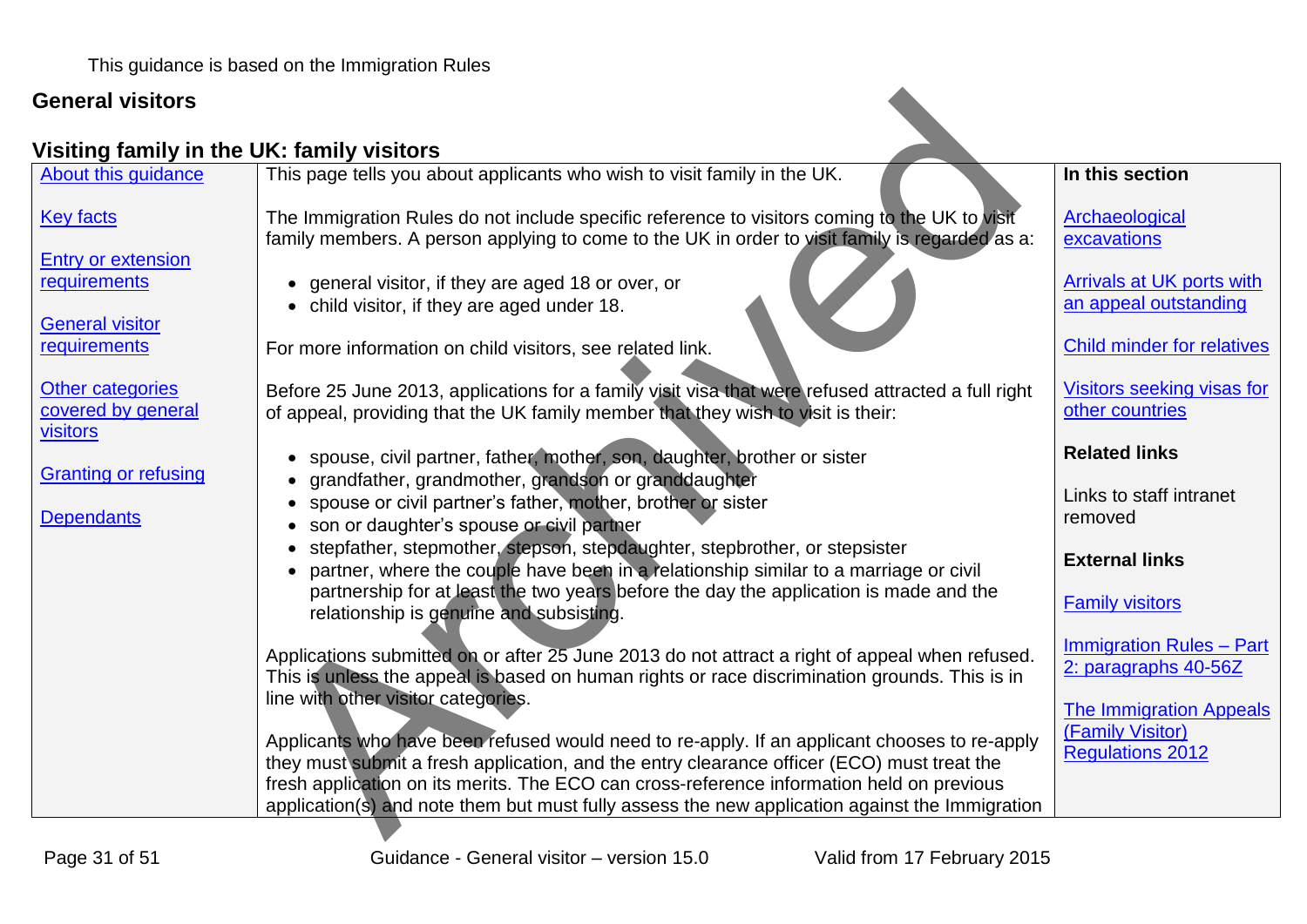Rules.

A family member who wants to enter the UK for longer than six months (the maximum entry granted to visitors) on the basis of their family life must apply for entry clearance under the relevant family route, rather than as a visitor. Rules.<br>A family member who wants to enter the UK for longer than six months (the maximum entry<br>granted to visitors) on the basis of their family life must apply for entry clear are under the<br>relevant family route, rather t

#### **Refusal of in-country extension applications**

In the UK (in-country) refusals follow normal appeal rules so, as long as the application was made while their existing leave was valid, it will attract a right of appeal.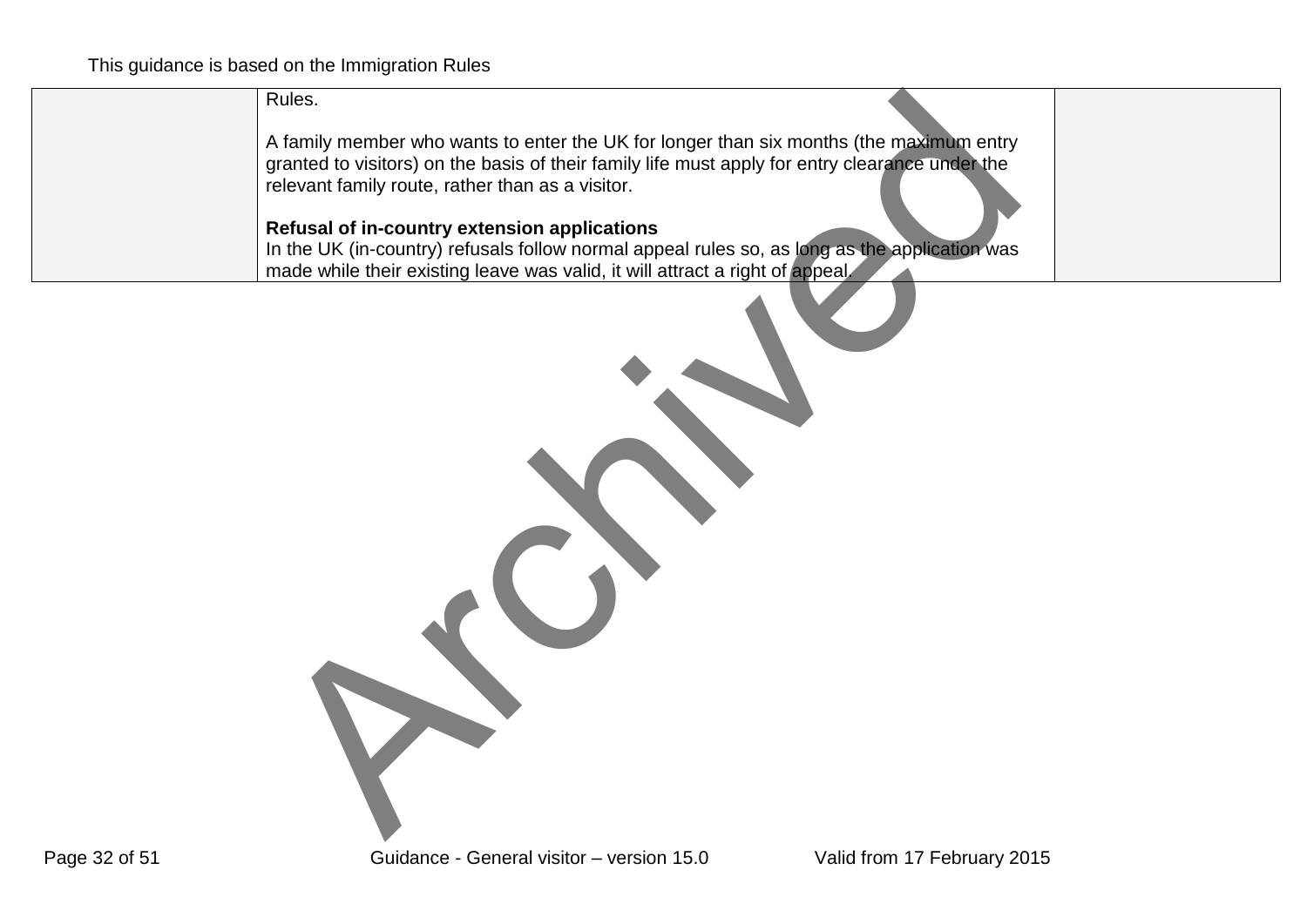#### <span id="page-32-0"></span>**Child minder for relatives**

| <b>General visitors</b>                                   |                                                                                                                                                                                                                                    |                                                           |
|-----------------------------------------------------------|------------------------------------------------------------------------------------------------------------------------------------------------------------------------------------------------------------------------------------|-----------------------------------------------------------|
| <b>Child minder for relatives</b>                         |                                                                                                                                                                                                                                    |                                                           |
| About this guidance                                       | This page tells you about general visitors visiting the UK to act as a child minder for a relative.                                                                                                                                | In this section                                           |
| <b>Key facts</b>                                          | The Home Office does not consider a visitor coming to the UK to assist relatives with child<br>care as being employed, if all the following are true:                                                                              | Archaeological<br>excavations                             |
| <b>Entry or extension</b><br>requirements                 | • neither parent is in a category leading to settlement<br>neither parent is able to supervise the daytime care of the child                                                                                                       | <b>Arrivals at UK ports with</b><br>an appeal outstanding |
| <b>General visitor</b><br>requirements                    | the situation or position is temporary<br>they are a close relative of the parent, for example:<br>$\circ$ a parent, sibling or in-law                                                                                             | Visiting family in the UK<br>- family visitors            |
| <b>Other categories</b><br>covered by general<br>visitors | o they are a distant relative that has formed part of the family unit, or<br>o they are the closest surviving relative of the parents<br>• it is not simply an arrangement to enable both parents to take gainful employment or to | Visitors seeking visas for<br>other countries             |
| <b>Granting or refusing</b>                               | study<br>they will not receive any payment, other than for board, accommodation and pocket<br>money                                                                                                                                | <b>Related links</b>                                      |
| <b>Dependants</b>                                         | they intend to remain in the UK for no longer than six months.                                                                                                                                                                     | Links to staff intranet<br>removed                        |
|                                                           | If you suspect that a child minding arrangement amounts to employment, paid or unpaid, you<br>must refuse the application using one or more of the reasons given above.                                                            | <b>Downloads</b>                                          |
|                                                           | Official sensitive - not for disclosure - start of section                                                                                                                                                                         | <b>External links</b>                                     |
|                                                           | The information in this page has been removed as it is restricted for internal Home Office<br>use only.                                                                                                                            | <b>Immigration Rules - Part</b>                           |
|                                                           | Official sensitive – not for disclosure – end of section                                                                                                                                                                           | 2: paragraphs 40-56Z                                      |
|                                                           |                                                                                                                                                                                                                                    |                                                           |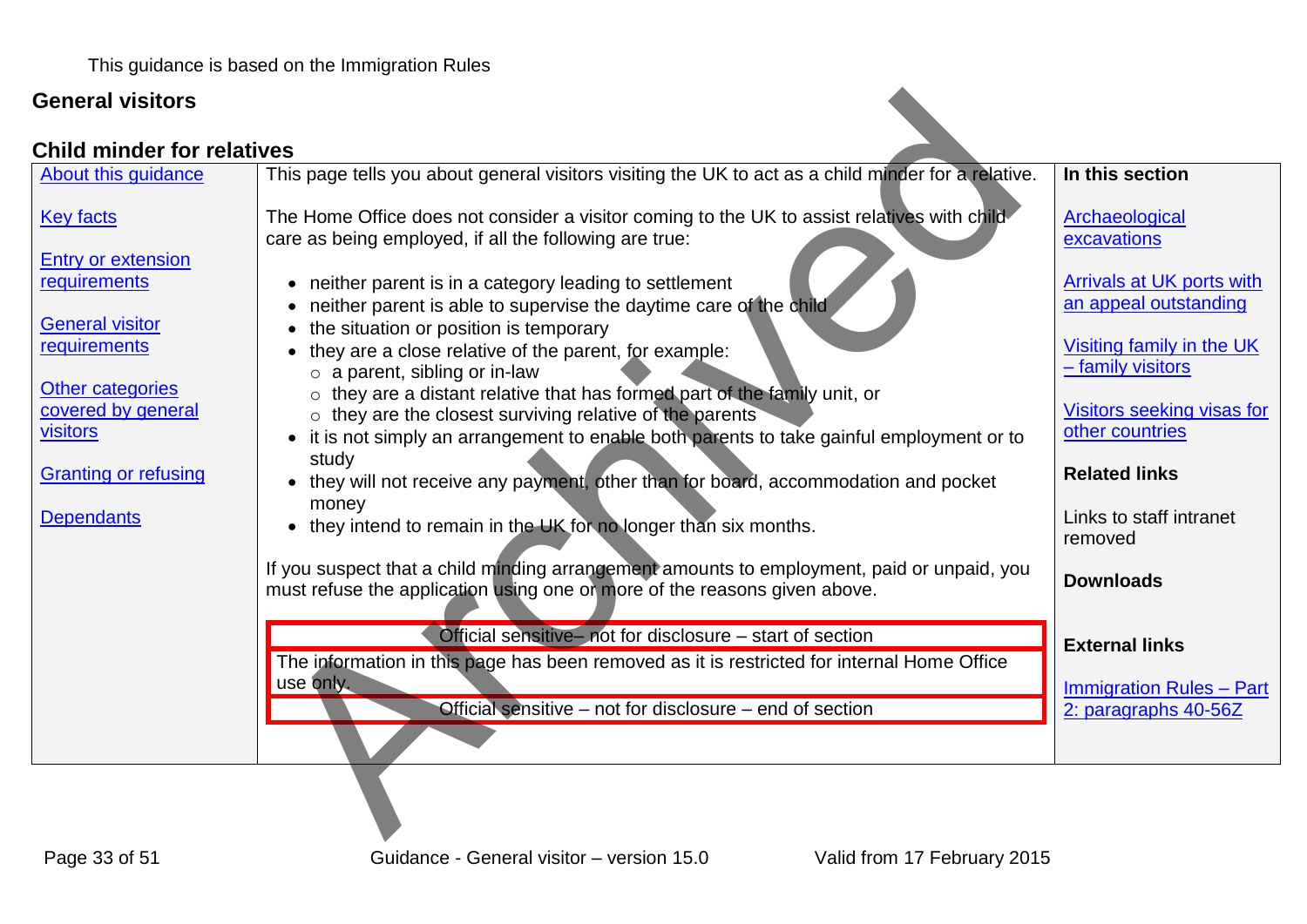#### <span id="page-33-0"></span>**Visitors seeking visas for other countries**

| <b>General visitors</b>                   |                                                                                                                                                                                                               |                                                |
|-------------------------------------------|---------------------------------------------------------------------------------------------------------------------------------------------------------------------------------------------------------------|------------------------------------------------|
|                                           | Visitors seeking visas for other countries                                                                                                                                                                    |                                                |
| About this quidance                       | This page tells you about general visitors seeking entry to the UK to obtain visas for travel to<br>other countries.                                                                                          | In this section                                |
| <b>Key facts</b>                          | You must treat people who are seeking leave to obtain visas for travel to other countries as                                                                                                                  | Archaeological<br>excavations                  |
| <b>Entry or extension</b><br>requirements | visitors and apply all the provisions of the rules.                                                                                                                                                           | Arrivals at UK ports with                      |
| <b>General visitor</b>                    | You must be satisfied that the applicant is genuinely seeking leave for the reason given, and<br>that the length of the visit will not exceed six months. A return ticket alone is not sufficient             | an appeal outstanding                          |
| requirements                              | evidence of their intention to leave the UK.                                                                                                                                                                  | Visiting family in the UK<br>- family visitors |
| Other categories<br>covered by general    | A person seeking a visa for settlement in a third country must show that:                                                                                                                                     | <b>Child minder for relatives</b>              |
| visitors                                  | their application for that country will be decided in a short and clearly defined period<br>$\bullet$<br>they will be able to return without difficulty to another country without exceeding the<br>$\bullet$ | <b>External links</b>                          |
| <b>Granting or refusing</b>               | period they are entitled to be in the UK.                                                                                                                                                                     | <b>Immigration Rules - Part</b>                |
| <b>Dependants</b>                         |                                                                                                                                                                                                               | 2: paragraphs 40-56Z                           |
|                                           |                                                                                                                                                                                                               |                                                |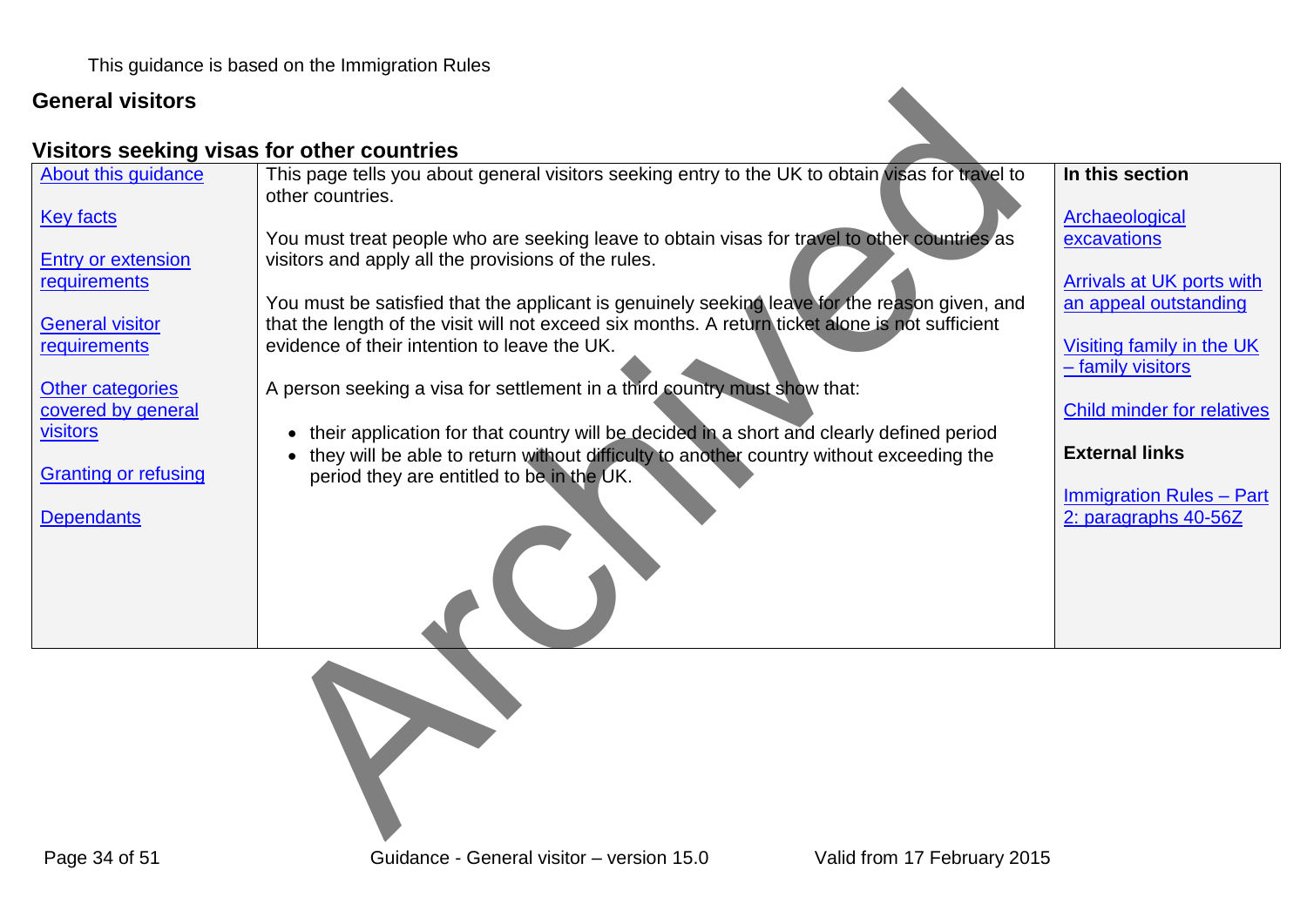#### **Organ donors**

<span id="page-34-0"></span>

| <b>General visitors</b>                   |                                                                                                                                                                                                          |                                                    |
|-------------------------------------------|----------------------------------------------------------------------------------------------------------------------------------------------------------------------------------------------------------|----------------------------------------------------|
| Organ donors                              |                                                                                                                                                                                                          |                                                    |
| About this guidance                       | This page tells you how to assess an application from organ donors.                                                                                                                                      | In this section<br>Archaeological                  |
| <b>Key facts</b>                          | The Immigration Rules for general visitors allow individuals who want to come to the UK to act<br>as an organ donor, or be assessed as a suitable organ donor. as long as they have a genetic            | excavations                                        |
| <b>Entry or extension</b><br>requirements | or existing emotional relationship with the recipient.                                                                                                                                                   | Arrivals at UK ports with<br>an appeal outstanding |
| <b>General visitor</b>                    | Organ donors can enter as general visitors if the recipient in the UK is receiving treatment by<br>the National Health Service (NHS) or privately.                                                       | Visiting family in the UK                          |
| requirements                              | In addition to the general visitor requirements, organ donors must meet the following additional                                                                                                         | - family visitors                                  |
| Other categories<br>covered by general    | criteria.                                                                                                                                                                                                | <b>Child minder for relatives</b>                  |
| visitors                                  | They must:                                                                                                                                                                                               | Visitors seeking visas for<br>other countries      |
| <b>Granting or refusing</b>               | genuinely intend to donate an organ, or be assessed as a suitable organ donor to an<br>$\bullet$<br>identified recipient with whom they have a genetic or pre-existing emotional relationship            | <b>Visitors accompanying</b>                       |
| <b>Dependants</b>                         | be a confirmed donor match to the named recipient through initial medical tests or be<br>$\bullet$<br>coming for further tests to establish whether they are a suitable donor to the intended            | academic visitors                                  |
|                                           | recipient<br>provide a letter, to confirm the above and set out the timing and location of the planned<br>$\bullet$                                                                                      | <b>Visitors accompanying</b><br>private medical    |
|                                           | transplant or medical tests, that is dated within three months before the visitor's intended<br>date of arrival in the UK, from either the lead nurse or coordinator of the UK's NHS                     | treatment<br><b>Related Links</b>                  |
|                                           | trust's living donor kidney transplant team or UK registered medical practitioner who<br>holds an NHS consultant post or who appears in the Specialist Register of the General<br><b>Medical Council</b> | Links to staff intranet<br>removed                 |
|                                           | demonstrate, if required to do so, that the identified recipient is present in the UK legally<br>$\bullet$<br>or will be at the time of the planned transplant.                                          | <b>External links</b>                              |
|                                           | Genetic or pre-existing relationships                                                                                                                                                                    | <b>Immigration Rules - Part</b>                    |
|                                           | In order to be granted leave under the rules there must be a clear link between the applicant<br>who is intending to act as a donor and the intended recipient. This will usually be in the form of      | 2: paragraphs 40-56Z                               |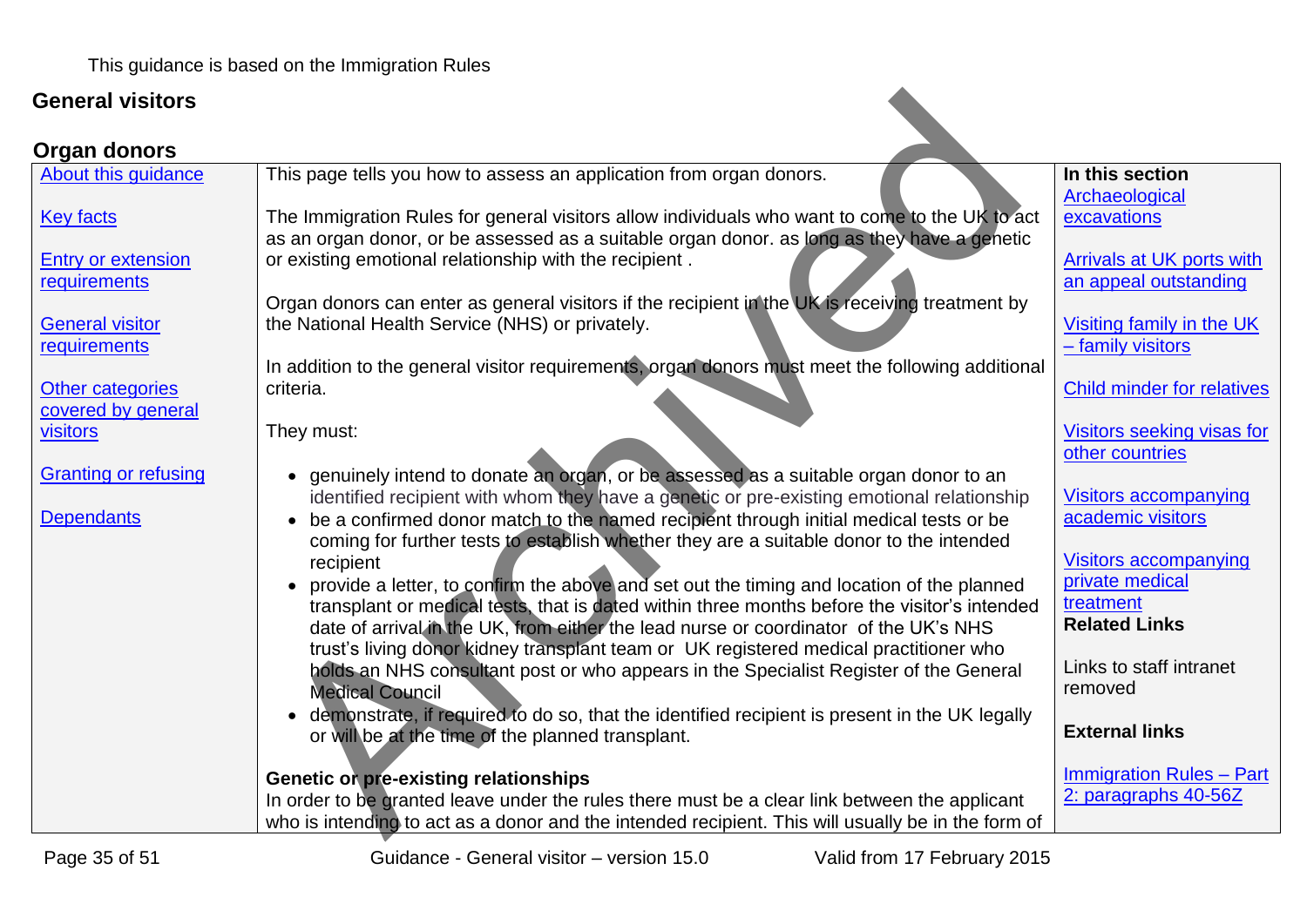| a familial connection, but can extend to close friends.                                             | List of registered medical   |
|-----------------------------------------------------------------------------------------------------|------------------------------|
|                                                                                                     | practitioners                |
| Genetically related donations will be where the donor is a blood relative of the potential          |                              |
| applicant. Where the family members have not had an emotional relationship prior to the             | <b>United Kingdom</b>        |
| recipient needing a transplant, care must be taken to consider whether the applicant (donor) is     | <b>Guidelines for living</b> |
| genuinely coming to act as a donor.                                                                 | donor kidney                 |
|                                                                                                     | transplantation              |
| Emotionally related donors can include potential donors who have had a relationship with the        |                              |
| recipient, for example they are their spouse, partner or a close friend. This does not extend to    | <b>Types of living organ</b> |
| where the donor has not met the recipient before and they have been brought together by a           | donation                     |
| third party, such as a social media campaign.                                                       |                              |
|                                                                                                     | <b>Contacts for donor</b>    |
| Where the applicant (the donor) is not a member of family they must be able to provide              | transplant units             |
| documents that show the relationship is genuine, such as copies of previous correspondence.         |                              |
| Where they are unable to prove the relationship or they are only able to provide a small            |                              |
| number of documents in support (including where the claimed friendship is relatively recent),       |                              |
| you must refer the case to referred casework unit (RCU) for consideration outside of the            |                              |
| Immigration Rules.                                                                                  |                              |
| It is an offence for an individual to give or receive any form of reward for organ donation. So,    |                              |
| you must make sure the applicant is not receiving payment in order to donate an organ. Where        |                              |
| there is reason to believe an applicant is receiving a reward for acting as a donor you must        |                              |
| refer the case to RALON.                                                                            |                              |
|                                                                                                     |                              |
| <b>Legally present</b>                                                                              |                              |
| Where the intended recipient is being treated by the National Health Service (NHS) they will        |                              |
| have been established by the relevant NHS trust as being ordinarily resident. However where         |                              |
| the recipient is being treated privately no assessment of their status in the UK will have been     |                              |
| made.                                                                                               |                              |
|                                                                                                     |                              |
| As such, where the recipient is being treated privately you must check that they have the           |                              |
| correct legal status to be in the UK. They must not hold visitor status other than as a visitor for |                              |
| private medical treatment, as all other types of visitors are prohibited from receiving private     |                              |
| medical treatment.                                                                                  |                              |
|                                                                                                     |                              |
|                                                                                                     |                              |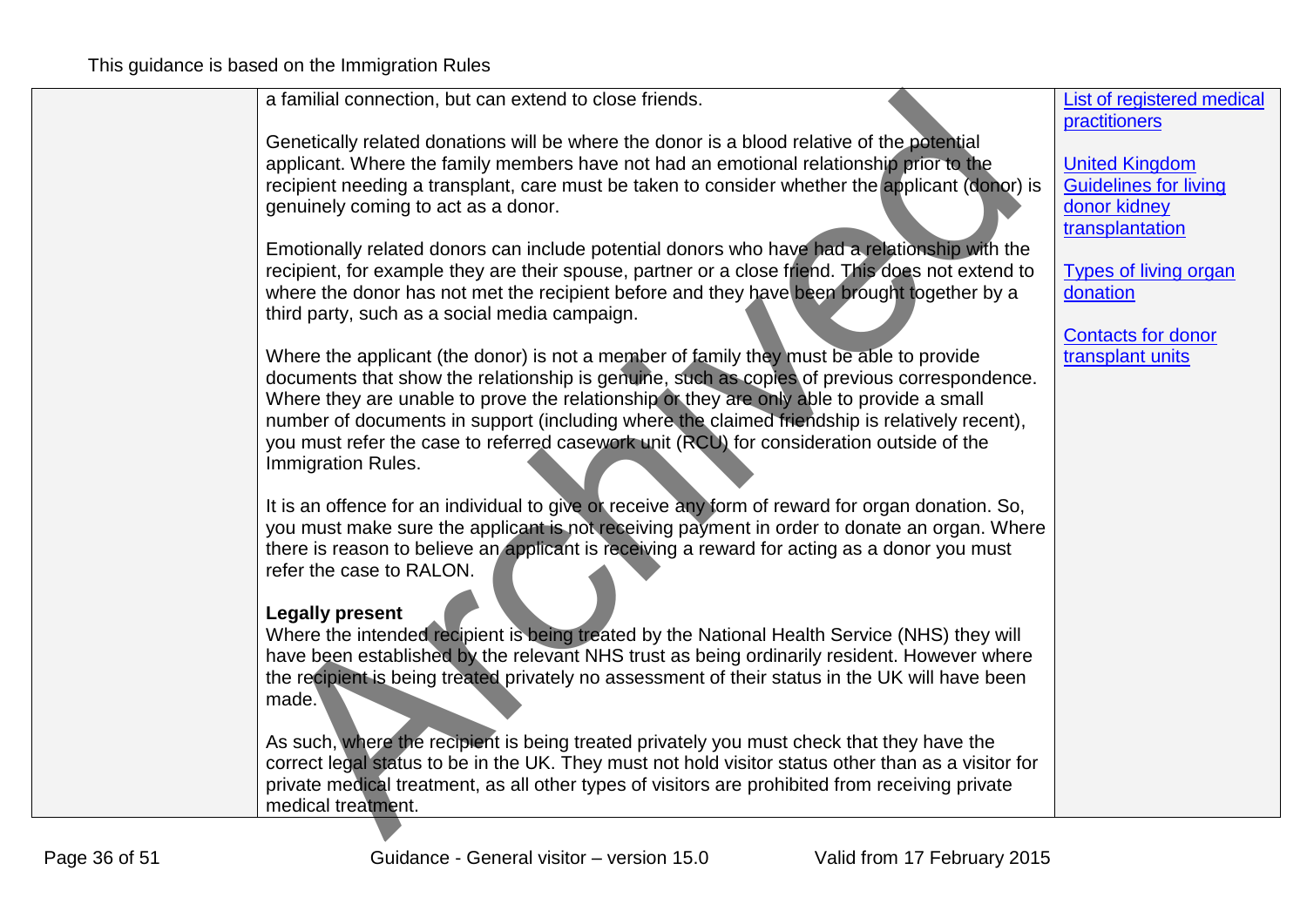#### **Maintenance and accommodation**

Visitors coming to act as organ donors must meet the maintenance and accommodation requirements in the same way as other general visitors. However due to the nature of their visit, care must be taken when considering who is providing this support for the visitor and their likely expenses in the UK.

When assessing whether the applicant (the donor) has sufficient funds, you should note that in the majority of cases the donor will need to be in hospital for the majority of their stay, and therefore their accommodation and maintenance will be provided by the hospital.

NHS donors can also be reimbursed for expenses incurred which are directly attributable to being a donor. These can include travel costs and loss of earnings. Payments in this respect are paid as reimbursements after the operation. This means that an applicant must still be able to demonstrate they have sufficient funds to cover any costs in the interim.

#### **Accompanying family members**

Given the nature of the visit we would not normally expect the applicant to be accompanied by family members, especially where these are under the age of 18. The exception to this will be where there is no suitable alternative care for them in their country of residence. Where children are applying to accompany the applicant, you must make sure there are suitable care arrangements in place for the period during which the applicant (their parent(s)) will be in hospital and for any period of recovery when the applicant will be incapacitated. Maintenance and accommodation<br>Visitiots coming to azt as organ donors must meet the maintenance and accommodation<br>Visitiots coming to azt as organ donors must meet the maintenance and accommodation<br>requirements in the same

Where entire family groups are coming to the UK (spouses and children) you must carefully consider the impact this has on their likelihood to return at the end of their visit.

#### **Consideration process**

All applications must be assessed under the general visitor rules in the first instance. Where an application meets all of the requirements the application can be approved by the entry clearance manager (ECM) considering the application. Any grants on this basis should be logged locally so that numbers can be identified.

Where an applicant fails to provide the medical evidence as required in the rules, the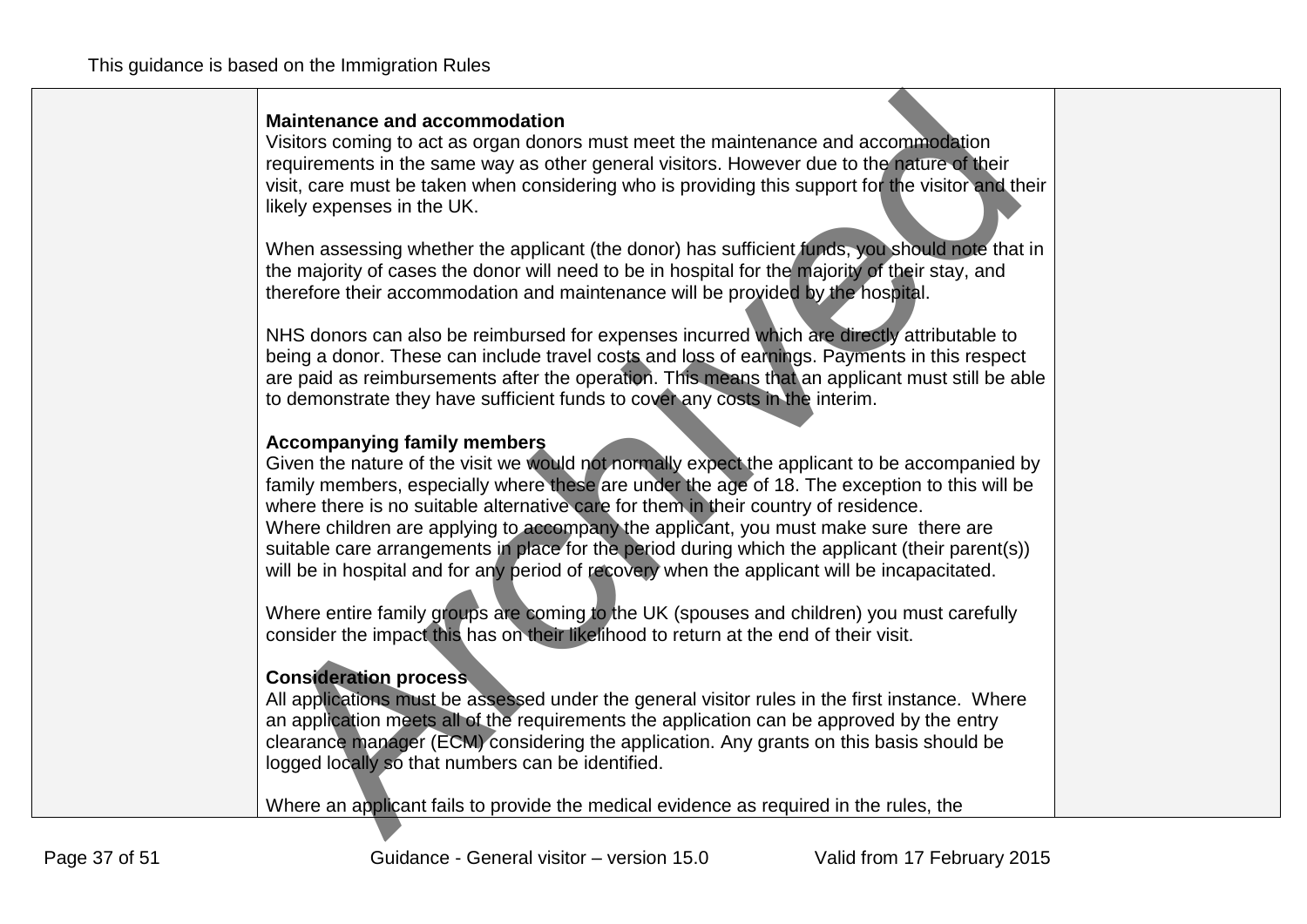application must be refused.

#### **Referral to RCU**

Where an applicant provides the relevant medical evidence but there are doubts, such as their relationship to the donor, their intention to return home or their funds to support their stay in the UK, you must refer the application to RCU for further consideration outside of the rules.

Where the decision is taken to grant outside of the rules, this must be restricted to a single entry visa unless there are strong mitigating factors to support issuing a multi-entry visa.

#### **Secondary applications from applicants previously granted in this capacity**

Where a visitor enters as an NHS donor and is assessed to be an unsuitable match or chooses not to donate, either because they are incompatible with their intended recipient, or prefer a better match, they may choose to pursue a paired or pooled donation. This allows them to be matched with another donor and recipient in the same situation in the National Living Donor Sharing Schemes. The donor organs are then swapped. When two pairs are involved it is a paired donation, and where there are more than two, it is a pooled donation.

Where an individual applies for entry clearance on this basis, their application must be referred to RCU for consideration outside the rules. Individuals applying on this basis must provide the relevant medical letter, detailing the arrangements involved and specifying whether this is a pooled or paired donation. The application must be assessed against the general visitor requirements and the additional organ donor requirements (with the exception of the requirement to have genetic or a pre-existing emotional relationship with the direct recipient, although they should still have a connection with someone in the group who is receiving an organ transplant). application must be refused.<br>
Neffer at a RGU<br>
Referration RGU<br>
Referration RGU<br>
Mikere an applicant provides the relevant medical evidence but there are doubles such as the<br>
Irelationship to the donor, their intention to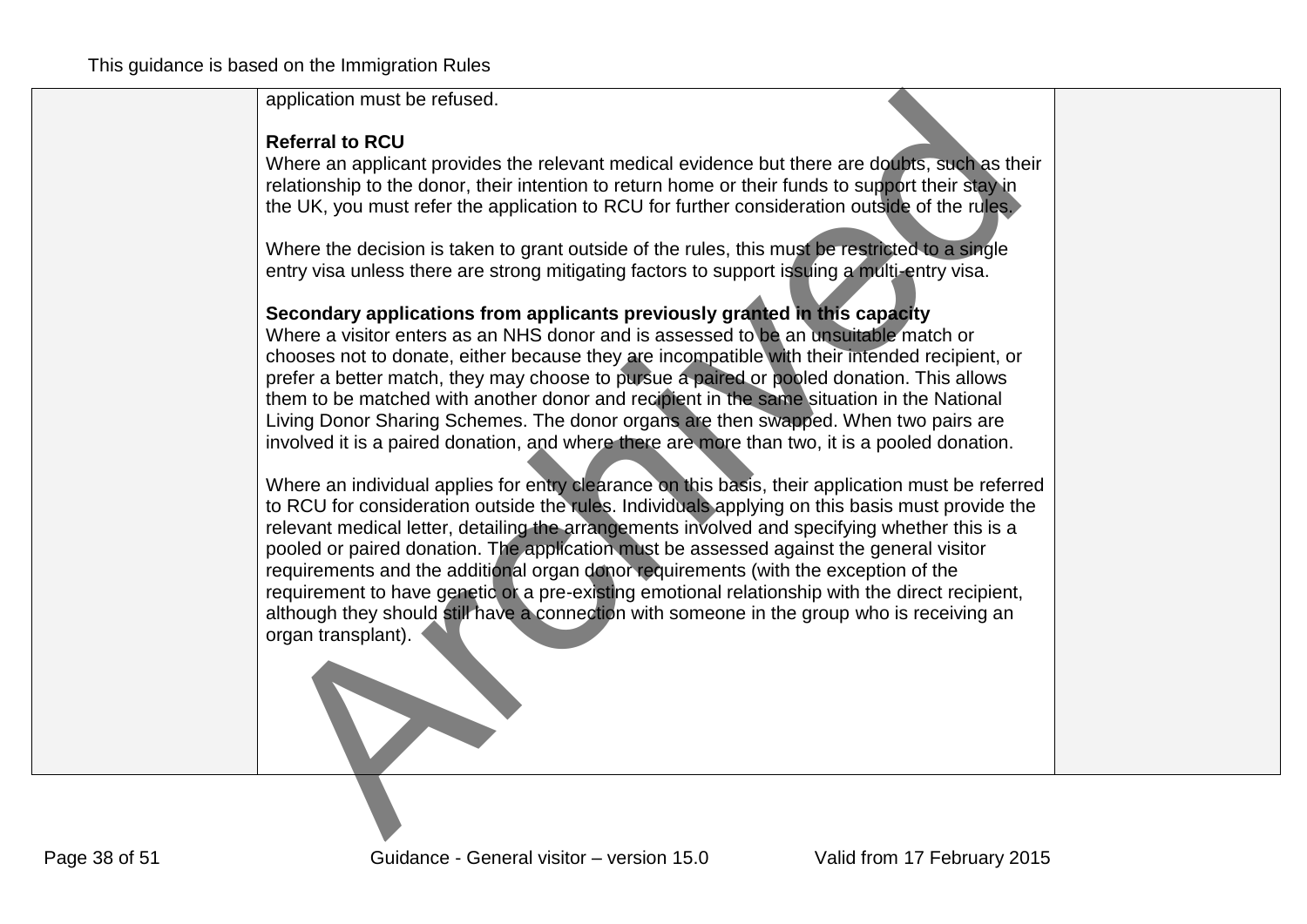#### **Visitors accompanying academic visitors**

<span id="page-38-0"></span>[About this guidance](#page-1-0) [Key facts](#page-4-0) [Entry or extension](#page-7-0)  [requirements](#page-7-0) [General visitor](#page-10-0)  [requirements](#page-10-0) [Other categories](#page-26-0)  [covered by general](#page-26-0)  [visitors](#page-26-0) [Granting or refusing](#page-40-0) **[Dependants](#page-48-0)** This section tells you who can accompany an academic visitor for an extended period of 12 months. The Immigration Rules allow partners and children to accompany academic visitors to the UK. For the purpose of this provision the following types of relationships are considered as partners: • the applicant's spouse • the applicant's civil partner • the applicant's fiancé(e) or proposed civil partner, or • a person who has been living together with the applicant in a relationship akin to marriage or civil partnership for at least two years prior to the date of application. Where any other relatives apply to accompany an academic visitor they will be limited to the maximum of six months. In these cases care should be taken to ensure that they do not intend to remain beyond the six months, especially where longer term visas are applied for. **In this section Archaeological** [excavations](#page-27-0) [Arrivals at UK ports with](#page-28-0)  [an appeal outstanding](#page-28-0)  [Visiting family in the UK](#page-30-0)  – [family visitors](#page-30-0) [Child minder for relatives](#page-32-0) [Visitors seeking visas for](#page-33-0)  [other countries](#page-33-0) [Visitors accompanying](#page-39-0)  [private medical](#page-39-0)  [treatment](#page-39-0) [Organ donors](#page-34-0) **Related links** Links to staff intranet removed **External links** [Immigration Rules –](https://www.gov.uk/government/publications/immigration-rules-part-2) Part **academic visitors**<br>
This section tells you who can accompany an academic visitor for an extended period of 12.<br>
The Immigration Rules allow partners and children to accompany academic visitors to the UI<br>
partners:<br>
the ap [2: paragraphs 40-56Z](https://www.gov.uk/government/publications/immigration-rules-part-2)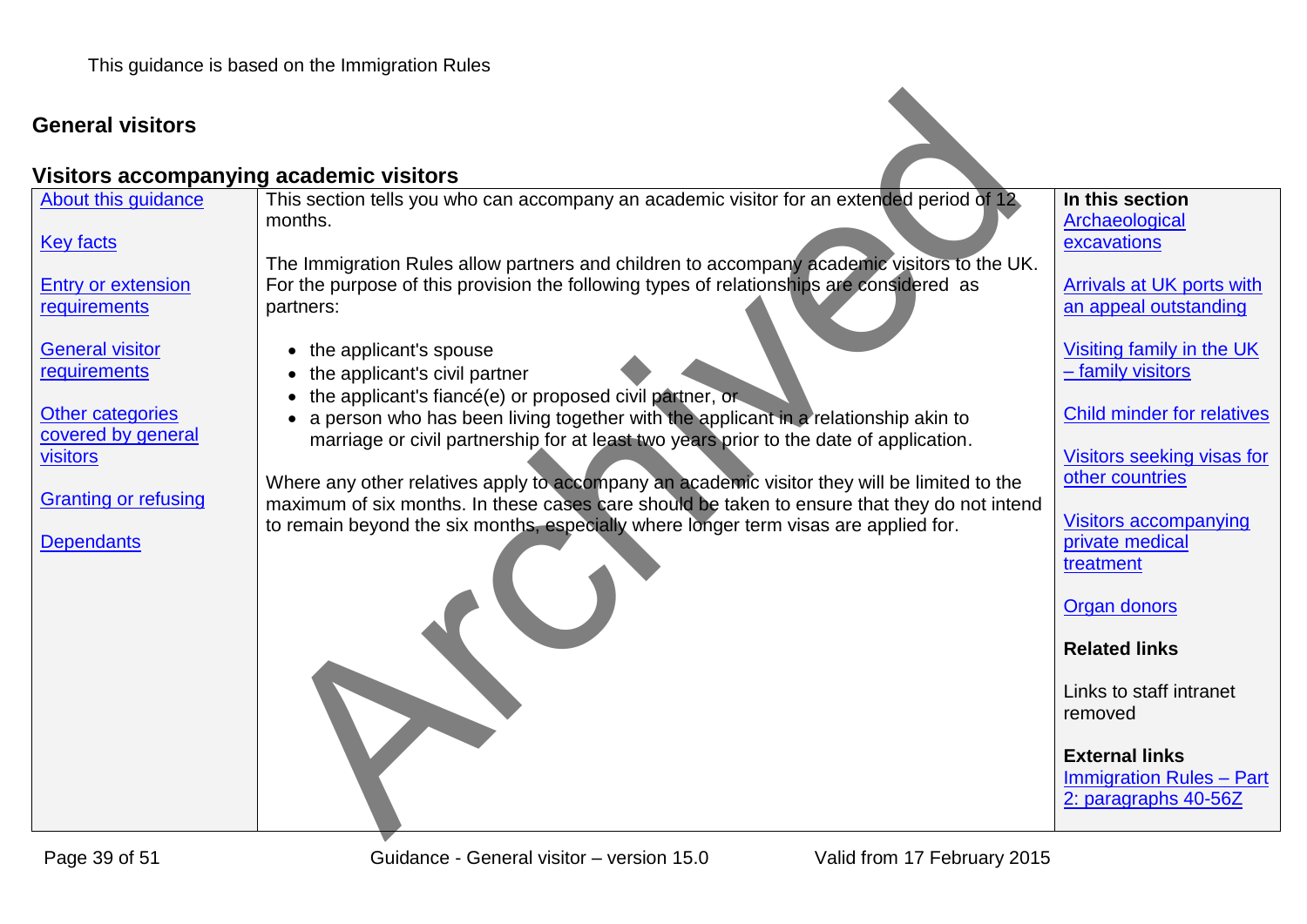This guidance is based on the Immigration Rules

#### **General visitors**

# <span id="page-39-0"></span>**Visitors accompanying private medical treatment**

| <b>General visitors</b>                            |                                                                                                                                                                                                                                                            |                                                           |
|----------------------------------------------------|------------------------------------------------------------------------------------------------------------------------------------------------------------------------------------------------------------------------------------------------------------|-----------------------------------------------------------|
|                                                    | Visitors accompanying private medical treatment                                                                                                                                                                                                            |                                                           |
| About this guidance                                | This page tells you who can accompany a private medical treatment visitor.                                                                                                                                                                                 | In this section                                           |
| <b>Key facts</b>                                   | There is no specific provision in the Immigration Rules for an individual to be granted a visa to<br>accompany a private medical treatment visitor. If a friend or family member wants to travel with                                                      | Archaeological<br>excavations                             |
| <b>Entry or extension</b><br>requirements          | a private medical treatment visitor they will need to qualify in their own right.<br>From 6 November 2014, medical visitors can be issued with 11 month visas, where it is known                                                                           | <b>Arrivals at UK ports with</b><br>an appeal outstanding |
| <b>General visitor</b><br>requirements             | that their treatment is going to take longer than six months. If a friend or family member applies<br>to accompany them as a general visitor, they will be considered against the full requirements<br>of this route.                                      | Visiting family in the UK<br>- family visitors            |
| Other categories<br>covered by general<br>visitors | Where there is a compelling need for accompanying friends or family to stay with the medical<br>visitor for the remaining period of their treatment in the UK (for example, beyond the six                                                                 | <b>Child minder for relatives</b>                         |
| <b>Granting or refusing</b>                        | months the friend of family has been granted), consideration can be given to them outside the<br>Immigration Rules on an individual basis. This is because we do not expect family and friends<br>to ordinarily spend 11 months with the medical visitors. | Visitors seeking visas for<br>other countries             |
| <b>Dependants</b>                                  |                                                                                                                                                                                                                                                            | <b>Visitors accompanying</b><br>academic visitors         |
|                                                    |                                                                                                                                                                                                                                                            | <b>Organ donors</b>                                       |
|                                                    |                                                                                                                                                                                                                                                            | <b>External links</b>                                     |
|                                                    |                                                                                                                                                                                                                                                            | <b>Immigration Rules - Part</b><br>2: paragraphs 40-56Z   |
|                                                    |                                                                                                                                                                                                                                                            |                                                           |
|                                                    |                                                                                                                                                                                                                                                            |                                                           |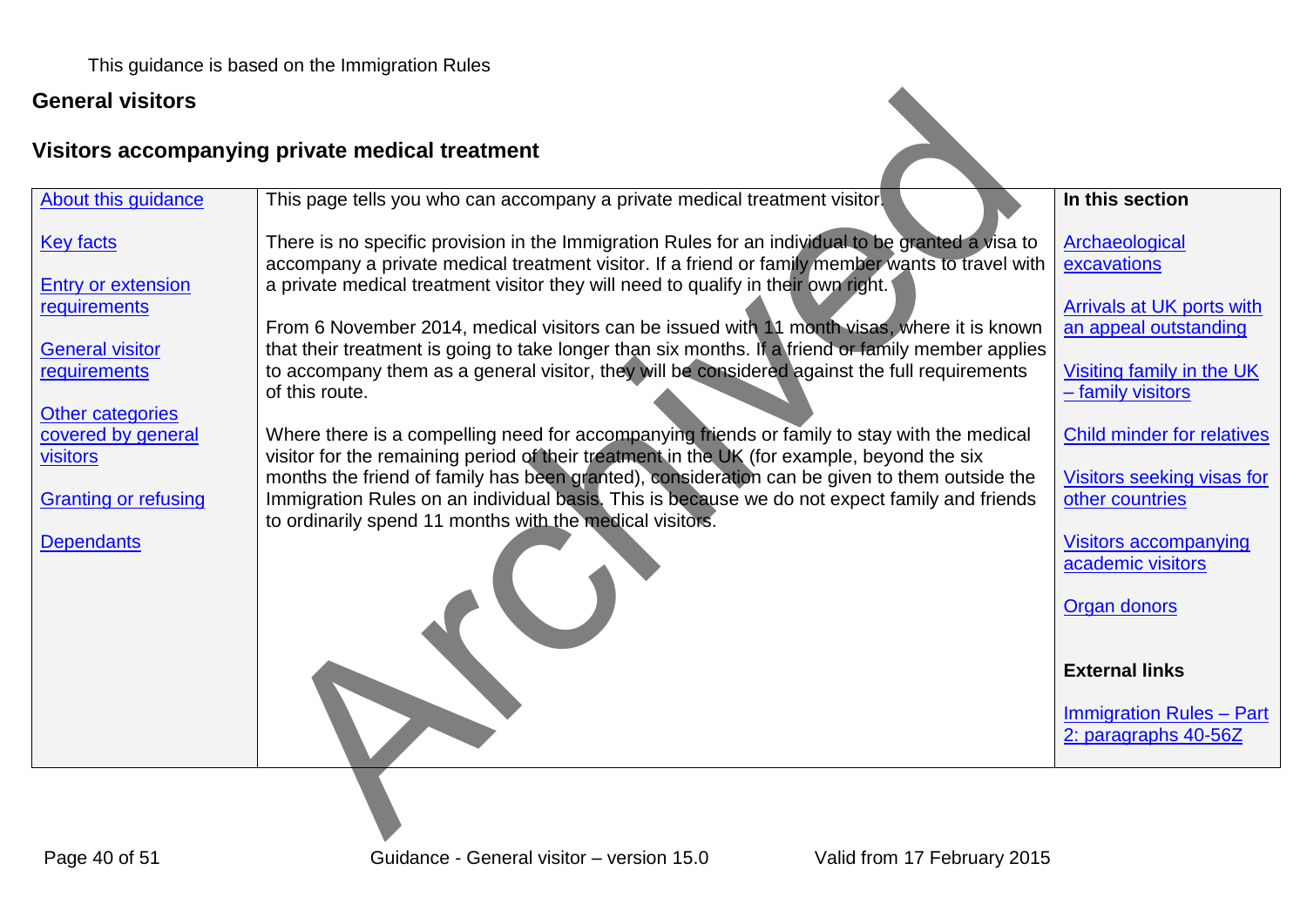This guidance is based on the Immigration Rules

#### **General visitors**

#### <span id="page-40-0"></span>**Granting or refusing**

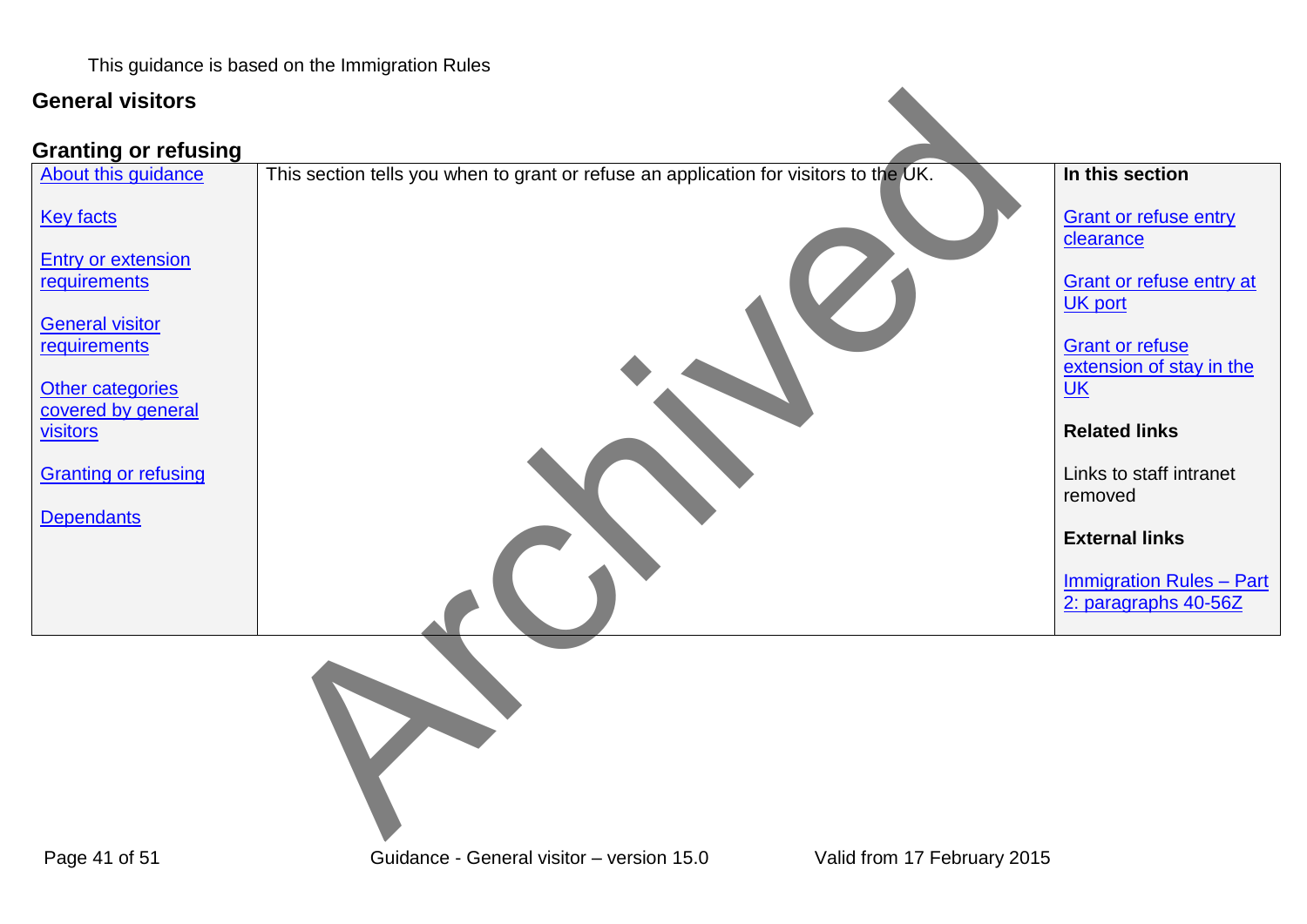[About this guidance](#page-1-0)

[Entry or extension](#page-7-0)  **[requirements](#page-7-0)** 

[General visitor](#page-10-0)  [requirements](#page-10-0)

[Other categories](#page-26-0)  [covered by general](#page-26-0) 

[Granting or refusing](#page-40-0)

[visitors](#page-26-0)

**[Dependants](#page-48-0)** 

[Key facts](#page-4-0)

#### <span id="page-41-0"></span>**Grant or refuse entry clearance**

This page tells you when to grant or refuse an application made overseas to come to the UK as a visitor. **IGATION**<br>
This page tells you when to grant or refuse an application made overseas to come to the unit<br>
as a visitor.<br> **Crant entry clearance**<br>
You must grant entry clearance if the applicant:<br>
<br> **Crance is all the requir** 

#### **Grant entry clearance**

You must grant entry clearance if the applicant:

- meets all the requirements of paragraph 40 56Z of the Immigration Rules, and
- none of the general grounds for refusal in paragraph 320 apply.

#### **Length of leave**

- Up to six months general visitor
- Up to 12 months visitors accompanying academic visitors.

The endorsement is one of the following:

Visa nationals

- C:VISIT: 6 MONTHS: CODE 3
- C: FAMILY VISIT: 6 MONTHS: CODE 3.

Non-visa nationals

- D:VISIT: 6 MONTHS:CODE 3
- D: FAMILY VISIT: 6 MONTHS: CODE 3.

The endorsement must be marked valid more than three months from the date of decision and must be valid for the date the applicant intends to travel to the UK.

The GCID case type will be:

**In this section**

[Grant or refuse entry at](#page-43-0)  [UK port](#page-43-0)

[Grant or refuse](#page-46-0)  [extension of stay in the](#page-46-0)  [UK](#page-46-0)

#### **Related links**

Links to staff intranet removed

#### **External links**

[Immigration Rules –](https://www.gov.uk/government/publications/immigration-rules-part-2) Part [2: paragraphs 40-56Z](https://www.gov.uk/government/publications/immigration-rules-part-2)

[Immigration Rules -](https://www.gov.uk/government/publications/immigration-rules-part-9) Part [9: paragraphs 320-324](https://www.gov.uk/government/publications/immigration-rules-part-9)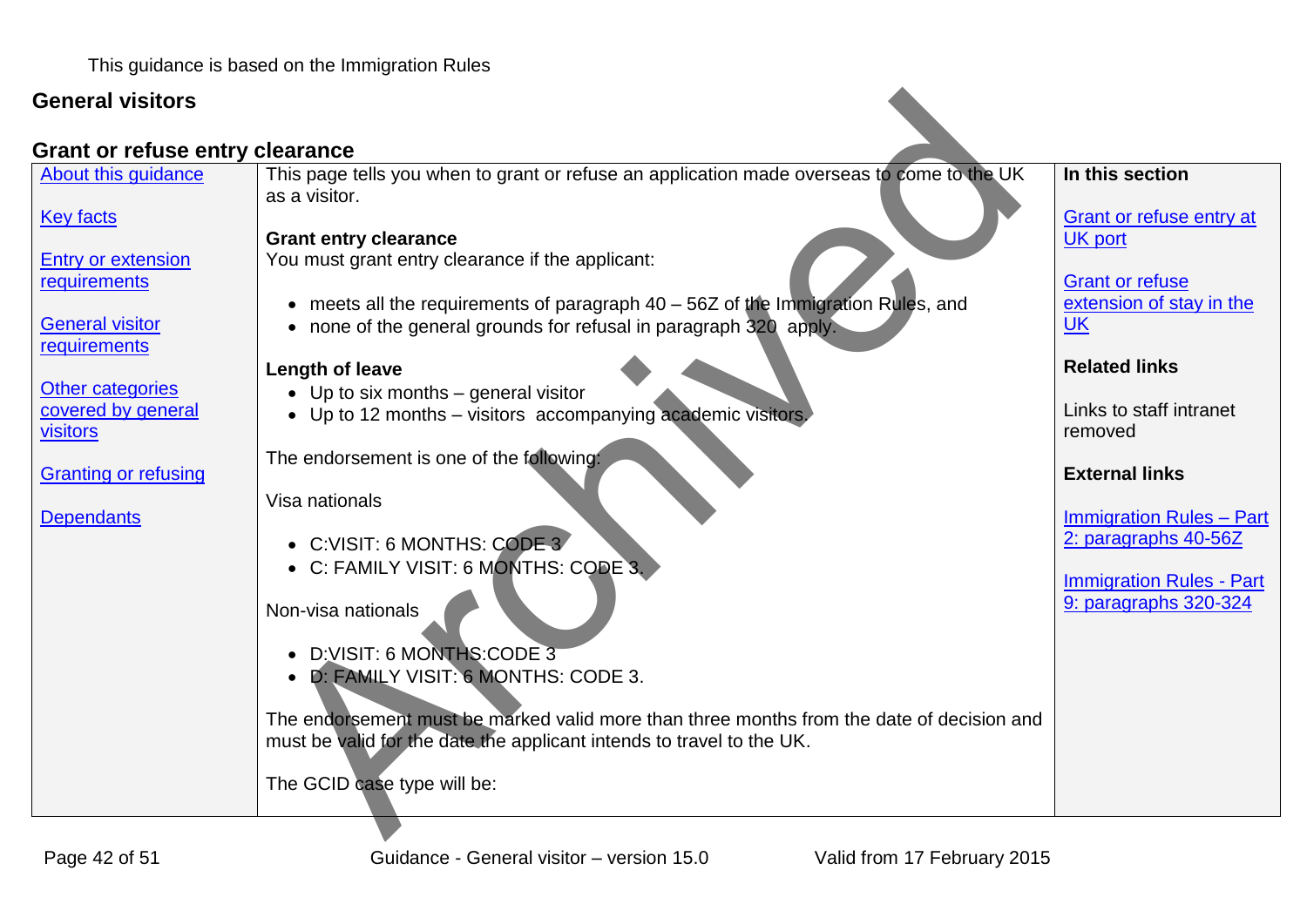| $\bullet$ Visitor - LTE.                                                                                                                                         |
|------------------------------------------------------------------------------------------------------------------------------------------------------------------|
| <b>Refusing entry clearance</b>                                                                                                                                  |
| You must refuse the application if:                                                                                                                              |
| • the applicant has not provided the required evidence they meet all the requirements of                                                                         |
| the relevant paragraph, or                                                                                                                                       |
| • any of the general grounds for refusal in paragraphs 320 to 324 apply.                                                                                         |
| For guidance on the relevant paragraphs of the rules to refer to when refusing visitors, see<br>related link: Refusal wording - entry clearance - paragraph 320. |
|                                                                                                                                                                  |
|                                                                                                                                                                  |
|                                                                                                                                                                  |
|                                                                                                                                                                  |
|                                                                                                                                                                  |
|                                                                                                                                                                  |
|                                                                                                                                                                  |
|                                                                                                                                                                  |
|                                                                                                                                                                  |
|                                                                                                                                                                  |
|                                                                                                                                                                  |
|                                                                                                                                                                  |
|                                                                                                                                                                  |
|                                                                                                                                                                  |
|                                                                                                                                                                  |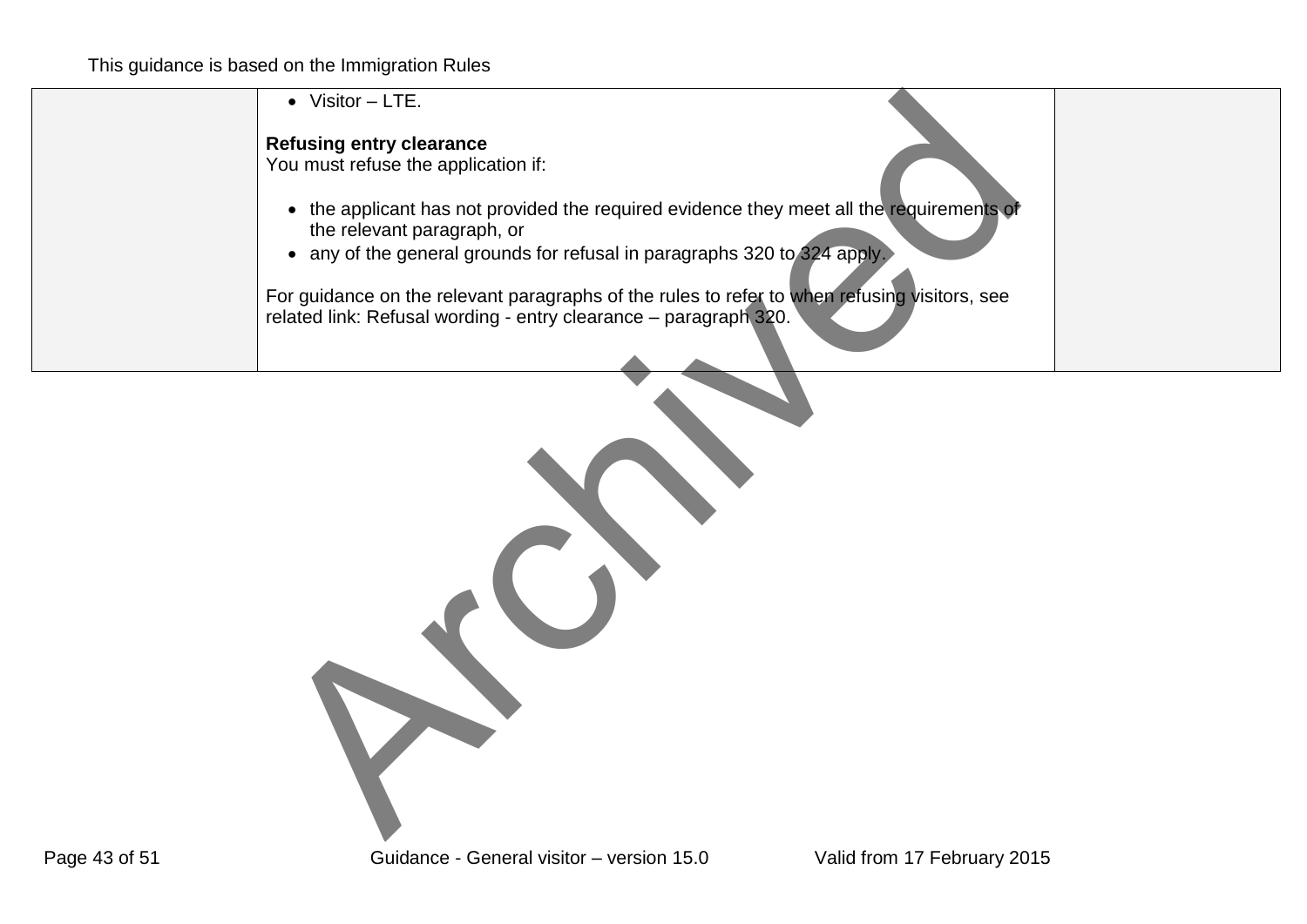<span id="page-43-0"></span>

| <b>General visitors</b>                   |                                                                                                                                                                                            |                                                          |
|-------------------------------------------|--------------------------------------------------------------------------------------------------------------------------------------------------------------------------------------------|----------------------------------------------------------|
| Grant or refuse entry at UK port          |                                                                                                                                                                                            |                                                          |
| About this quidance                       | This page tells you when to grant or refuse entry at a UK port to a person seeking to enter the<br>UK as a visitor.                                                                        | In this section                                          |
| <b>Key facts</b>                          | <b>Granting leave to enter</b>                                                                                                                                                             | <b>Grant or refuse entry</b><br>clearance                |
| <b>Entry or extension</b><br>requirements | Before you grant leave to enter, you must be satisfied that:                                                                                                                               | <b>Grant or refuse</b>                                   |
|                                           | • the applicant has valid entry clearance                                                                                                                                                  | extension of stay in the                                 |
| <b>General visitor</b><br>requirements    | there are no reasons to believe the applicant gave false information to obtain the entry<br>$\bullet$<br>clearance nor that circumstances have changed since it was issued                 | <b>UK</b>                                                |
| Other categories                          | • none of the general grounds for refusal in paragraphs 320 to 321 of the Immigration<br>Rules apply.                                                                                      | <b>Related links</b>                                     |
| covered by general<br><b>visitors</b>     | A visitor must register with the police if they are:                                                                                                                                       | Links to staff intranet<br>removed                       |
|                                           |                                                                                                                                                                                            | <b>External links</b>                                    |
| <b>Granting or refusing</b>               | • coming to the UK for longer than six months<br>are aged 16 or over, and                                                                                                                  |                                                          |
| <b>Dependants</b>                         | $\circ$ are either a national or citizen of a country or territory listed in Appendix 2 of the<br><b>Immigration Rules</b><br>o a stateless person, or                                     | <b>Immigration Rules - Part</b><br>2: paragraphs 40-56Z  |
|                                           | o a person holding a non-national travel document.                                                                                                                                         | <b>Immigration Rules - Part</b><br>9: paragraphs 320-324 |
|                                           | For more information about police registration and who is required to register, see related link:<br>Police registration.<br><b>Non visa nationals</b>                                     |                                                          |
|                                           | If you are satisfied the person meets all the requirements you must grant leave to enter for up<br>to six months with employment prohibited using code 5N. You must only use code 3 if you |                                                          |
|                                           | have doubts about the person but not enough evidence to refuse leave to enter.                                                                                                             |                                                          |
|                                           | <b>Visa nationals</b>                                                                                                                                                                      |                                                          |
|                                           | If you are satisfied the person meets all the requirements, you must:                                                                                                                      |                                                          |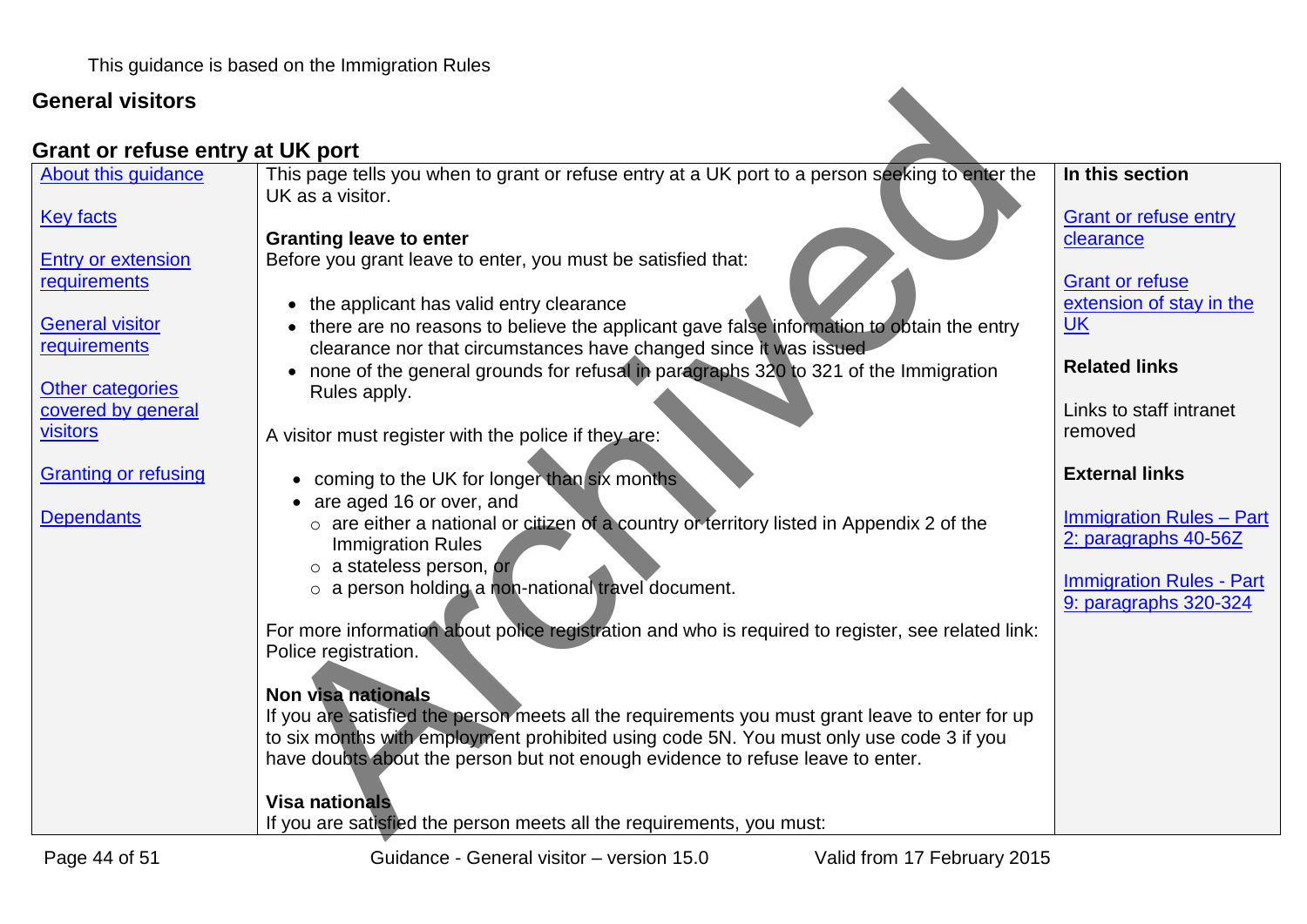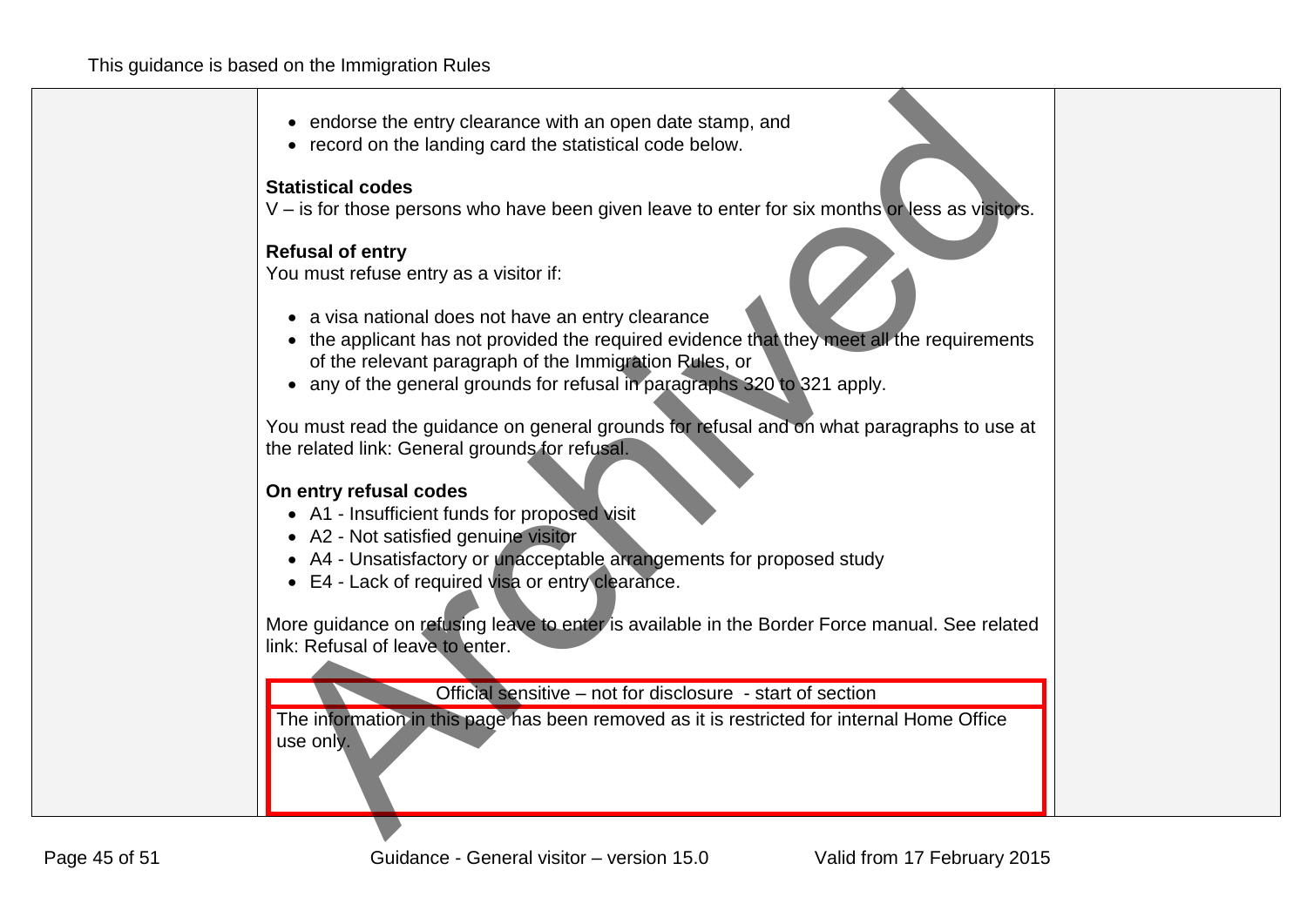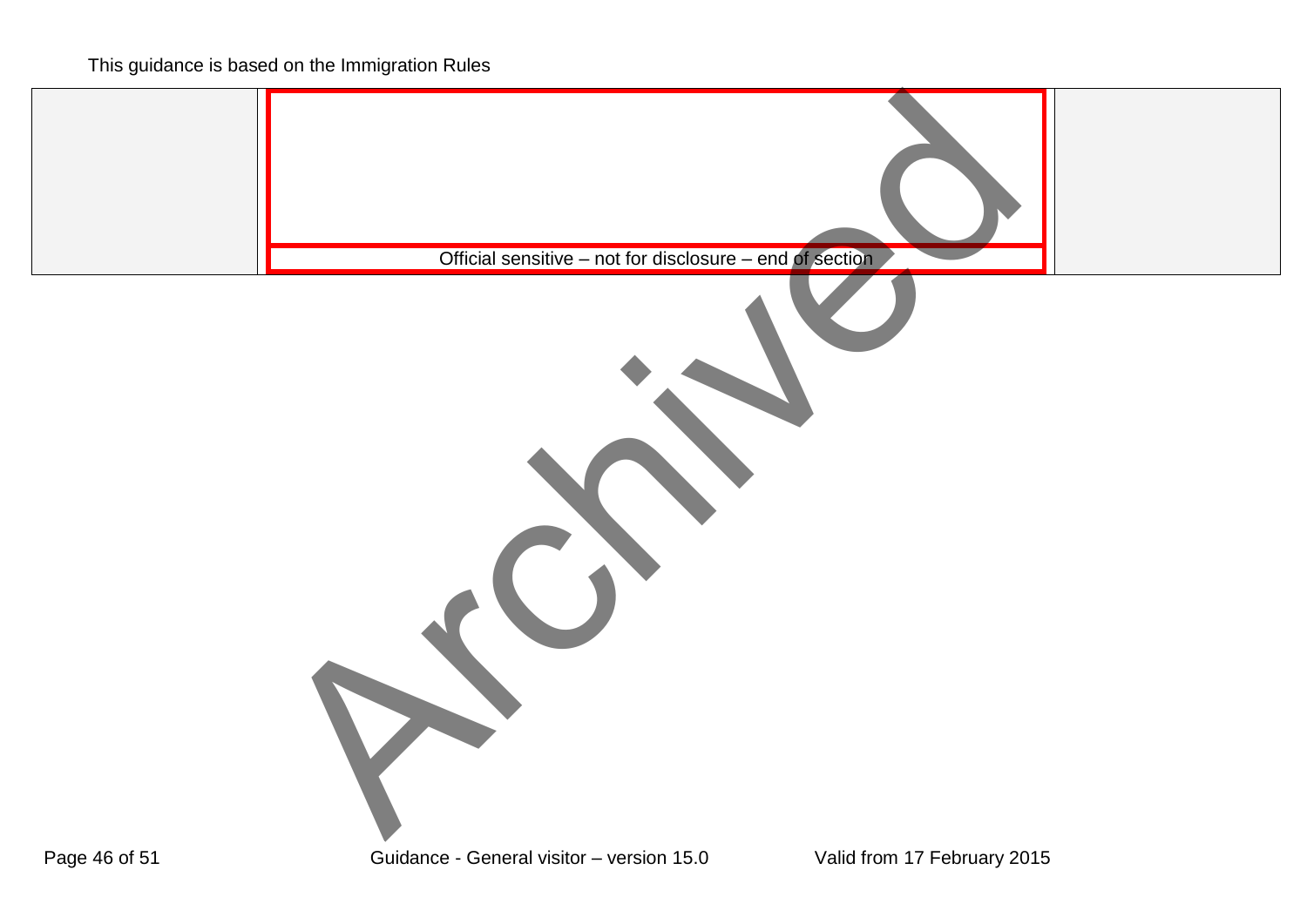### <span id="page-46-0"></span>**Grant or refuse extension of stay in UK**

| <b>General visitors</b>                            |                                                                                                                                                                                                                                                                                                                                                                                                                                                                                                                                                            |                                                                                  |
|----------------------------------------------------|------------------------------------------------------------------------------------------------------------------------------------------------------------------------------------------------------------------------------------------------------------------------------------------------------------------------------------------------------------------------------------------------------------------------------------------------------------------------------------------------------------------------------------------------------------|----------------------------------------------------------------------------------|
|                                                    | Grant or refuse extension of stay in UK                                                                                                                                                                                                                                                                                                                                                                                                                                                                                                                    |                                                                                  |
| About this quidance                                | This page tells you when to grant or refuse an extension of stay to a person seeking an<br>extension of stay as a general visitor.                                                                                                                                                                                                                                                                                                                                                                                                                         | In this section                                                                  |
| <b>Key facts</b>                                   | <b>Grant extension</b>                                                                                                                                                                                                                                                                                                                                                                                                                                                                                                                                     | <b>Grant or refuse entry</b><br>clearance                                        |
| <b>Entry or extension</b><br>requirements          | You must grant leave to remain to complete a total of six months on code 3, prohibiting<br>employment if all the following requirements are met:                                                                                                                                                                                                                                                                                                                                                                                                           | Grant or refuse entry at<br><b>UK port</b>                                       |
| <b>General visitor</b><br>requirements             | • The person meets all the requirements of the relevant paragraph of the Immigration<br>Rules.                                                                                                                                                                                                                                                                                                                                                                                                                                                             | <b>Related links</b>                                                             |
| Other categories<br>covered by general<br>visitors | • You are satisfied that none of the general grounds for refusal in paragraphs 322 to 324<br>applies, see related link: Immigration Rules - paragraph 320-324.<br>• The reasons why less than six months was given on entry no longer apply.                                                                                                                                                                                                                                                                                                               | Links to staff intranet<br>removed                                               |
| <b>Granting or refusing</b>                        | A visitor for an archaeological excavation can be granted an extension to take the period of<br>their stay in the UK up to a maximum of 12 months. This is granted as a concession outside<br>the rules.                                                                                                                                                                                                                                                                                                                                                   | <b>External links</b><br><b>Immigration Rules - Part</b>                         |
| <b>Dependants</b>                                  | There is no provision in the Immigration Rules for a visitor who is acting as an organ donor to<br>be granted an extension beyond the six months permitted as a general visitor.                                                                                                                                                                                                                                                                                                                                                                           | 2: paragraphs 40-56Z<br><b>Immigration Rules - Part</b><br>9: paragraphs 320-324 |
|                                                    | If there is a medical need for the donor to extend their leave they must be considered outside<br>the Immigration Rules and provide a letter from the lead nurse or coordinator of the UK's NHS<br>trust's living donor kidney transplant team or from a UK registered medical practitioner who<br>holds an NHS consultant post or who appears in the Specialist Register of the General<br>Medical Council, outlining why the donor is required to stay for a longer period and what the<br>anticipated period is for the organ transplant to take place. |                                                                                  |
|                                                    | <b>Refuse extension</b><br>If you are considering refusing an extension of stay on grounds not specific to visitors, you<br>must refer to the following guidance using the related links:                                                                                                                                                                                                                                                                                                                                                                  |                                                                                  |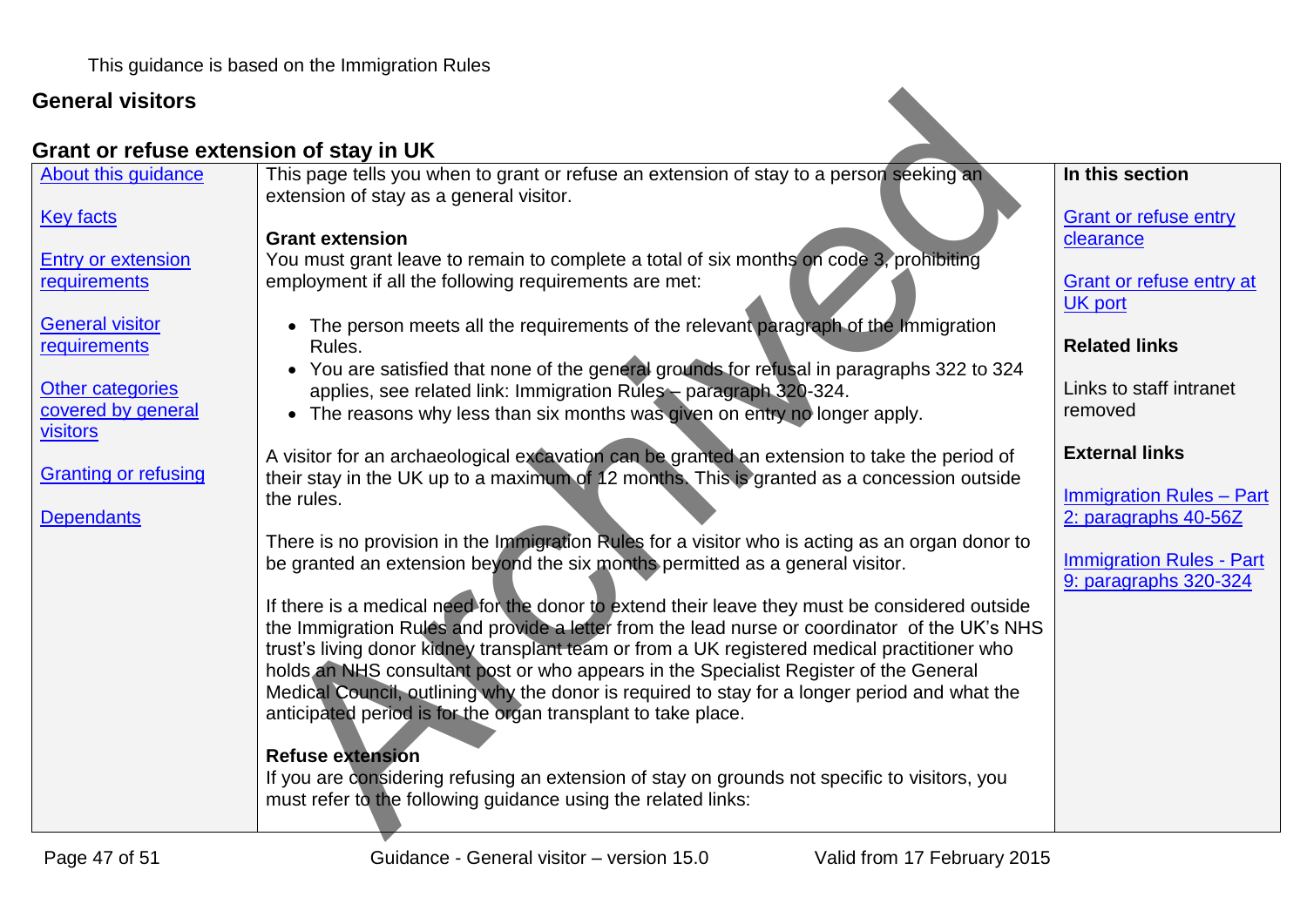| • General grounds for refusal<br>• Immigration Rules - paragraph 320-324.<br>You must refuse an extension of stay as a visitor if the applicant does not meet all of the<br>requirements of the relevant paragraphs of the Immigration Rules. |
|-----------------------------------------------------------------------------------------------------------------------------------------------------------------------------------------------------------------------------------------------|
|                                                                                                                                                                                                                                               |
|                                                                                                                                                                                                                                               |
|                                                                                                                                                                                                                                               |
|                                                                                                                                                                                                                                               |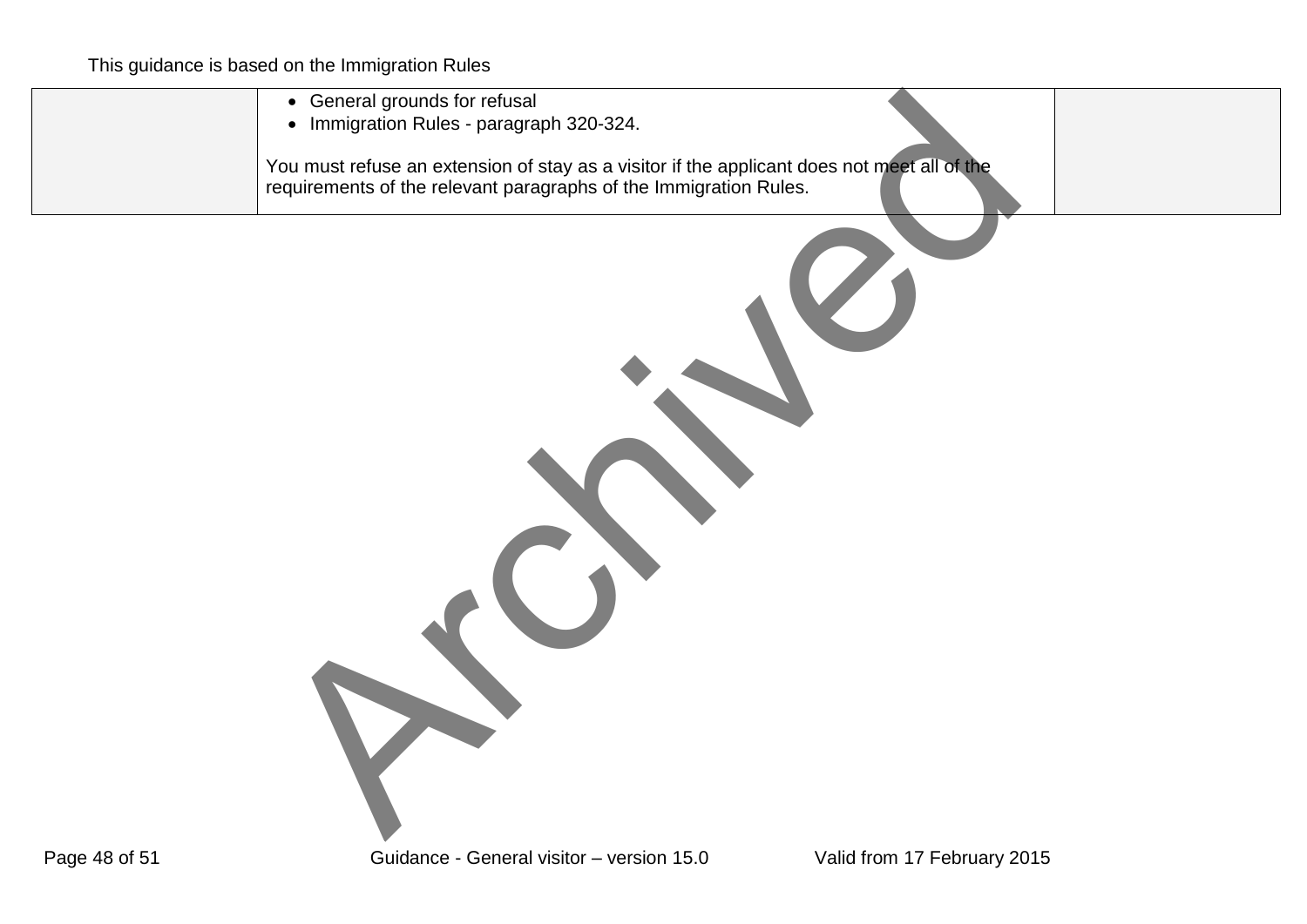<span id="page-48-0"></span>

| <b>General visitors</b>                                                                                                                                                                                                                                |                                                                                                                                                                                                                                                                                                                                                                                                                                                               |                                                                                      |
|--------------------------------------------------------------------------------------------------------------------------------------------------------------------------------------------------------------------------------------------------------|---------------------------------------------------------------------------------------------------------------------------------------------------------------------------------------------------------------------------------------------------------------------------------------------------------------------------------------------------------------------------------------------------------------------------------------------------------------|--------------------------------------------------------------------------------------|
| <b>Dependants</b>                                                                                                                                                                                                                                      |                                                                                                                                                                                                                                                                                                                                                                                                                                                               |                                                                                      |
| <b>About this guidance</b><br><b>Key facts</b><br><b>Entry or extension</b><br>requirements<br><b>General visitor</b><br>requirements<br><b>Other categories</b><br>covered by general<br>visitors<br><b>Granting or refusing</b><br><b>Dependants</b> | This page tells you which dependants can be granted leave to join a person with leave to<br>enter as a general visitor.<br>Family members of people with leave to enter as a general visitor who wish to join them in<br>the UK must themselves meet the requirements of the general visitor or child visitor rules. If<br>their application is successful, they will be granted leave that expires on the same day as the<br>person with leave as a visitor. | <b>External links</b><br><b>Immigration Rules -</b><br>Part 2: paragraphs 40-<br>56Z |
| Page 49 of 51                                                                                                                                                                                                                                          | Guidance - General visitor - version 15.0                                                                                                                                                                                                                                                                                                                                                                                                                     | Valid from 17 February 2015                                                          |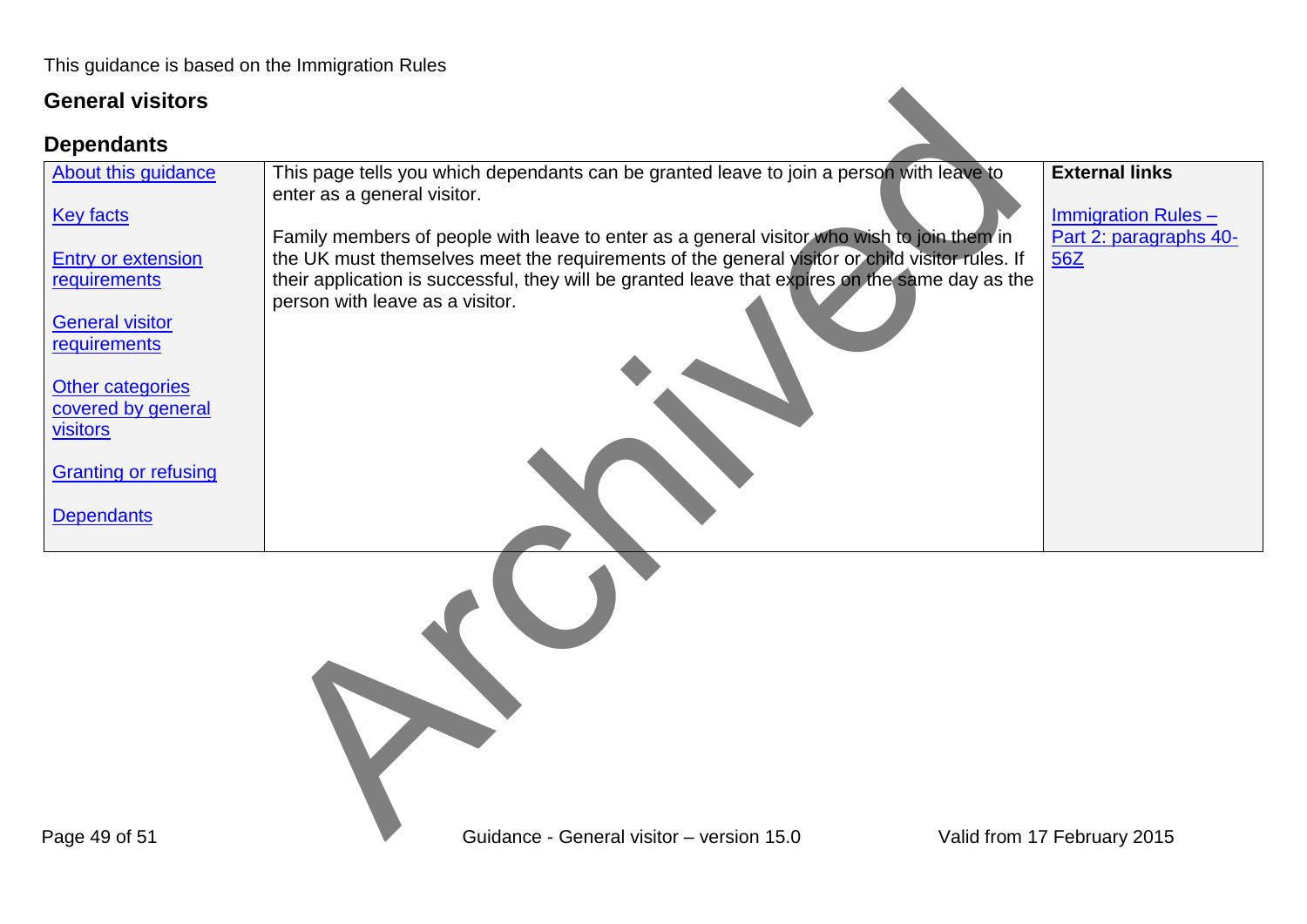<span id="page-49-0"></span>

| <b>About this guidance</b>  | This page tells you who to contact for more help with a specific case in the general visitor<br>category.                                                                      | <b>Related links</b>        |
|-----------------------------|--------------------------------------------------------------------------------------------------------------------------------------------------------------------------------|-----------------------------|
| <b>Key facts</b>            |                                                                                                                                                                                | Changes to this<br>guidance |
| <b>Entry or extension</b>   | If you have read paragraphs 40-56Z (visitors) of the Immigration Rules as well as this<br>guidance and still need more help, you must first ask your senior caseworker or line |                             |
| requirements                | manager.                                                                                                                                                                       | <b>Information owner</b>    |
| <b>General visitor</b>      | If the question cannot be answered at that level, you may email:                                                                                                               | <b>External links</b>       |
| requirements                | • Study and visit operational policy team (see related link) for guidance on the policy.                                                                                       | <b>Immigration Rules-</b>   |
| <b>Other categories</b>     | • Border Force officers can email BF Operations Advice and Support, see related link:                                                                                          | Part 2: paragraphs 40-      |
| covered by general          | Email: BF OAS Enquiries.                                                                                                                                                       | 56Z                         |
| <b>visitors</b>             |                                                                                                                                                                                |                             |
| <b>Granting or refusing</b> | Changes to this guidance can only be made by the guidance rules and forms team<br>(GRaFT). If you think the policy content needs amending you must contact the study and       | Links to staff intranet     |
|                             | visit operational policy team, who will ask GRaFT to update the guidance, if appropriate.                                                                                      | removed                     |
| <b>Dependants</b>           |                                                                                                                                                                                |                             |
|                             | GRaFT will accept direct feedback on broken links, missing information or the format, style                                                                                    |                             |
|                             | and navigability of this guidance. You can send these using the link: Email: Guidance rules<br>and forms team.                                                                 |                             |
|                             |                                                                                                                                                                                |                             |
|                             |                                                                                                                                                                                |                             |
|                             |                                                                                                                                                                                |                             |
|                             |                                                                                                                                                                                |                             |
|                             |                                                                                                                                                                                |                             |
|                             |                                                                                                                                                                                |                             |
|                             |                                                                                                                                                                                |                             |
|                             |                                                                                                                                                                                |                             |
| Page 50 of 51               | Guidance - General visitor - version 15.0                                                                                                                                      | Valid from 17 February 2015 |